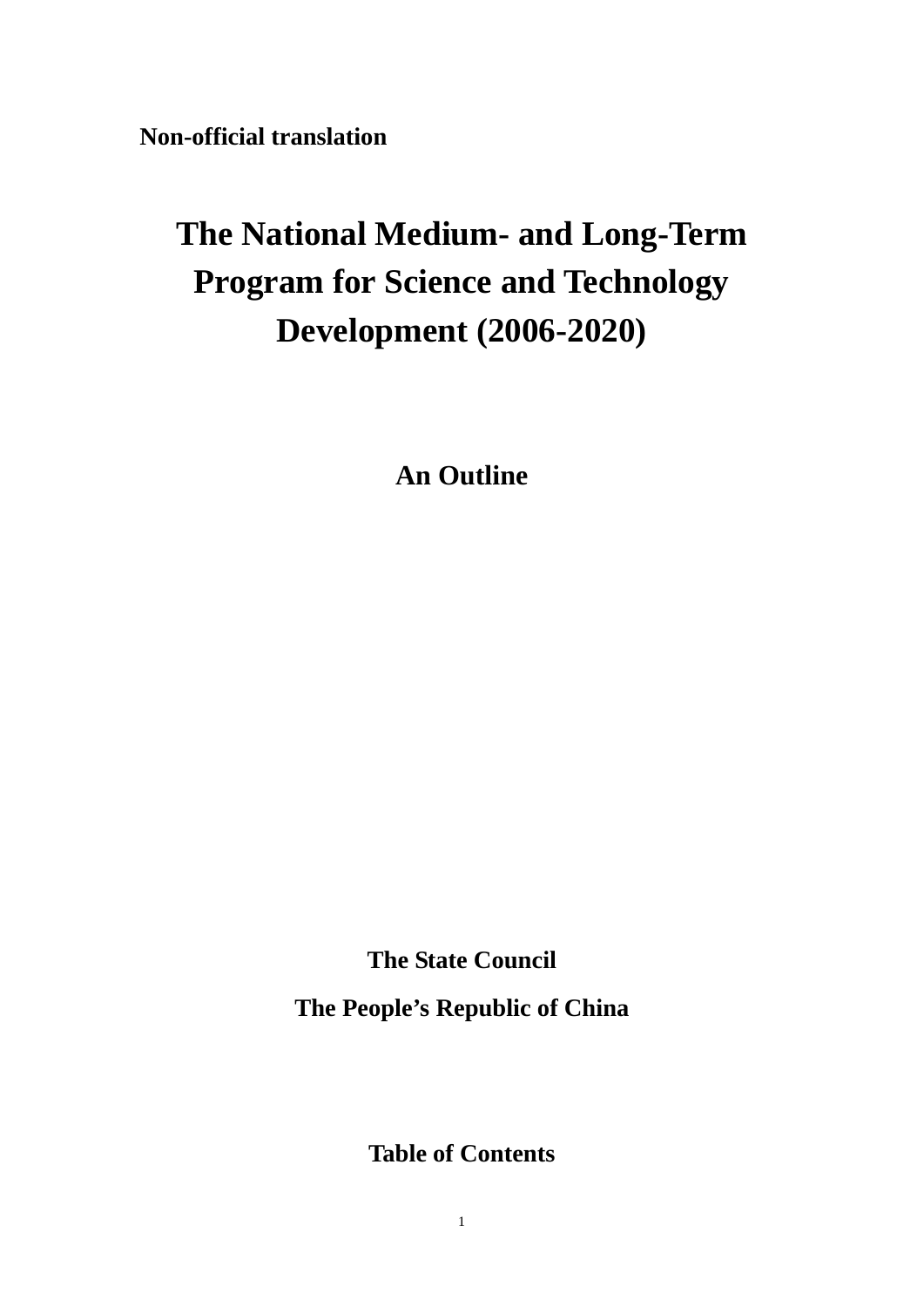- **I. Preface**
- **II. Guiding Principles, Development Goals, and Overall Deployment** 
	- **1**. **Guiding Principles**
	- **2**. **Development Objectives**
	- **3. Overall Deployment**

# **III**. **Main Areas and Priority Topics**

- **1. Energy** 
	- **(1) Industrial energy efficiency**
	- **(2) Clean, efficient coal development and utilization, coal liquefaction, and gasification-based co-generation**
	- **(3) Oil and gas prospecting, development, and utilization under complex geological conditions**
	- **(4) Low-cost, large-scale development and utilization of renewable energy resources**
	- **(5) Super large-scale electric power transmission and distribution and power grid safeguards**
- **2. Water and Mineral Resources** 
	- **(6) Optimized distribution and comprehensive development and utilization of water resources**
	- **(7) Comprehensive water conservation**
	- **(8) Seawater desalination**
	- **(9) Resources prospecting for additional reserves**
	- **(10) Efficient development and utilization of mineral resources**
	- **(11) Efficient development and utilization of maritime resources**
	- **(12) Comprehensive zoning of resources**
- **3. The Environment** 
	- **(13) Comprehensive pollutant control and waste recycling**
	- **(14) Functional restoration and reconstruction of ecosystems in ecologically vulnerable areas**
	- **(15) Maritime ecological and environmental protection**
	- **(16) Global environmental change watch and response strategies**
- **4. Agriculture** 
	- **(17) Germplasm development, preservation, innovation and targeted cultivation of new varieties**
	- **(18) Healthy farming practices in domestic animals, poultry, and aquatic products, and associated epidemic disease prevention and control**
	- **(19) Deep processing and advanced storage and shipping of farm**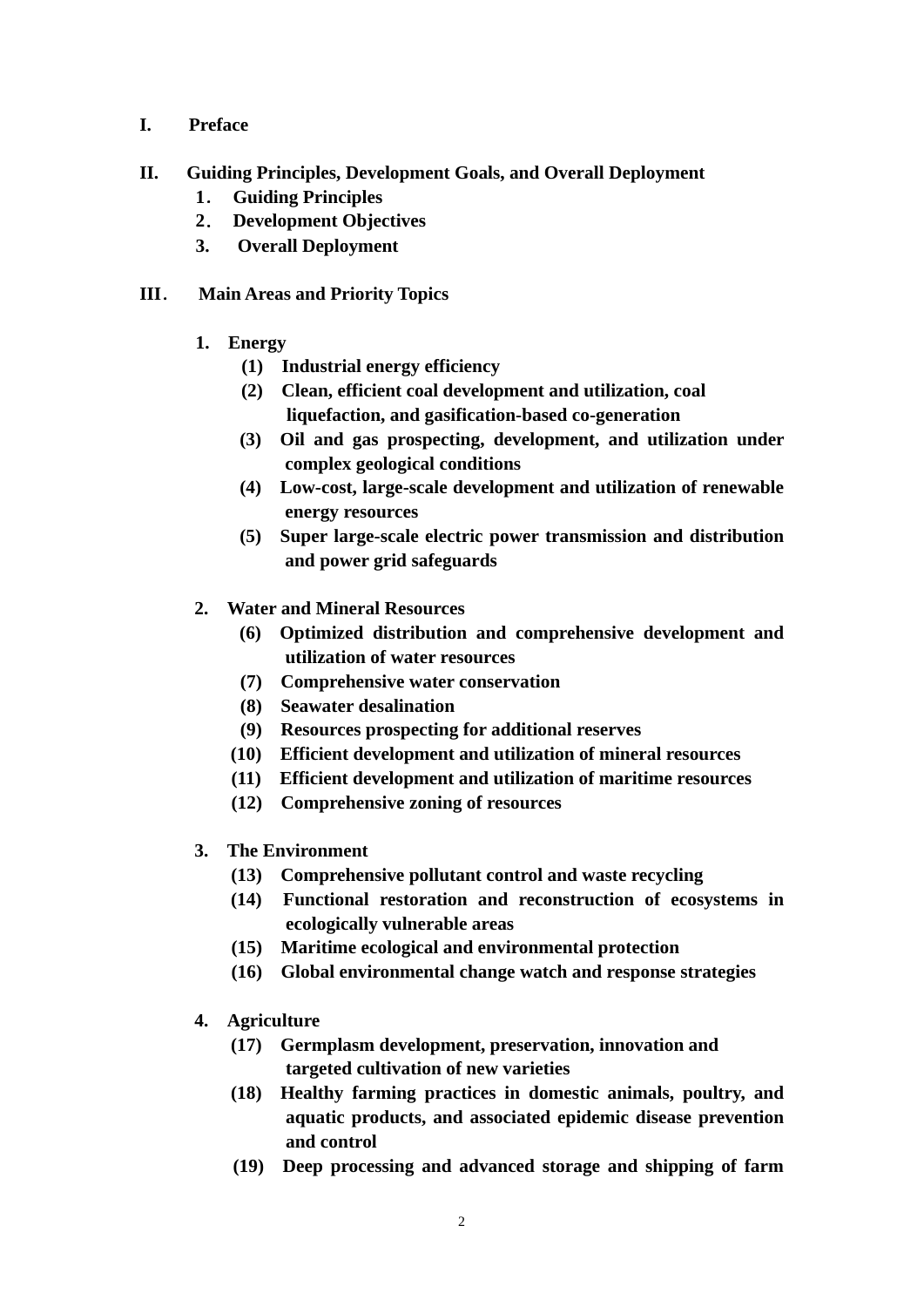**produce** 

- **(20) Integrated development and utilization of agro-forest biomass**
- **(21) Agro-forest ecological safety and modern forestry**
- **(22) Development and production of environment-friendly fertilizers, herbicides, and pesticides, and ecoagriculture**
- **(23) Multifunctional farm equipment and facilities**
- **(24) Precision farming and associated informatization**
- **(25) Modern dairy industry**
- **5. Manufacturing industry** 
	- **(26) Basic and generic parts and components**
	- **(27) Digital and intelligent design and manufacturing**
	- **(28) Green, automated process industry and corresponding equipment**
	- **(29) Recycling iron and steel process techniques and equipment**
	- **(30) Large-scale marine engineering technologies and equipment**
	- **(31) Basic raw materials**
	- **(32) Next-generation information functional materials and components**
	- **(33) Key accessory materials and engineering processes for defense industry**
- **6. Transportation Sector** 
	- **(34) Transport infrastructure construction and maintenance technologies and equipment**
	- **(35) High-speed rail transport system**
	- **(36) Energy efficient and new energy-based Automobiles**
	- **(37) Efficient transport technologies and equipment**
	- **(38) Intelligent traffic control systems**
	- **(39) Transport safety and emergency safeguard**
- **7. Information Industry and Modern Service Industry** 
	- **(40) Enabling information technology and major application software for modern service industry**
	- **(41) Major next-generation internet technologies and services**
	- **(42) High performance, dependable computers**
	- **(43) Sensor networks and intelligent information processing**
	- **(44) Digital media content platforms**
	- **(45) High definition large flat-panel display**
	- **(46) Core application oriented information security**
- **8. Population and Health** 
	- **(47) Safe contraception and family planning, and birth defects prevention and treatment**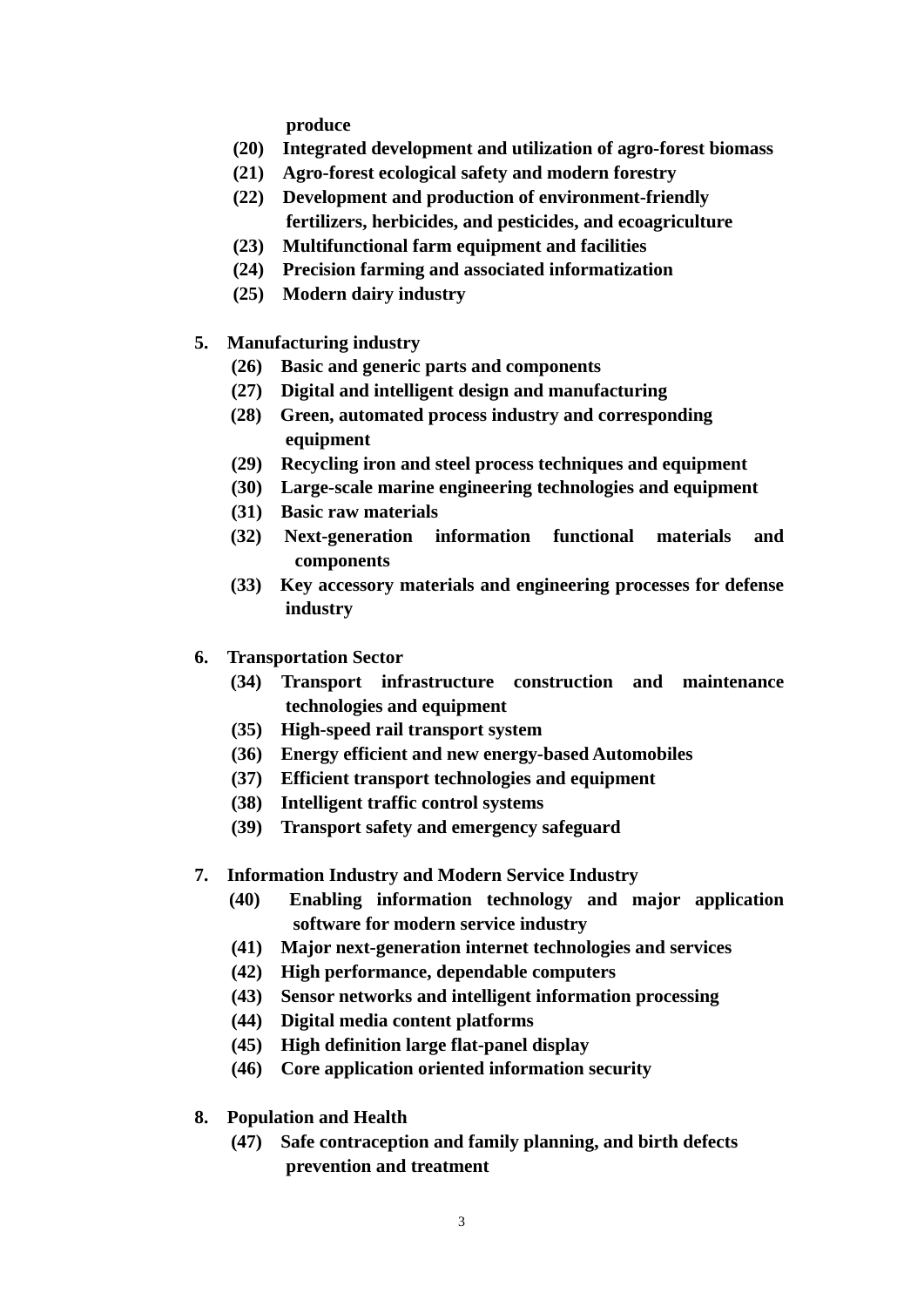- **(48) Prevention and treatment of cardiovascular and cerebrovascular diseases, malignancies, and other major non-infectious diseases**
- **(49) Prevention and treatment of common, frequently-occurring diseases in urban and rural communities**
- **(50) Traditional Chinese Medicine: impartation and innovation**
- **(51) Advanced medical equipment and bio-medicinal materials**
- **9. Urbanization and City Development** 
	- **(52) Urban planning and dynamic monitoring**
	- **(53) Uplifting urban functions and space efficiency**
	- **(54) Architecture energy efficiency and green buildings**
	- **(55) Urban ecological residential environment and quality control**
	- **(56) Urban information platforms**
- **10. Public Security** 
	- **(57) National public security emergency information platforms**
	- **(58) Major workplace accidents warning and rescue**
	- **(59) Food safety and entry-exit quarantine**
	- **(60) Major public emergency prevention and quick response**
	- **(61) Biosafety measures**
	- **(62) Major natural disasters prevention and preparedness**
- **11. National Defense**
- **IV. Major Special Projects**
- **V. Frontier Technologies** 
	- **1. Biotechnology** 
		- **(1) Target identification technology**
		- **(2) Plant-animal varieties and drug molecular design technology**
		- **(3) Gene manipulation and protein engineering technology**
		- **(4) Stem cell based human tissue engineering technology**
		- **(5) Next-generation industrial biotechnology**
	- **2. Information Technology** 
		- **(6) Intelligent sensing technology**
		- **(7) Ad hoc network technology**
		- **(8) Virtual reality technology**
	- **3. Advanced Materials Technology** 
		- **(9) Intelligent materials and structural technology**
		- **(10) High-temperature superconducting technology**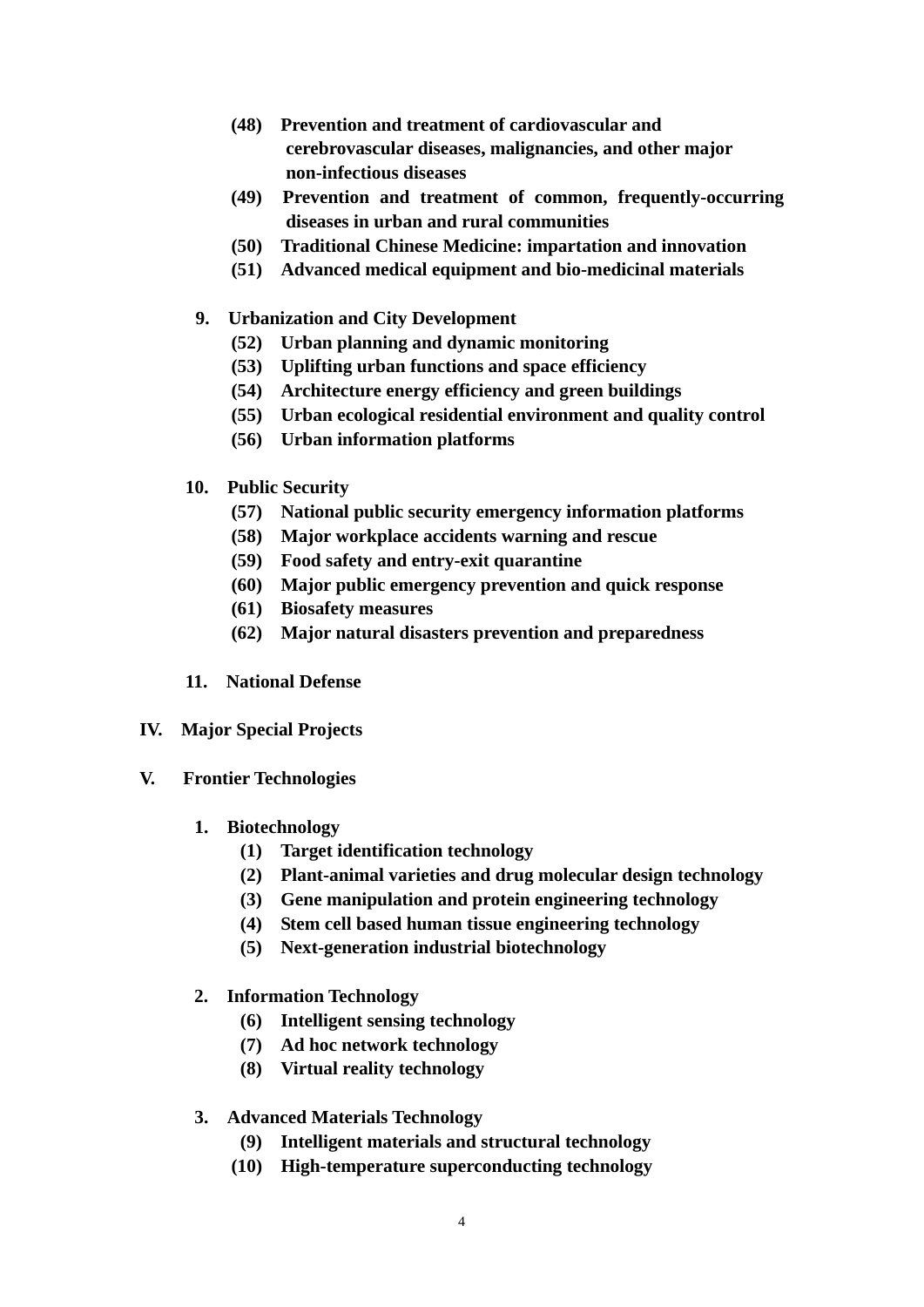**(11) Efficient energy material technology** 

## **4. Advanced Manufacturing Technology**

- **(12) Extreme manufacturing technology**
- **(13) Intelligent service robotics**
- **(14) Service life prediction technology for major products and facilities**
- **5. Advanced Energy Technology** 
	- **(15) Hydrogen and fuel cell technology**
	- **(16) Distributive energy supply technology**
	- **(17) Fast neutron reactor technology**
	- **(18) Magnetic contained fusion technology**
- **6. Marine Technology** 
	- **(19) 3-D marine environment monitoring technology**
	- **(20) Ocean floor based multi-parameter fast sounding technology**
	- **(21) Natural gas hydrate exploitation technology**
	- **(22) Deep-sea operation technology**
- **7. Lasers Technology**
- **8. Aerospace technology**

## **VI. Basic Research**

- **1. Disciplinary development** 
	- **(1) Basic disciplines**
	- **(2) Cross and emerging disciplines**
- **2. Frontier Scientific Issues** 
	- **(1) Quantitative study and systematic integration of life process**
	- **(2) Condensed matters and novel effects**
	- **(3) Matters' deep inner structures and physical laws at a cosmological scale**
	- **(4) Core mathematics and its application in cross-disciplines**
	- **(5) Earth system process and associated resources, environment, and disasters effects**
	- **(6) Chemical process in creating and transforming new matters**
	- **(7) Brain and cognitive sciences**
	- **(8) Innovation in scientific experiments, observational methods, techniques, and equipment**
- **3. Basic Research in Response to Major National Strategic Needs**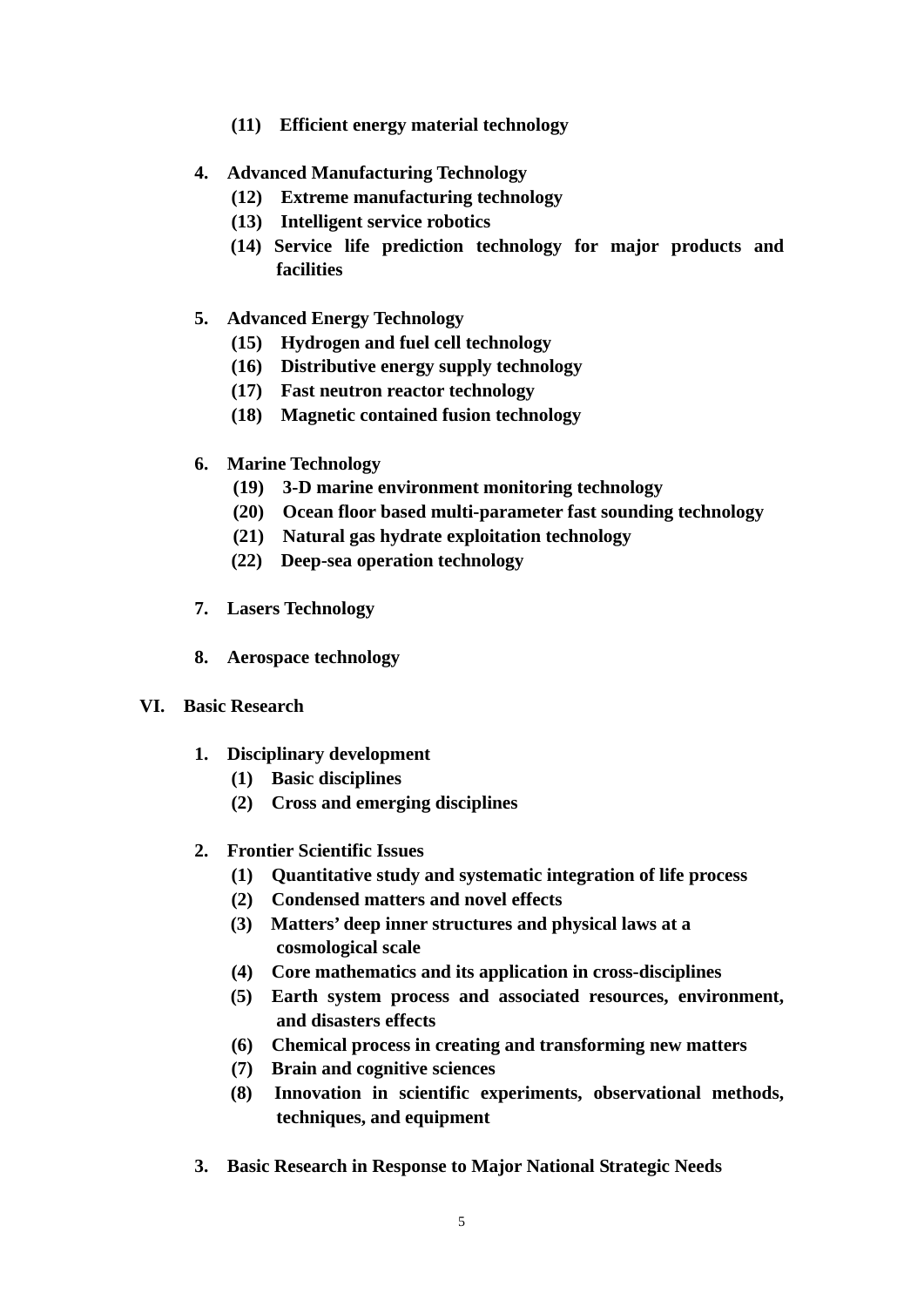- **(1) Biological foundations of human health and diseases**
- **(2) Crop genetic improvement and scientific issues in sustainable agricultural development**
- **(3) Human activities and their impacts on the Earth system**
- **(4) Global change and regional response**
- **(5) Complex systems, disaster formation, prediction and control**
- **(6) Key scientific issues in sustainable energy development**
- **(7) New principles and methodologies for materials design and fabrication**
- **(8) Scientific basis of manufacturing under extreme environmental conditions**
- **(9) Major mechanical issues in aeronautics and space science**
- **(10) Scientific basis for the development of information technology**
- **4. Major Scientific Research Programs** 
	- **(1) Protein studies**
	- **(2) Quantum regulation studies**
	- **(3) Nanometer studies**
	- **(4) Growth and reproduction studies**
- **VII. Reform of the S&T System and the Construction of a National Innovation System** 
	- **1. Supporting and Encouraging Enterprises to Become the Main Player in Technological Innovation**
	- **2. Deepening the Institutional Reform and Establishing a Modern Research Institute System**
	- **3. Advancing the S&T Management System Reform**
	- **4. Vigorously Pushing Forward the Construction of a National Innovation System with Chinese Characteristics**
- **VIII. Major Policies and Measures** 
	- **1. Financial and Taxation Policies Encouraging Technological Innovation at the Enterprise Level**
	- **2. Strengthening Assimilation and Absorption of imported technologies, and re-innovation**
	- **3. Government Procurement Favoring Indigenous Innovation**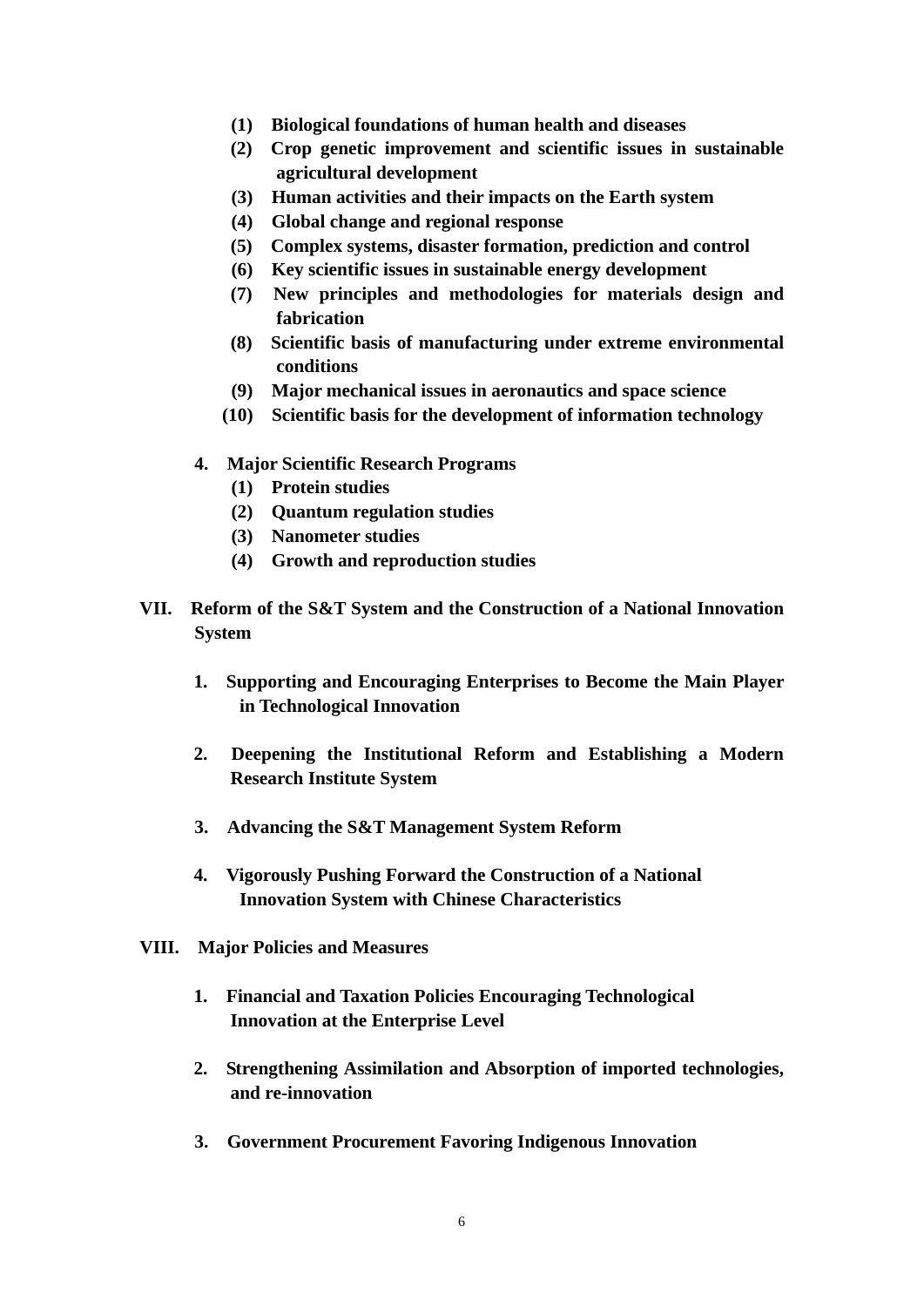- **4. Intellectual Property Rights Strategy and Technology Standards Strategy**
- **5. Financial Policies Encouraging Innovation and Pioneering**
- **6. Accelerating industrialization of high technologies and diffusion of advanced appropriate technologies**
- **7. Perfecting the mechanism for combining defense and civilian sectors, and making defense part of civilian sector**
- **8. Expanding international and regional S&T cooperation and exchanges**
- **9. Improving scientific and cultural literacy of the entire nation, and building a social environment conducive to S&T innovation**
- **IX. S&T Input and S&T Infrastructure Platforms** 
	- **1. Establishing a diversified, multi-channel S&T input system**
	- **2. Readjusting and optimizing input structures, and raising the cost-effectiveness of S&T expenditures**
	- **3. Strengthening the construction of S&T infrastructure platforms**
	- **4. Establishing a mechanism for sharing S&T infrastructure platforms**

## **X. Talented Workforce Buildup**

- **1. Accelerating the nurturing of a contingent of world caliber experts**
- **2. Bringing into full play the important role of education in cultivating innovative talents**
- **3. Supporting enterprises' efforts in nurturing and attracting S&T talents**
- **4. Intensifying efforts in attracting high caliber talents from overseas**
- **5. Creating a cultural environment conducive to the Nurturing of Innovative Talents**

The 16th National Congress of the Chinese Communist Party commissioned the formulation of an outline for a national medium- and long-term program for science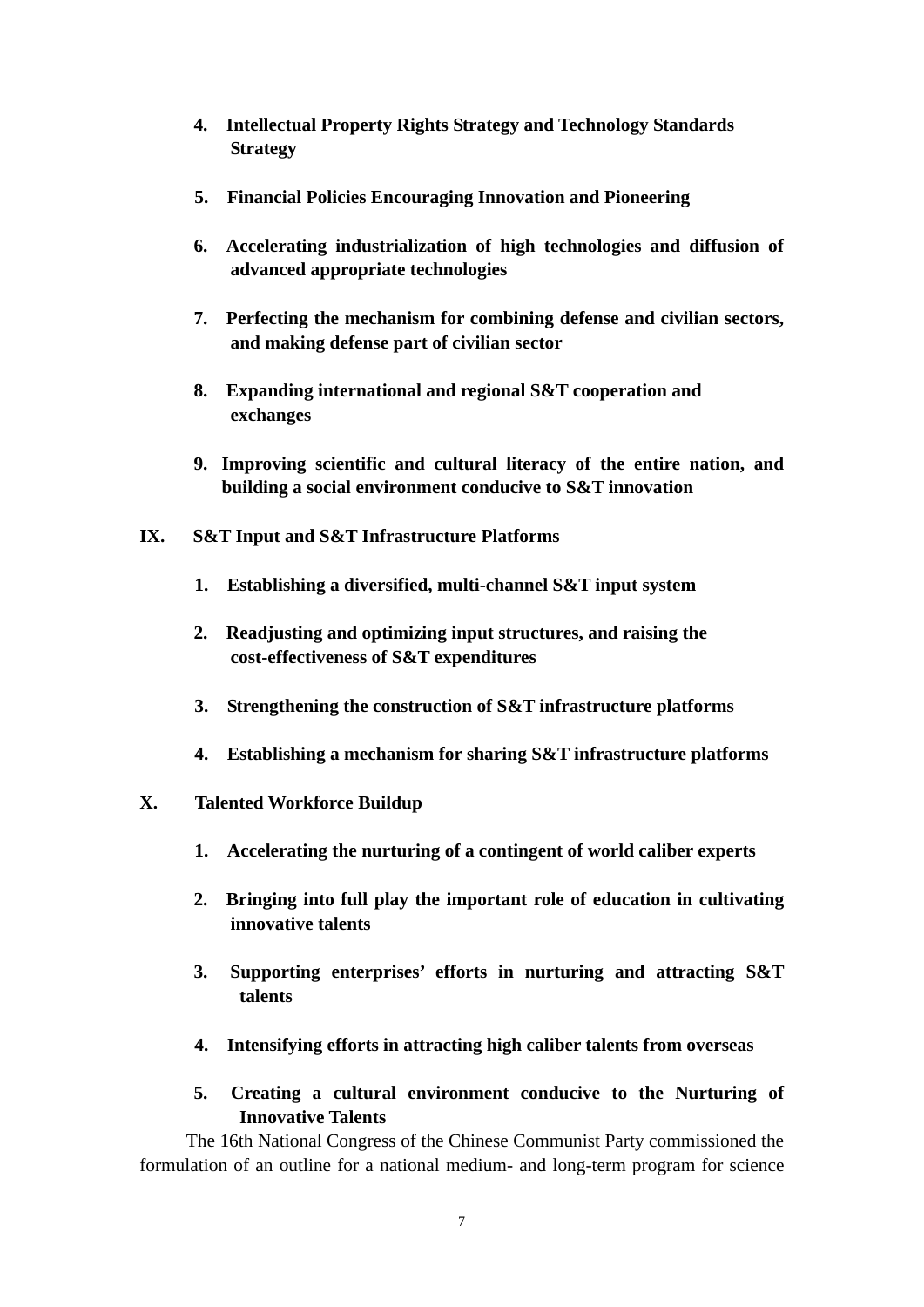and technology development in the context of the full-fledged construction of a well-to-do society and accelerating the socialist modernization drive, and the State Council has hereby prepared the following outline in compliance with the request.

# **I . Preface**

Since the founding of the People's Republic of China, especially since the introduction of the policy of reform and opening to the outside world, the nation's socialist modernization drive has attained universally acknowledged achievements. However, one has to be keenly aware that the nation is and will remain at a primary stage of socialism for a long time to come. In our effort to build a well-to-do society, we are faced with both rare historic opportunities and grave challenges. The nation's economic growth shows an excessive dependence on the consumption of energy and resources, with high associated environmental costs; the economic structure is irrational, characterized by a frail agricultural base and lagging high-tech industry and modern service industry; and firms lack core competitiveness and their economic returns are yet to be improved as a result of weak indigenous innovation capability. There are a whole range of problems concerning employment, distribution, health care, and national security that need prompt solution. Internationally, the nation will be for a long period of time under enormous pressures from developed nations who possess economic and S&T superiority. In order to grasp the opportunities and meet the challenges, we must make all-round efforts, including coordinated overall development, deepening the system reform, improving democracy and the rule of law, and reinforcing social management. At the same time, we need to depend even more heavily on S&T progress and innovation in order to achieve substantial gains in productivity and advance the overall economic and social development in a coordinated and sustainable manner.

As the premier productive forces, science and technology are a concentrated reflection and a major hallmark of advanced productivity. In the 21st century, the new science and technology revolution is rapidly unfolding and gestating significant new breakthroughs, which will profoundly change the economic and social visages. Advances in information science and technology, still in the ascendant, will continue to be the dominant driving force for economic growth; rapid advances in life science and biotechnology will play a key role in improving quality of life; renewed efforts in energy science and technology will open up new avenues for addressing global energy and environmental issues; and exciting new breakthroughs in nanometer science and nanotechnology will usher in a profound technology revolution. Exciting breakthroughs in basic research fields will create whole new horizons for science and technology development and economic growth. S&T achievements are being applied and transferred at an ever faster pace, thus creating new opportunities for catching up and leapfrogging**.** Therefore, we shall embrace the new era, meeting both opportunities and challenges brought on by the new S&T revolution with a global vision. In today's world, many countries have made S&T innovation a national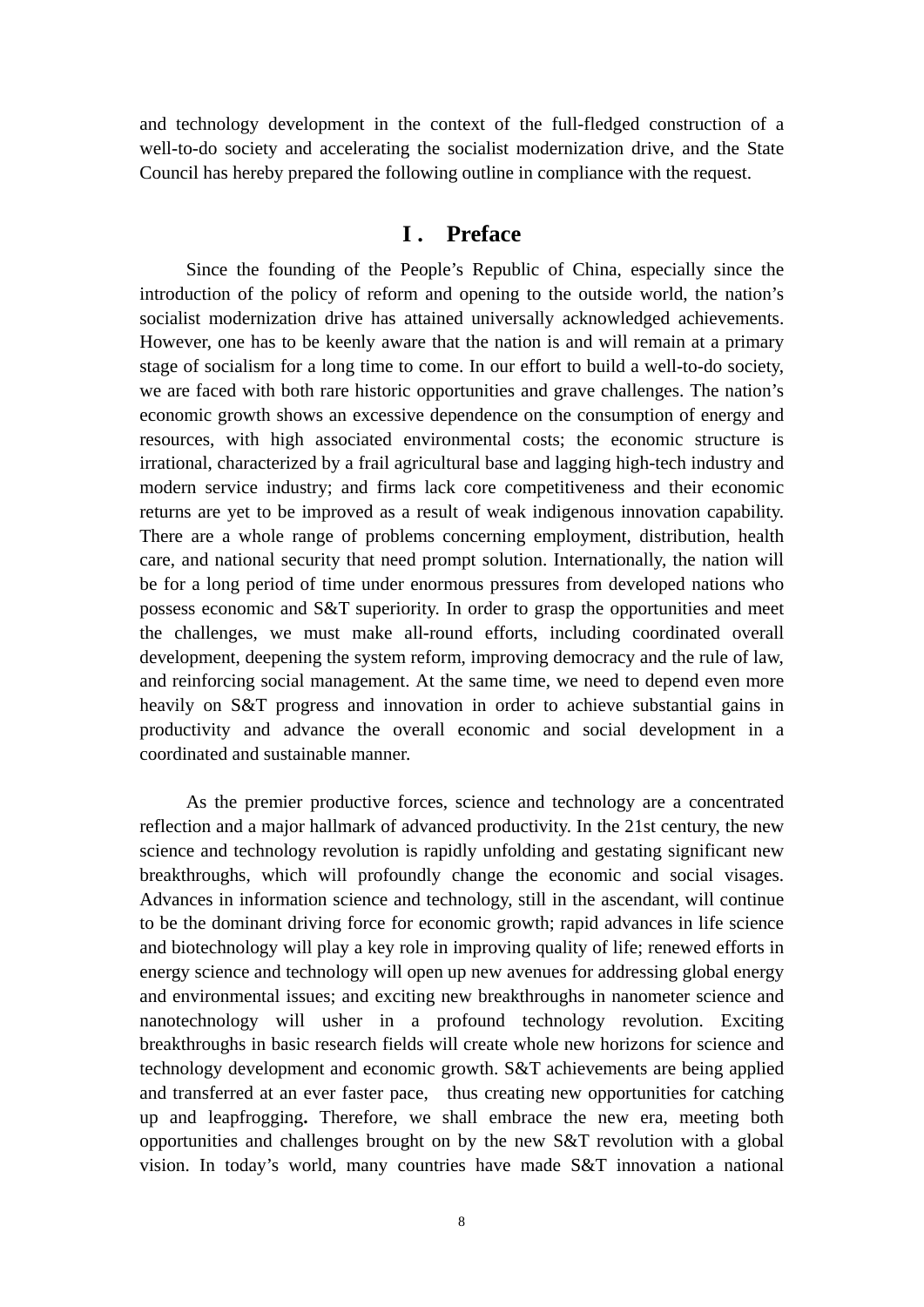strategy and S&T inputs strategic investments by drastically increasing R&D spending. These nations lead the world in deploying and developing frontier technologies and strategic industries and implement important S&T programs in an attempt to enhance their national innovative capability and international competitiveness. Confronted with the new international situation, we must have a greater sense of responsibility and urgency, by making S&T progress a major driving force for the economic and social development more conscientiously and resolutely. We must place the strengthening of indigenous innovative capability at the core of economic restructuring, growth model change, and national competitiveness enhancement. Building an innovation-oriented country is therefore a major strategic choice for China's future development.

Over more than five decades since the founding of New China, the consistent and painstaking efforts of several generations have led to huge, heartening achievements in the fields of science and technology. Major S&T accomplishments hallmarked by nuclear weaponry and satellite technology, manned space flights, hybrid rice, theory of oil formation from continental moist depression and associated application, and high performance computers, have greatly enhanced the nation's comprehensive national strength, uplifted its international position, and inspired the whole nation. However, compared with the developed nations, China's overall S&T level still has a fairly big gap to close, compared with that of developed nations. This is mainly reflected in the following areas: we have a low rate of sufficiency in key technology supply and a limited number of invention patents; the technological level remains low in some regions, particularly in the rural areas of the central and western regions; the quality of scientific research still needs significant improvement due to a shortage of top notch S&T talents; and investments in science and technology are still insufficient; and there are numerous loopholes in the existing S&T system. Despite the size of economy, our country is not yet an economic power primarily because of our weak innovative capacity.

In the 21st century, China, being a large developing nation, is to accelerate its S&T development and narrow down the gaps with the developed nations. To this end, the nation must make unremitting efforts for a long period of time, while it is also blessed with numerous favorable conditions.

First, China's sustained fast economic growth and social development creates a huge demand and thus lay a solid foundation for the S&T development. Second, the nation has a fairly consummate system of academic disciplines, with a huge pool of talented people. It has developed world-class R&D capability in a number of major fields, thus positioning itself for tremendous S&T developments in the future. Third, our country's continued opening to the outside world has enhanced its S&T cooperation and exchanges with the rest of the world, allowing the country to share the fruits from the new S&T revolution. Fourth, by adhering to the socialist system, China is able to combine the political advantage of mobilizing efforts to do great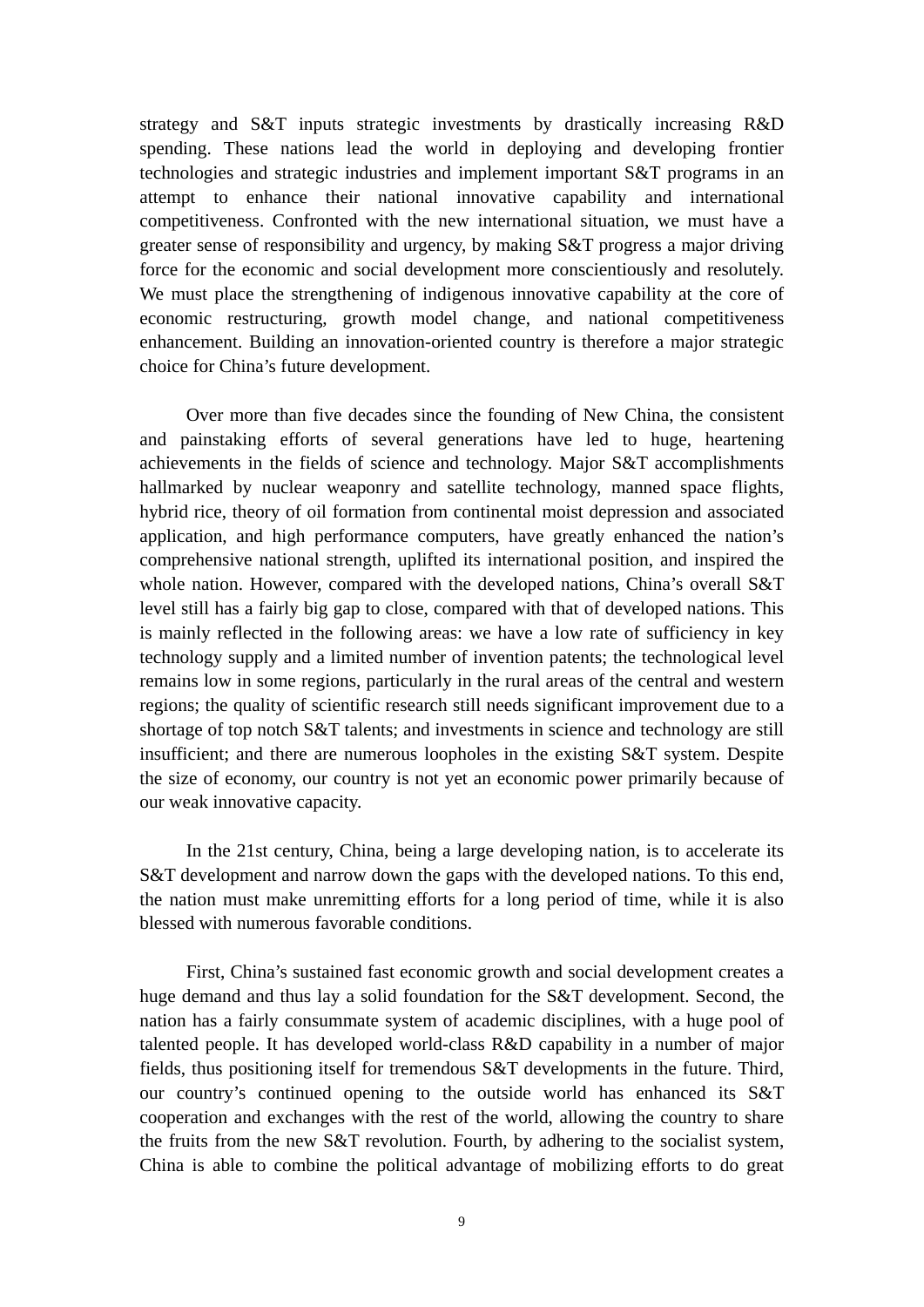things and the basic role of market mechanism in effectively allocating resources. This provides an important system guarantee for the prosperous development of S&T activities. Fifth, ours is a country with a 5000-year history of civilization and a culture that is both broad and profound, capable of incorporating things of diverse nature, which favors the creation of a uniquely innovative culture. As long as we strengthen our national confidence, hold scientific concept of development, implement the strategies of rejuvenating the nation through science and education, work hard to catch up over the next 15 years or more, we will be able to produce brilliant S&T achievements that live up to the expectations of our times.

# **II. Guiding Principles, Development Goals, and General Deployment**

## **1. Guiding Principles**

The first 20 years of the century are a period of important strategic opportunities for our country's economic and social development and S&T progress. Under the guidance of Deng Xiaoping Theory and the "Three Representations" and by implementing the scientific concept of development and the strategy of rejuvenating the nation through science and education and talented people and proceeding from our own national conditions and taking people-based approach, deepening reforms and expanding the opening to the outside world, we must strive for the prosperous development of China's scientific and technological enterprise so as to realize the goals of the full-fledged construction of a well-to-do society and provide powerful S&T support for building a harmonious socialist society.

The guiding principles for our S&T undertakings over the next 15 years are: "indigenous innovation, leapfrogging in priority fields, enabling development, and leading the future". Indigenous innovation refers to enhancing original innovation, integrated innovation, and re-innovation based on assimilation and absorption of imported technology, in order improve our national innovation capability. Leapfrogging in priority fields is to select and concentrate efforts in those key areas of relative strength and advantage linked to the national economy and people's livelihood as well as national security, to strive for breakthroughs and realize leaping developments. Enabling development is an attempt to strive for breakthroughs in key, enabling technologies that are urgently needed for the sustainable and coordinated economic and social development. Leading the future reflects a vision in deploying for frontier technologies and basic research, which will, in turn, create new market demands and new industries expected to lead the future economic growth and social development. The guideline is a summary of China's practice and experience in S&T development for more than a half century, and an important choice for realizing the great renaissance of the Chinese nation.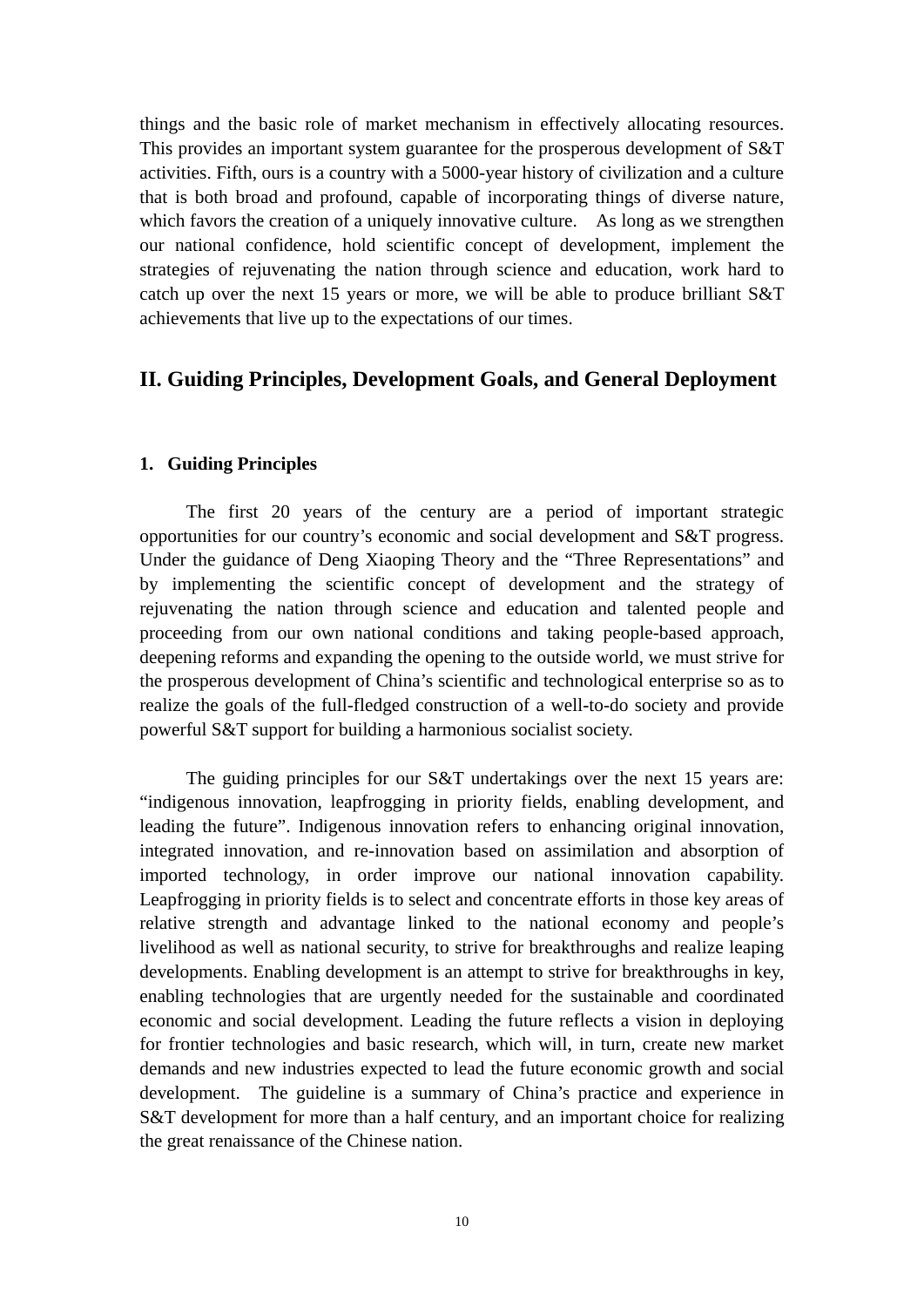This calls for placing the strengthening of indigenous innovation capability at the core of S&T undertakings. The Party and government have long advocated and paid close attention to indigenous innovation. To press ahead with the modernization drive under conditions of opening to the outside world, we must earnestly study and draw on all the fine achievements of human civilization. During the past two decades or so since we began to pursue the policy of reforms and opening to the outside world, our country has imported a huge amount of technologies and equipment, which played an important role in raising the overall technological level of our industries and promoting the country's economic development. However, one should be clearly aware that importation of technology without emphasizing assimilation, absorption, and re-innovation is bound to weaken the nation's indigenous R&D capability, which in turn widens the gap with world advanced levels. Facts have proved that, in areas critical to the national economy and security, core technologies cannot be purchased. If our country wants to take the initiative in the fierce international competition, it has to enhance its indigenous innovation capability, master core technologies in some critical areas, own proprietary intellectual property rights, and build a number of internationally competitive enterprises. In a word, the improvement of indigenous innovation capability must be made a national strategy that is implemented in all sectors, industries, and regions so as to drastically enhance the nation's competitiveness.

S&T talents are critical to increasing indigenous innovation capability. The first and foremost task is to create a favorite environment for cultivating and attracting S&T personnel, with high-quality talents in particular, giving full scope to the enthusiasm and creativity of the broad masses of S&T personnel, so that a constant stream of talents is ensured and the best of S&T talents is brought out. We should make unremitting efforts to build a large, well-structured, high-quality S&T workforce compatible with economic and social development and national defense work in order to ensure the talents and knowledge base for the nation's science and technology development.

## **2. Development Goals**

The general objectives for the nation's S&T development (2006-2020) will be to: noticeably enhance indigenous innovation capability and S&T level in promoting economic and social development and in maintaining national security, in an effort to provide powerful support for the building of a well-to-do society; noticeably improve comprehensive strength in basic research and frontier technology development; and attain a series of high world impact S&T achievements and join the ranks of innovative countries, thus paving the way for becoming a world S&T power by mid 21stcentury.

Through efforts over the next 15 years, the nation will meet the following objectives in some major scientific and technological areas: 1) mastering core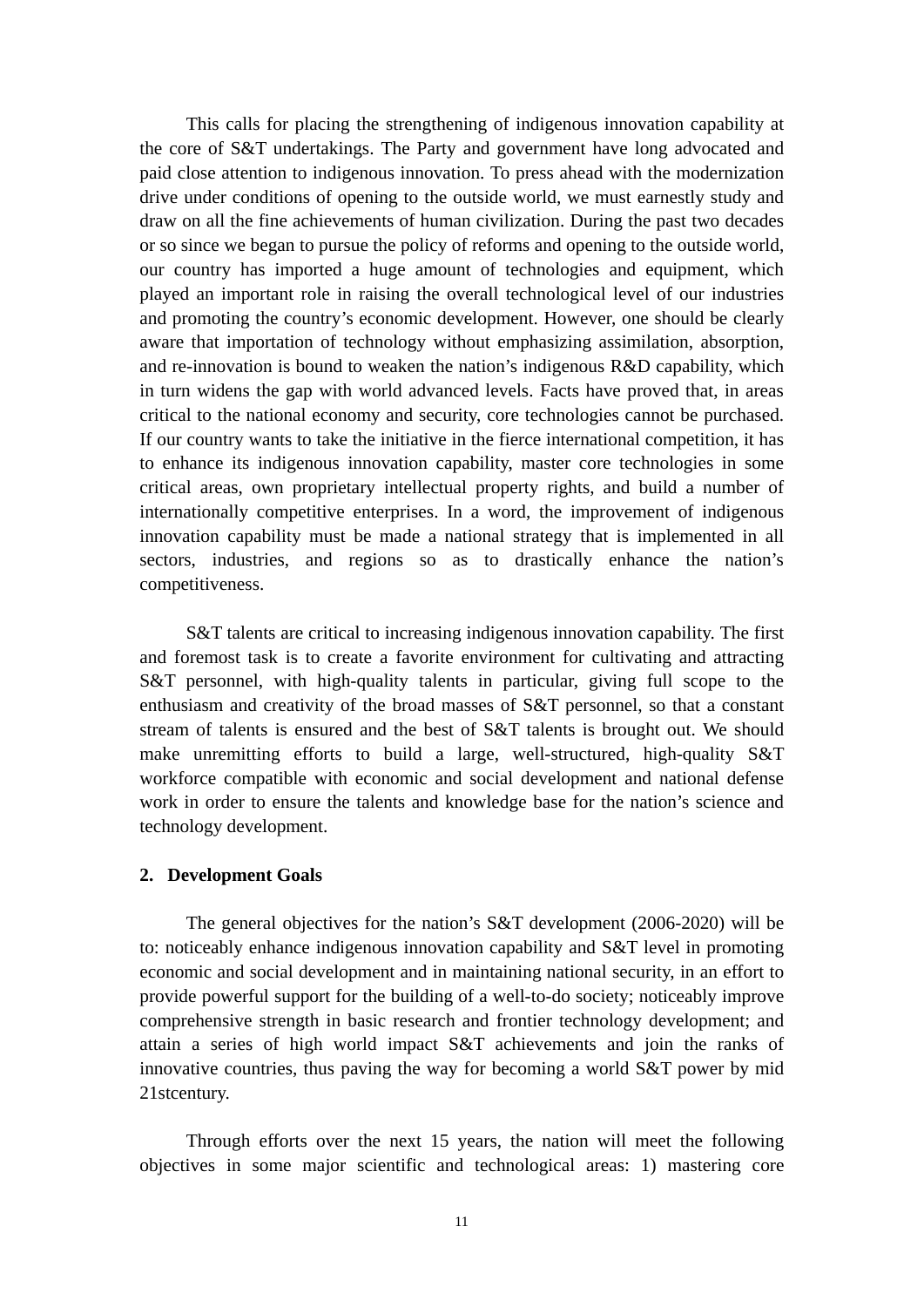technologies in equipment manufacturing and information industry that are critical to the nation's competitiveness, and bringing the technological capability of manufacturing and information industries to the world advanced levels; 2) making the nation a world leader in overall agricultural S&T capability, raising the comprehensive capacity of China's agricultural production, and ensuring the nation's food safety.; 3) achieving technological breakthroughs in energy development, energy conservation, and clean energy, and advocating optimized energy structures, with unit energy consumption of major industrial products reaching or approaching world advanced levels; 4) establishing technological development models featured with cyclic economy in major sectors and municipalities, and providing S&T support for building a resource saving and environment friendly society; 5) noticeably enhancing the level of major diseases prevention and control, curbing the spread of major diseases, including HIV/AIDS, hepatitis and other major diseases, striving for breakthroughs in new drugs and key medical equipment, and developing a technological capability for industrialization; 6) in defense science and technology, basically meeting the needs in developing modern arms and associated information technology, and providing S&T support for safeguarding national security; 7) establishing a world-caliber contingent of scientists and research teams, attaining high-impact innovative achievements in the mainstream of science development, bringing the technological level in such frontier areas as information, biology, materials, and space to world advanced levels; and 8) establishing a number of world-class research institutes and universities, and world-competitive industrial R&D centers so that a fairly comprehensive national innovation system of Chinese characteristics can take shape.

By 2020, the nation's gross expenditures on R&D (GERD) are expected to rise to 2.5% or above of the gross domestic product(GDP) with the rate of S&T contribution to the economy reaching 60% or above, and dependence on imported technology reduced to 30% or below, and the annual invention patents granted to Chinese nationals and the international citations of scientific papers moving into the top five countries.

## **3. Overall Deployment**

In the next 15 years, China's S&T undertakings will be deployed as follows: 1) In light of our country's concrete conditions and needs, identify a number of priority areas, break through some major technological snags so as to raise the nation's overall S&T support capability. This Outline identifies 11 priority areas for economic and social development, from which 68 priority topics of clearly defined missions and possible technical breakthrough in near term will be selected. 2) Implement some special major projects that are in line with national objectives, and will lead to the leaping development or fill up a blank. The Outline makes the arrangement for total of 16 special major projects. 3) To respond to future challenges, advance deployment will be made for frontier technologies and basic research topics, in order to ensure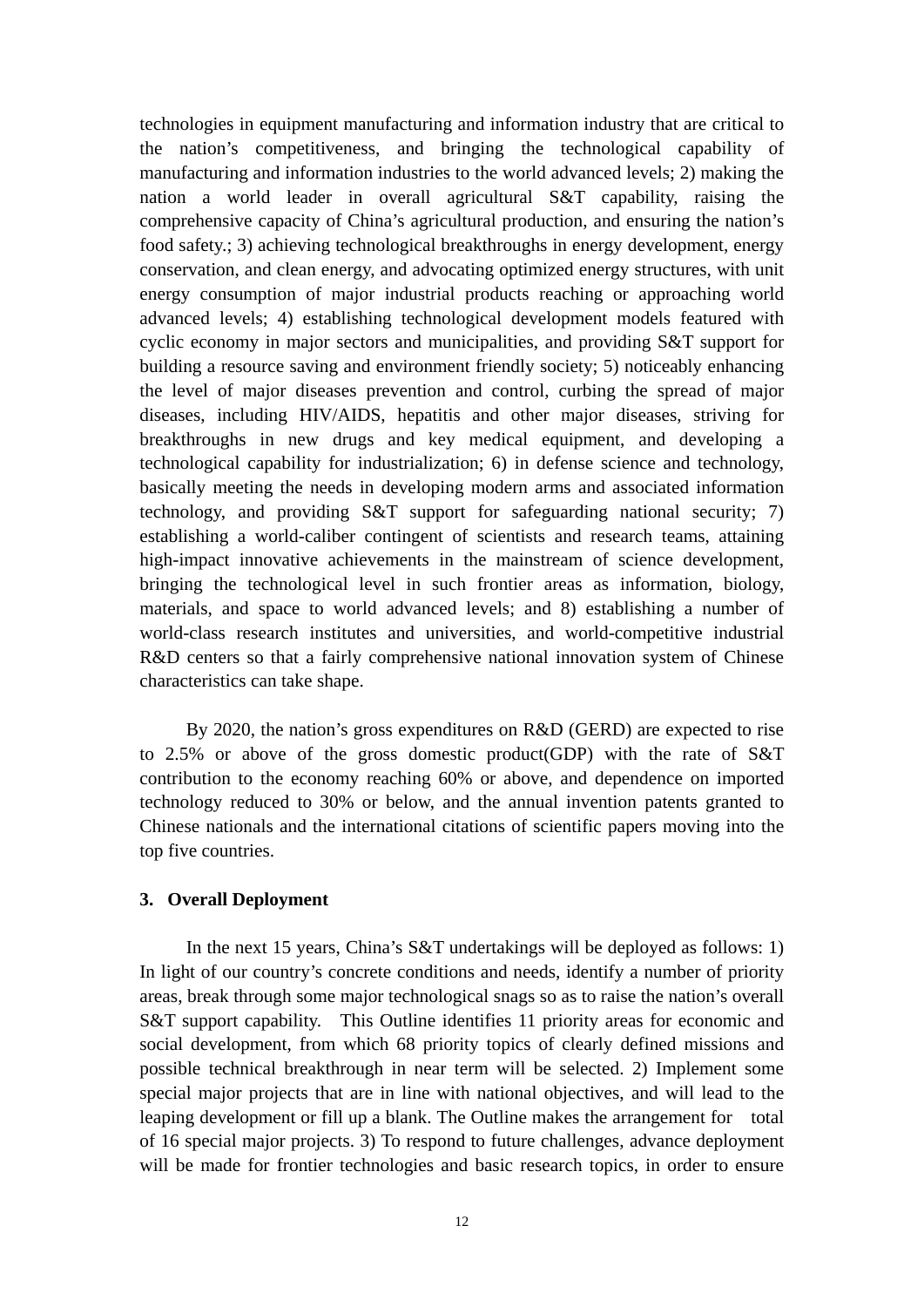sustained innovative capability and lead future economic and social development. The Outline selects 27 frontier in 8 technological fields, and 18 basic scientific issues as priorities. It also proposes to implement four major scientific research programs. 4) Deepen the S&T system reform by perfecting relevant policies and measures, increasing S&T investment, strengthening the buildup of S&T talents, and promoting the creation of a national innovation system in order to provide reliable support for the nation to become an innovation-oriented society

.

Strategic priorities are identified according to the urgent needs for building a well-to-do society, international S&T development trends, and the nation's overall strength. 1) Energy, water resources, and environmental protection related technologies are selected as priorities, in an effort to address major bottleneck issues in the economic and social development. 2) Efforts should be made to grasp the rare opportunities presented by continued strong development of information technology and advanced materials, making proprietary intellectual property rights in equipment manufacturing and information industries a major breakthrough point for enhancing the nation's industrial competitiveness. 3) Biotechnology is selected as a priority for the future development of the high-tech industry together with enhanced biotechnological applications to agriculture, industry, population and health. 4) Accelerate the development of aerospace and marine technologies. 5) Strengthen basic research and frontier technology development, particularly interdisciplinary research.

## **III. Main Areas and Priority Topics**

The nation's S&T development shall be planned and deployed according to the principle of coordinated arrangement and advancement, with due consideration to priority areas and topics, so as to provide full and forceful support for addressing urgent issues in economic and social development".

Priority areas refer to such industries and sectors that are both critical to economic and social development and national security and in dire need of S&T support. Priority topics within the priority areas are defined as urgently needed technology clusters that have clearly defined missions, sound technical foundations, and promising prospects for breakthroughs in the near term. The principles for selecting priority topics are: 1) topics that are desirable for breaking up bottleneck constraints and for enhancing the sustainability of economic growth; 2) topics that are desirable for mastering key and enabling technologies and for improving core industrial competitiveness; 3) topics that are desirable for addressing major public good S&T issues and raising the capability in providing public services; and 4) topics that are desirable for the development of dual-use technologies designed to enhance the capability in ensuring national security.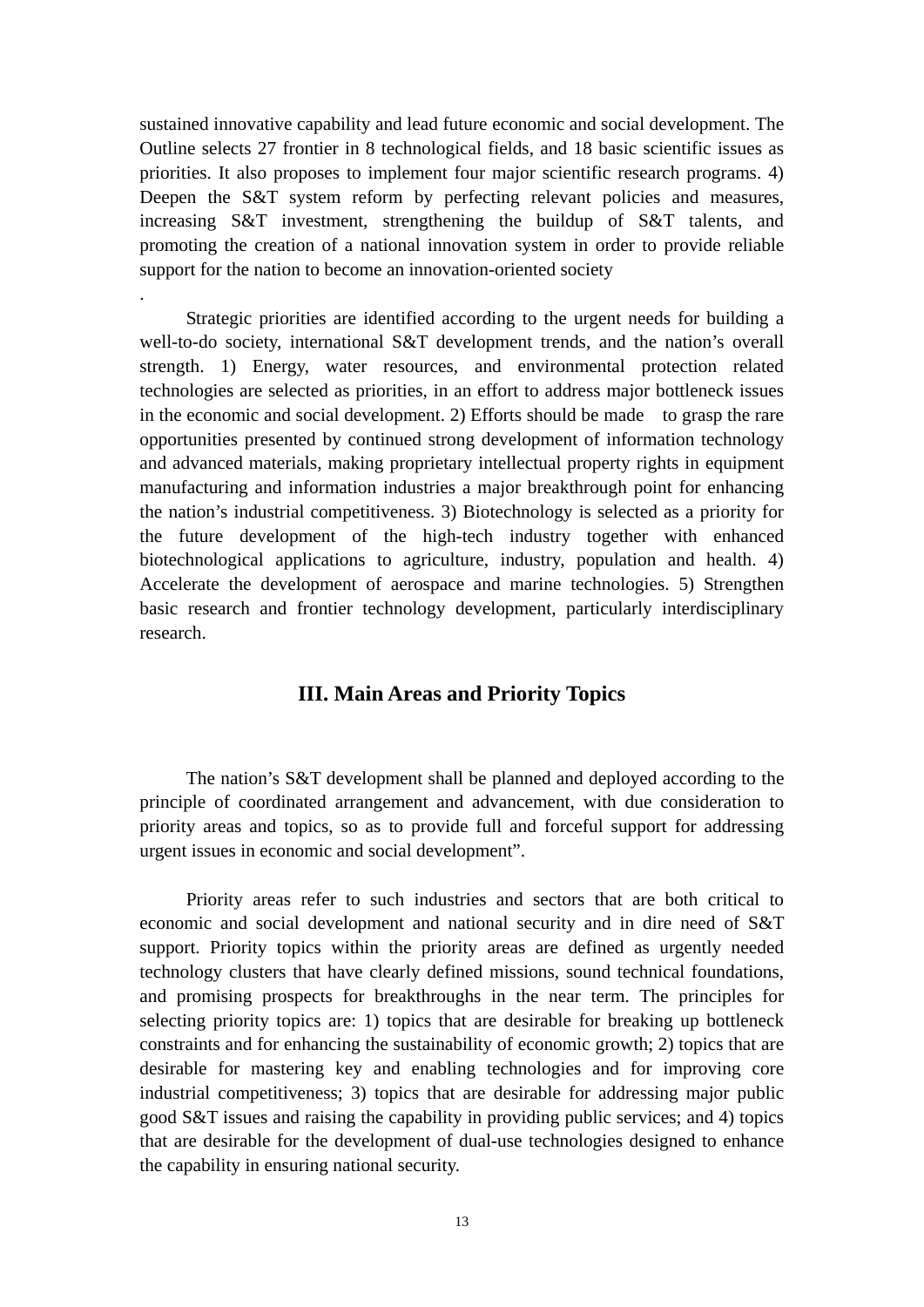## **1. Energy**

Energy is of crucial strategic importance to the national economy. Our country is currently suffering from sharp discrepancies between energy supply and demand, an irrational energy structure, and low energy efficiency, with a predominantly coal-based primary energy consumption, resulting in severe environmental pollution. Over the next 15 years, meeting the fast growing demand for energy and for its clean and efficient utilization constitutes a major challenge for the development in energy-related science and technology.

Development paths: 1) Take energy saving as a top priority and reduce energy consumption. Overcoming technological snags critical energy saving in major energy consuming sectors and vigorously develop technologies for energy saving buildings so as to significantly improve efficiency in primary and end use of energy. 2) Increase energy supply by promoting a diversified energy structure. While raising the technological level of oil-gas utilization and hydroelectric power, it is encouraged to vigorously develop nuclear energy technology to acquire indigenous technology development capability in nuclear power systems. Strive for breakthroughs in renewable energy, including wind energy, solar energy, and biomass energy, and associated scale applications. 3) Promote clean and efficient use of coal in order to reduce environmental pollution. It is encouraged to vigorously develop clean, efficient, and safe coal exploration and aim at the world advanced levels. 4) Strengthen the assimilation and absorption of imported energy technologies and associated re-innovation. Master core technologies in building major equipment for coal-fired and nuclear power generation. 5) Raise the technological capability of optimizing regional energy distribution. Priorities will be given to developing advanced and reliable power transmission and distribution technologies to realize large volume, long distance, and efficient power transmission.

## **Priority topics:**

## **(1) Industrial energy efficiency**

Priorities will be given to research on and development of energy-saving technologies and equipment for major high energy consumption sectors, including process industries, such as metallurgical, chemical industry, and transportation industries. Developing energy-saving technologies for mechanical and electronic products, highly energy-efficient, long-life cycle LED products. Develop comprehensive utilization technologies at different energy gradients.

# **(2) Clean, efficient coal development and utilization, coal liquefaction, and gasification-based co-generation**

Priorities will be placed on developing efficient mining technologies and equipment, and efficient power generation technology and equipment, including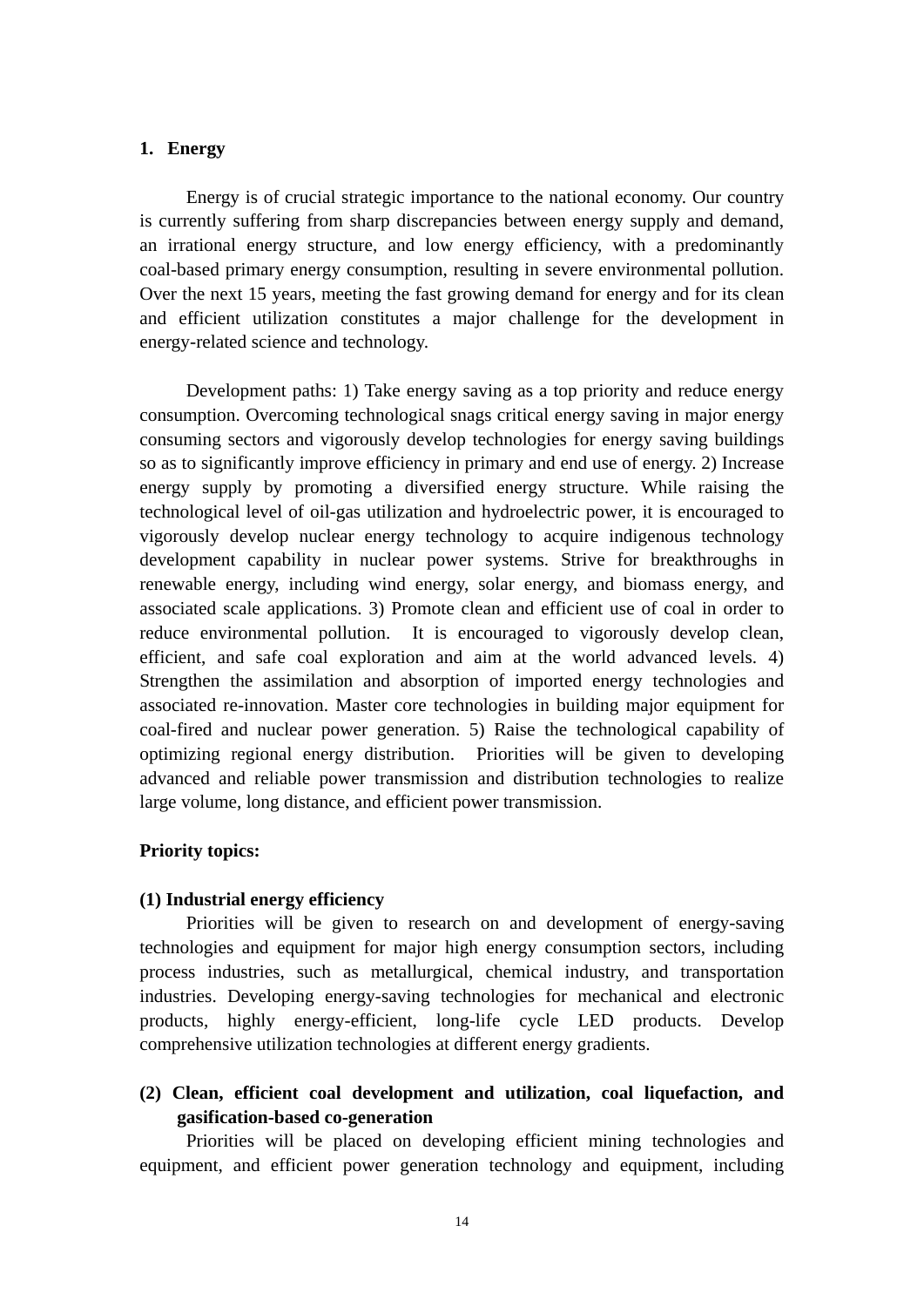heavy duty gas turbines, integrated gasification combined cycle (IGCC), high-parameter supercritical generators, and large supercritical circulating fluidized beds (CFB). It is also encouraged to develop transformation technologies for coal liquefaction, coal gasification, coal chemistry, coal gasification based polygeneration, and technologies and equipment for comprehensive control and utilization of pollutants derived from coal burning.

# **(3) Oil and gas prospecting, development, and utilization under complex geological conditions**

Priorities will be given to the development of technologies for oil-gas prospecting in complex environment and rock strata, technologies for efficient and scale development of low grade oil-gas resources, technologies for increasing oil recovery in old oil fields, and technologies for prospecting and mining deep oil-gas reserves.

# **(4) Low-cost, large-scale development and utilization of renewable energy resources**

Emphasis will be on the development of large wind power generators, construction technologies and equipment for coastal and inland wind fields as well as wind energy intensive areas in Western China, cost-effective technologies for solar photovoltaic batteries, technologies for solar-based power generation, technologies for built-in solar energy building structures, and technologies for developing and utilizing biomass and geothermal energy.

## **(5) Safeguards of super large electricity transmission and distribution networks**

Priorities will be to develop technologies and equipment for long distance and large volume DC transmission, and for super high voltage AC transmission. Developing technologies for batch power grid and associated transmission and distribution, power quality monitoring and control, and safe power supply for large Internet networks., key technologies for west-to-east electric power diversion project, technologies for automated grid dispatch system, and technologies and systems for efficient transmission and distribution management.

## **2**.**Water and Mineral Resources**

Water and mineral resources constitute an important material basis for the sustainable economic and social development. Our country suffers from serious shortage of water and mineral resources, a low rate of comprehensive utilization of resources such as mineral resources and irrigation water which far below that of internationally advanced levels. With complex geological conditions for resources prospecting and increasing difficulties, there is an urgent need for technologies that can improve resources prospecting and utilization and raise the level of resources utilization.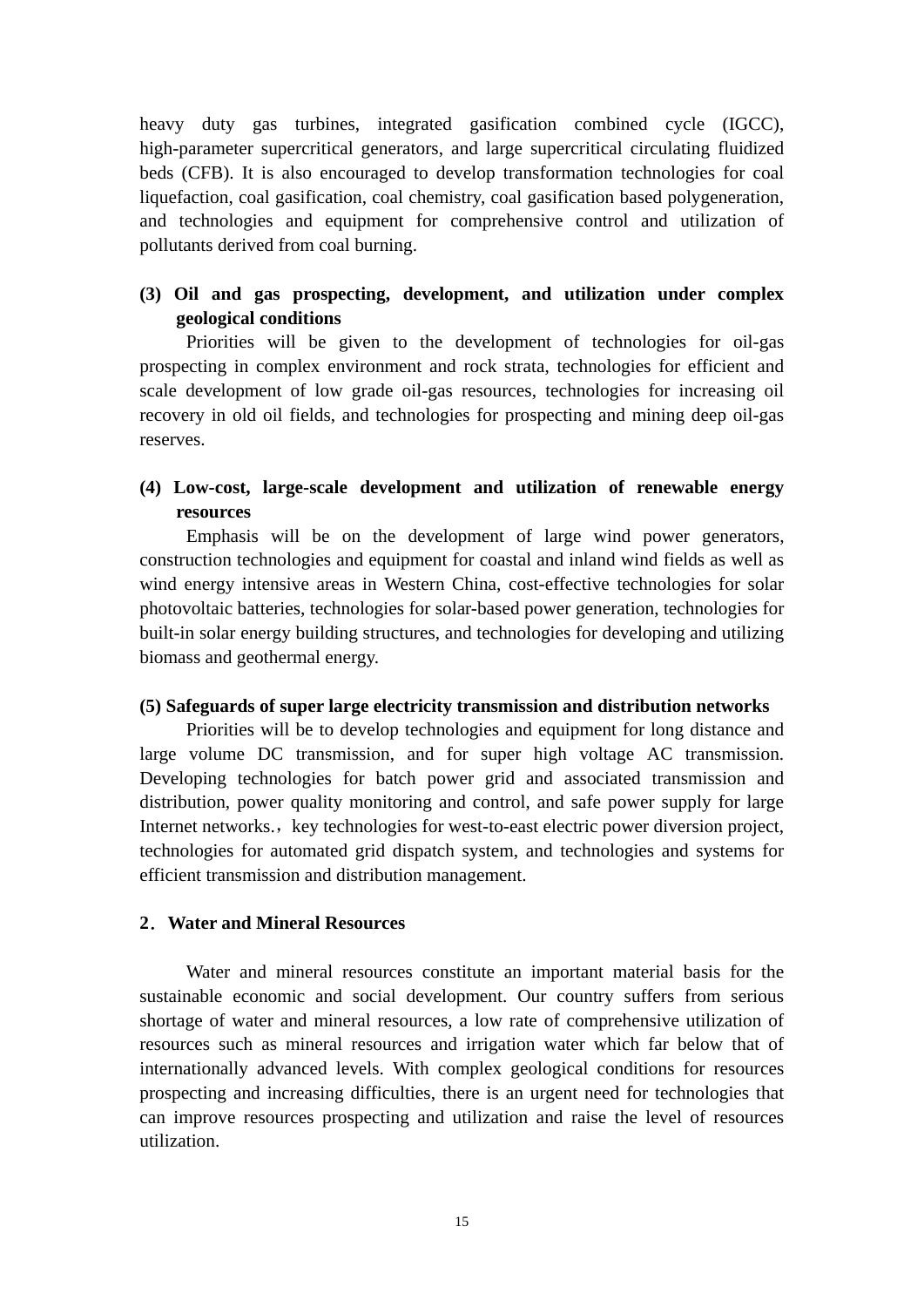**Development paths: 1) Assign priority to** resources saving. The focus will be research on technologies for agricultural water saving and urban cyclic water utilization, and technologies for trans-basin water diversion, rainfall and flood water utilization, and sea water desalination. 2) Overcome barriers of complex geological conditions so as to expand the existing resources reserves. Priorities will be placed on studying mine formation mechanism, and develop technologies for deep-mine evaluation and efficient prospecting, and fast prospecting technologies for mineral deposits under complex geological conditions in regions such as the Qinghai-Tibet Plateau. Striving to discover a number of large backup resource bases for additional resources supply. Develop technologies for efficient mining and comprehensive utilization in order to enhance comprehensive utilization of water and mineral resources. 3) Vigorously develop and utilize non-traditional resources. Master key technologies for the development and utilization of coal-bed methane and marine minerals so as to raise the research and development capability of novel resources utilization. 4) Strengthen innovative capability in developing equipment for resource prospecting. Vigorously develop technologies for high precision prospecting and drilling equipment, large mining machinery, and marine development platforms, to bring major resources prospecting equipment and facilities to world advanced levels.

## **Priority topics:**

# **(6) Optimized distribution and comprehensive development and utilization of water resources**

Priorities will be given to developing technologies for the conversion and optimal distribution of atmospheric moisture, surface water, soil moisture, and underground water, technologies for the utilization of contaminated water and rainfall and flood water, technologies for artificial rain enhancement, and key technologies for water control projects in major river systems, including the Yangtze River and Yellow River, and for major hydrological projects such as the south-to-north water diversion project.

#### **(7) Comprehensive water conservation**

Priorities will be to developing technologies for industrial cyclic utilization of water and water efficient production activities. Developing outfitting technologies for water saving in irrigation, dry land farming, and biological water efficiency. Strive for major breakthroughs in precision irrigation technology, and intelligent farming water management technology and equipment. Develop water saving technologies and devices for daily life applications.

#### **(8) Seawater desalination**

Priorities will be given to developing technologies for seawater pre-handling, nuclear energy coupling and electricity-heat cogeneration, low-cost membrane-based desalination and critical materials, and comprehensive utilization of salty water. Develop seawater desalination-based heating equipment for scale applications,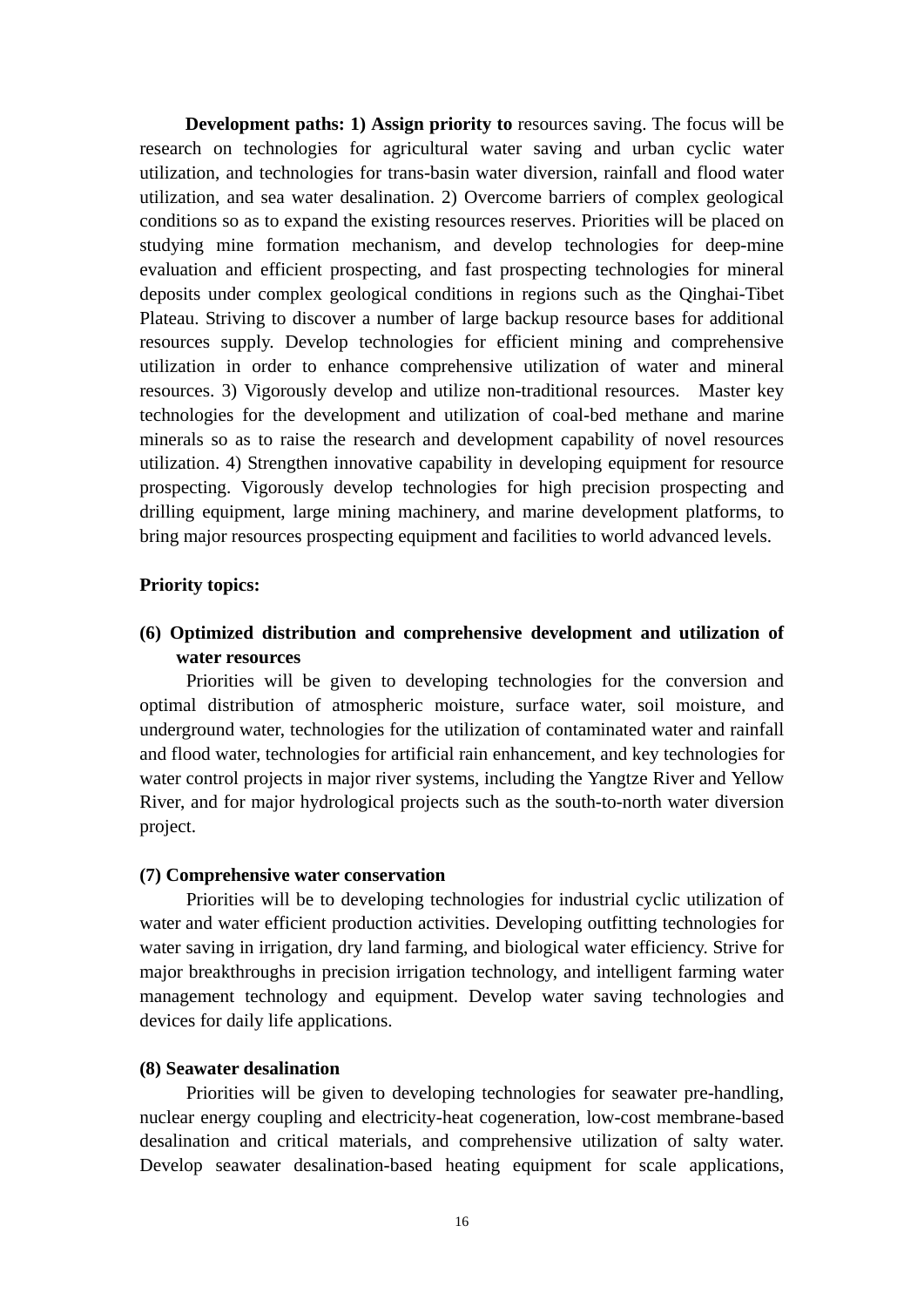seawater desalination facilities, and integrated coupling.

## **(9)Resources prospecting for additional reserves**

Priorities shall be placed on studying the law of mineral formation mechanisms and prediction technologies, developing air-born geophysical survey techniques, and fast, comprehensive and in-depth prospecting technologies such as 3-D high-resolution earthquake and high-precision geomagnetism and geochemistry.

#### **(10) Efficient development and utilization of mineral resources**

Priorities will be on studying comprehensive technologies for deep and complex mining and wasteless mining; developing new processes and large equipment for automated ore preparation and smelting; and developing technologies for the utilization of low grade and complex mineral resources.

#### **(11) Development and utilization of maritime resources**

Priorities shall be placed on: developing prospecting technologies for offshore oil-gas deposits and comprehensive recovery technologies for thick-oil oilfields; developing technologies for the protection and effective utilization of marine biological resources; and developing technologies for direct seawater utilization and comprehensive exploitation of seawater chemical resources.

#### **(12) Comprehensive zoning of resources**

Priorities will be given to: research on technologies for comprehensive optimization of water and soil resources, farming activities, and ecological and environmental protection; developing analytical techniques for the optimization of multi-variable based large area resources distribution corresponding to regional distributions of water and land resources; and establishing decision-making models for optimized development of water and land resources in different areas.

## **2. The Environment**

Ecological and environmental improvement constitutes a major issue concerning the sustainable economic and social development and the quality of people's livelihood. The country is confronted with serious environmental pollution problems, with an increasingly degraded ecosystem and a weak capability of handling pollutants. Global environmental issues have become an international concern. China needs to enhance its capability in being involved in the global efforts for environmental change. Sustaining rapid economic growth under the prerequisite of overall environmental improvement imposes major strategic demands for innovation in environment science and technology.

Development paths: 1) Guiding and supporting the development of cyclic economy. Vigorously develop integrated clean production technologies for highly polluting industries, intensify the reduction of wastes and safe treatment of wastes,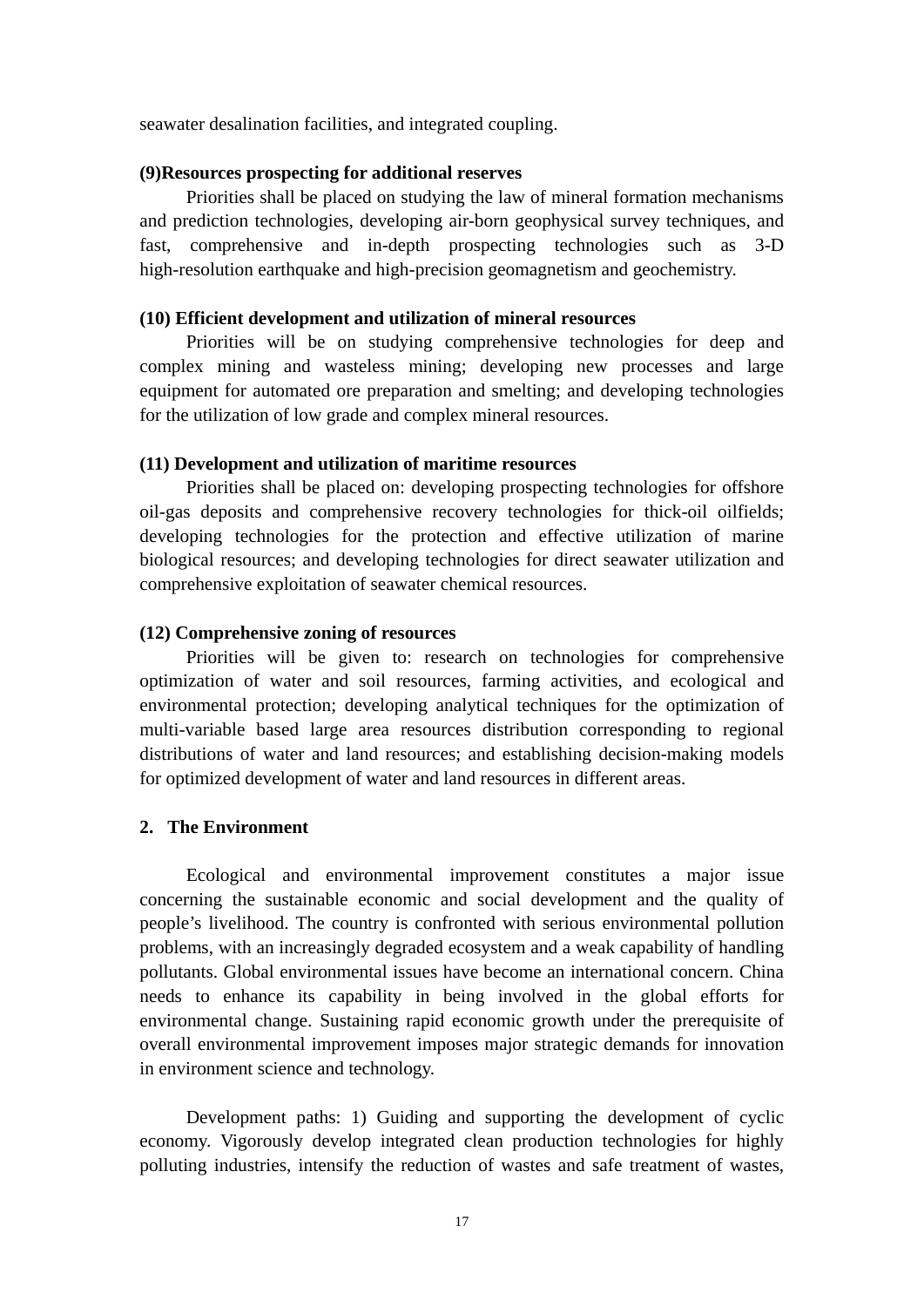and strengthen the development of common technologies for the cyclic economy; 2) comprehensive control of regional environment. Conduct comprehensive control and treatment of water environment in drainage areas and regional atmospheric pollution, establish technical integration and demonstration for comprehensive control of typical ecologically degraded areas, and develop technologies for drinking water safety and pre-warning for ecological and environmental monitoring, so as to drastically increase the S&T capability for environmental quality improvement. 3) promoting the development of environmental protection industry. Priorities will be given to developing major environmental protection equipment and facilities in line with the country's concrete conditions, securing more market share for domestic environmental protection products, and raising the technical level of environmental protection equipment. 4) Vigorously participate in international cooperation in the field of the environment. Strengthen research on response strategies in implementing the global environment convention and on scientific uncertainties of climate change and their implications, develop technologies for global environmental change watch and greenhouse gases emission reduction, and enhance the capability in responding to environmental changes and in implementing the international convention.

## **Priority topics:**

## **(13) Comprehensive pollutant control and waste recycling**

Priorities will be to develop pre-warning technologies for regional environmental quality monitoring; master key technologies for urban atmospheric pollution control, develop technologies for non-conventional pollutants, technologies for turning wastes into useful resources, and integration technologies for clean production in heavily polluting sectors; establish technical demonstration models for the cyclic economy.

# **(14) Functional restoration and reconstruction of ecosystems in ecologically vulnerable areas**

Priorities will be given to developing dynamic monitoring technologies for typical vulnerable ecological areas, including Karst areas, the Qinghai-Tibet Plateau, the middle and upper reaches of the Yangtze River and Yellow River, Loess Plateau, deserts and desertification lands, farming-grazing areas, and mining areas; developing technologies for pasture degradation and rodents control, and technologies for restoring and reconstruction of degraded ecosystems; developing ecological protection and restoration technologies for major engineering works such as the Three-Gorge Dam project and the Qinghai-Tibet Railway, and complex mining areas; establishing technical support models for restoring the functions of diverse ecosystems and maintaining the improvement; and establishing a comprehensive evaluation and technical assessment system for the functionality of ecosystems.

## **(15) Maritime ecological and environmental protection**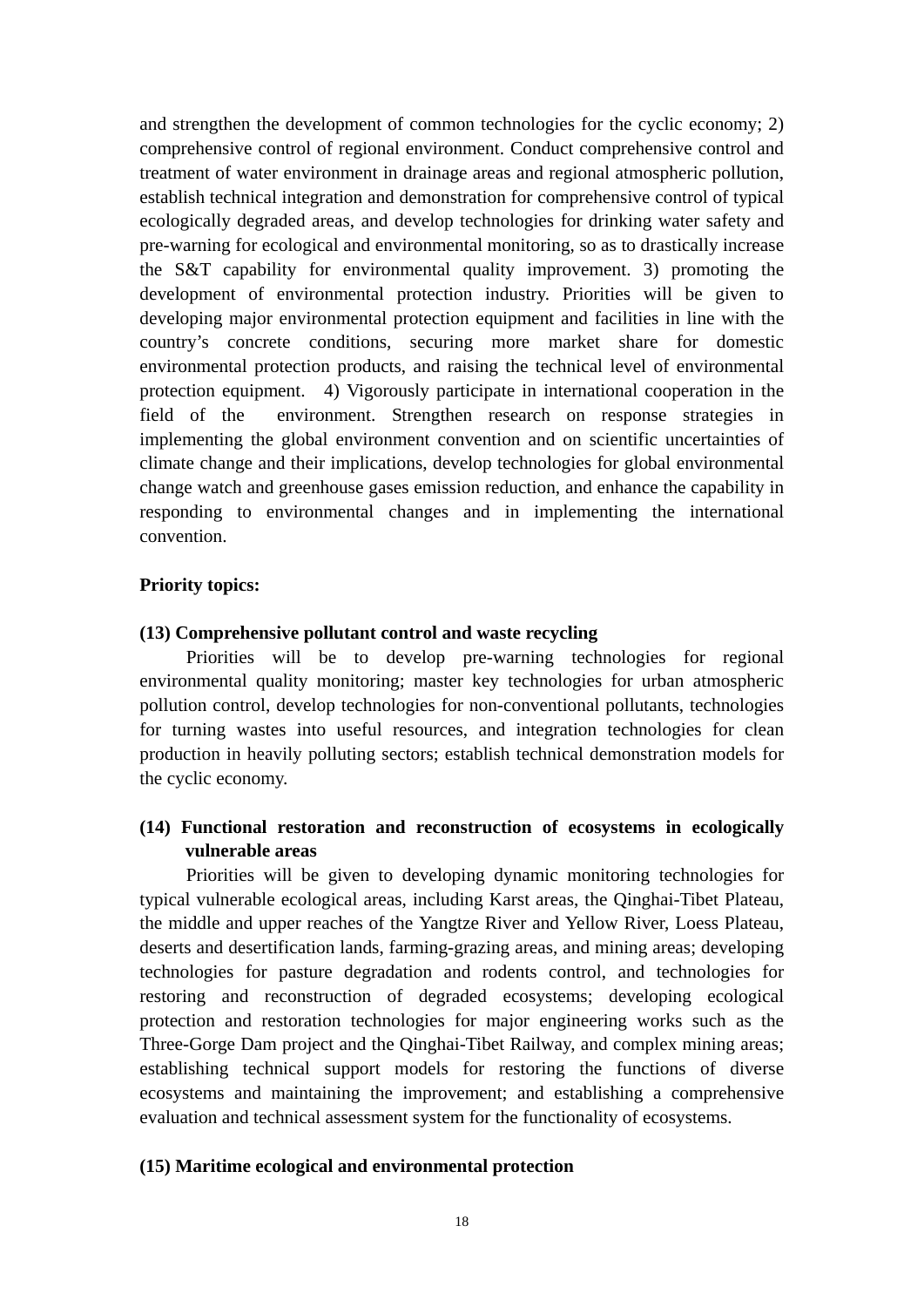Priorities will be given to developing technologies and equipment for marine ecological and environmental monitoring, strengthening the study of marine ecological and environmental protection, developing technologies for offshore ecological and environmental protection and repair, and sea emergency response and handling, and developing high-precision digital technologies for marine dynamic environment prediction.

## **(16) Global environmental change watch and response strategies**

Priorities will be placed on developing technologies for accurate monitoring of large scale environmental changes, greenhouse gases emission control and utilization, including carbon dioxide and methane utilization in major industries, biological carbon fixation and carbon fixation engineering, climate change study, biodiversity protection, ozone layer protection, and sustainable organic pollutants control.

## **3. Agriculture**

Agriculture is the foundation of the national economy. Our country is increasingly constrained by natural resources, with its per capita arable land and water resources noticeably lower than the world average. The growing demand for major agricultural produces, including grains and cotton, and pressures of yield increase, increasing farmers' income, and intensified competition of agricultural products will be a long standing phenomenon. China's agricultural structure remains irrational, with a low industrialization level and low value-added agricultural products. The poor ecological and environmental conditions impose serious constraints on the sustainable agricultural development, coupled with thorny food and ecological safety problems. With the country's basic situation and tough challenges it has to face, scientific and technological progress constitutes a fundamental approach through which major agricultural problems can be addressed. It includes raising the agricultural scientific and technological level, enhancing the diffusion of advanced appropriate technologies, alleviating the constraints of resources, improving comprehensive agricultural productivity in a sustainable manner, and accelerating the pace of agricultural modernization.

Development paths: 1) Transform conventional farming technologies through the introduction of high technologies so as to enhance comprehensive agricultural productivity in a sustainable manner. Priorities will be placed on carrying out research on applied biotechnology, strengthening the integration and compatibility of agricultural technologies, overcoming technological problems in crop breeding, efficient production, animal and aquatic breeding and production and diseases control, developing diversified compound agricultural operations, improving the quality of agricultural products, and sustaining yield increase. 2) Extend agricultural production chain in order to achieve an overall improvement of agriculture related industrialization and comprehensive agricultural returns. Priorities shall be given to developing technologies for precision and deep processing of agricultural produce,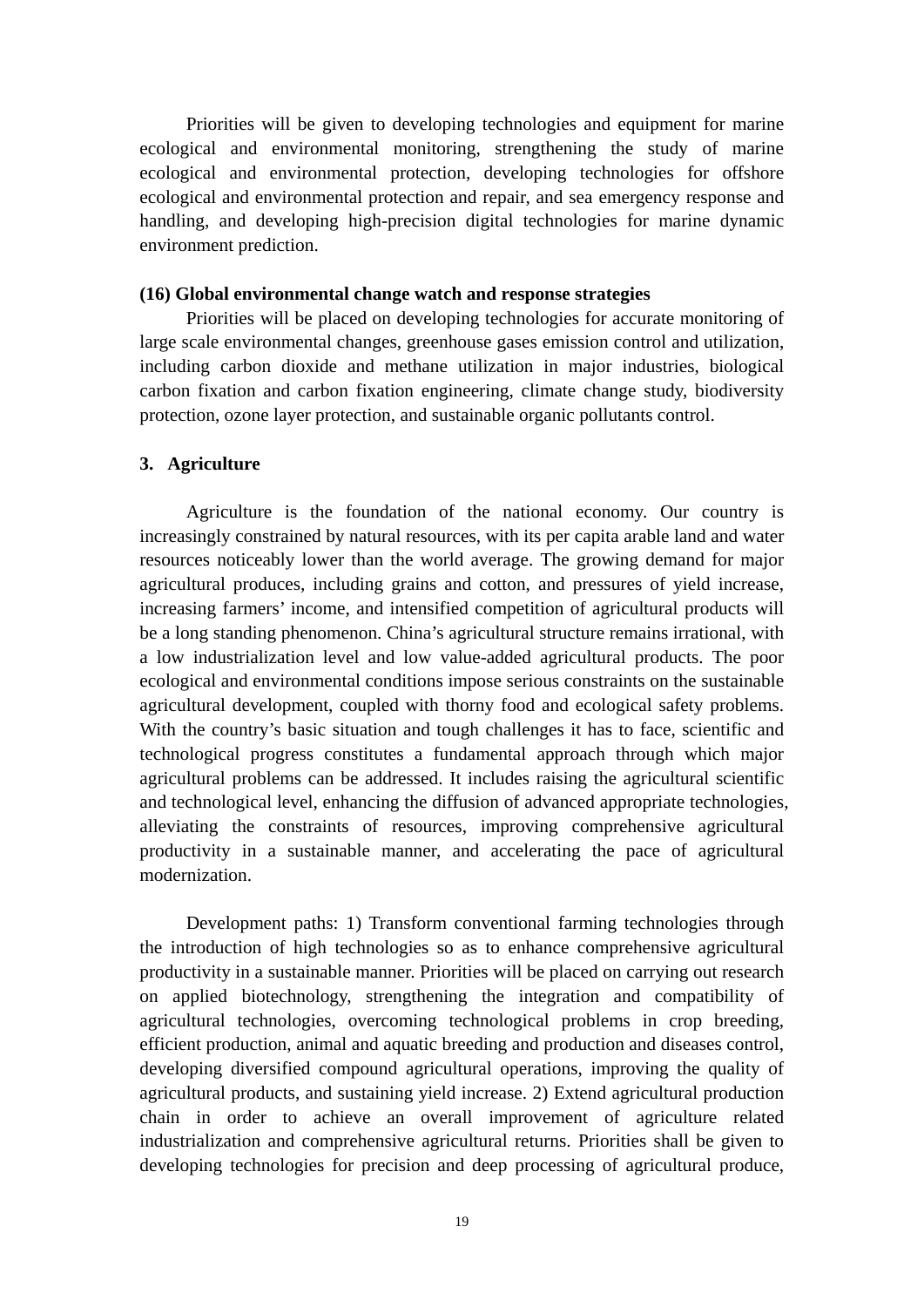post-production loss reduction, and commercial applications of green supply chains. Developing advanced technology and equipment for food processing and food safety monitoring. Developing a food processing industry featured with healthy foods, and a modern circulation industry, and creating more room for increasing farmers' income. 3) Develop technologies for comprehensive agricultural and forestry development while ensuring ecological safety. Priorities will be to develop technologies for environment friendly fertilizers and pesticides, precision farming operations, resources-oriented utilization of agricultural and forestry residues, comprehensive agricultural environment control, promote the development of new farming industries, and raise the ecological environment quality of agriculture and forestry. 4) Develop a factory-like agriculture in order to increase labor productivity of farming activities. Priorities will be given to developing farming facilities related technologies, including farming environment regulation and efficient crop cultivation with super high yield, developing modern farm machinery with multiple functions, and accelerating the integration and application of agriculture related information technology.

## **Priority topics:**

# **(17) Germplasm development, preservation, and innovation in and targeted cultivation of new varieties**

Priorities will be assigned to research on and development of fine agricultural crop, tree, pasture, and aquatic species, molecular evaluation of germplasm, animal and plant molecular breeding and targeted hybrid breeding, scale seed breeding, reproduction, and comprehensive processing.

# **(18) Healthy farming practices in domestic animals, poultry, and aquatic products, and associated epidemic disease prevention and control**

Priorities will be on developing technologies for producing safe and high quality feedstuffs and facilities for scale healthy breeding; developing valid specific vaccines, and safe veterinary drugs and instruments; developing technologies for monitoring, diagnosing, preventing, treating and eradicating epidemic diseases affecting both humans and animals; developing technologies for offshore and freshwater aquaculture and technologies and equipment for ocean-going fishery and storage and processing.

#### **(19) Deep processing and advanced storage and shipping of farm produce**

Priorities will rest on developing technologies and equipment for clean and deep processing of agricultural produce and specialty agricultural and forestry products, post-production loss reduction for grains and edible oils, green storage, fresh-keeping and delivery of live agricultural produce, and cold chain delivery.

#### **(20) Integrated development and utilization of ago-forest biomass**

Priorities will be on: developing key technologies for efficient, scale and low-cost cultivation, collection, and conversion of agricultural and forestry biomass;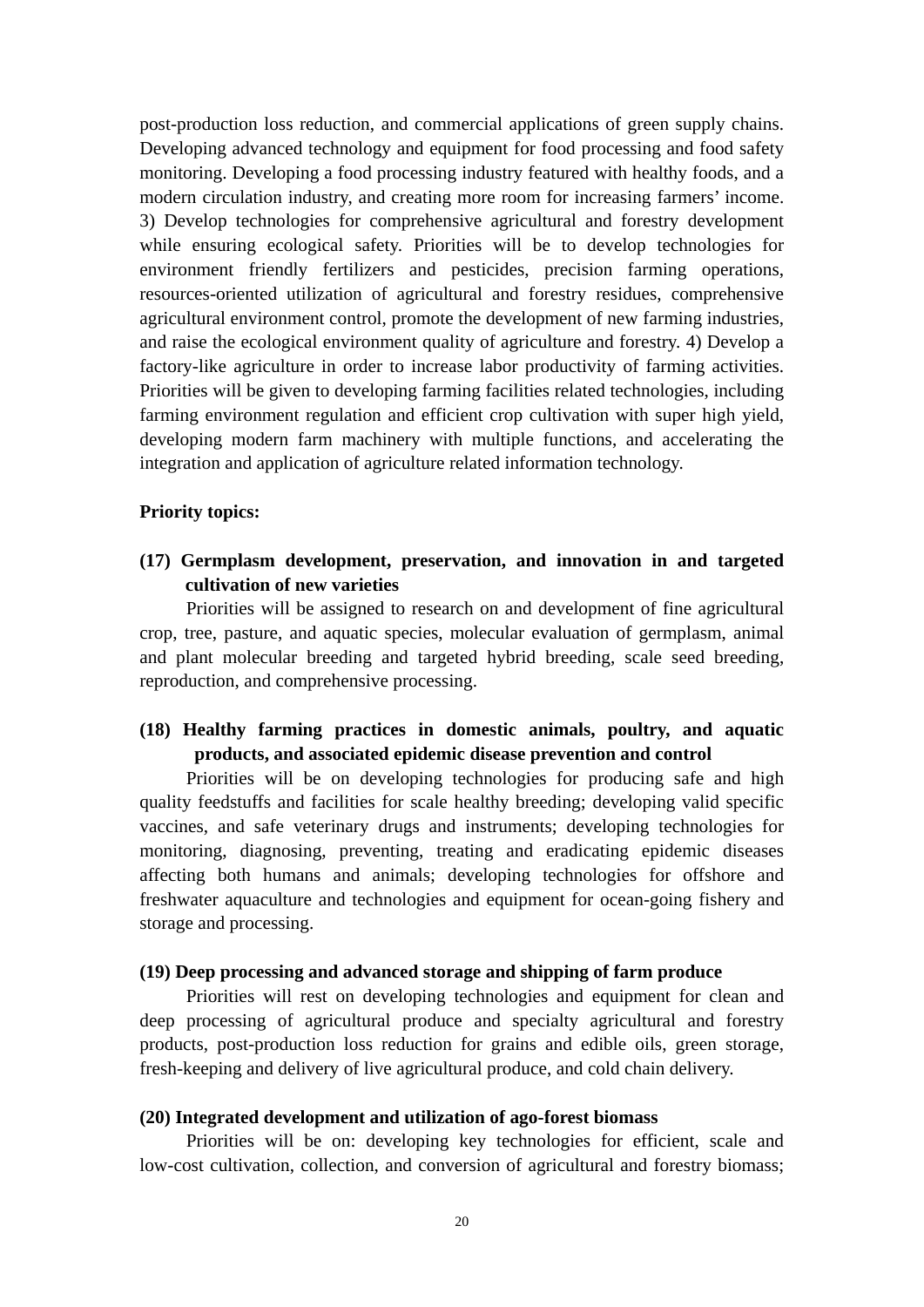developing key technologies for biomass energy production, including methane, fixed and liquid fuels, and new biomaterials; developing technologies for resource-oriented utilization of rural garbage and contaminated water, methane-based power generation, and new biomaterial equipment possessing proprietary intellectual property rights.

## **(21) Agro-forest ecological safety and modern forestry**

Priorities will be placed on: developing technologies for establishing agriculture and forestry ecosystems, technologies for regulating forestry and pasture ecosystems, technologies for monitoring, prevention and control of forest and pasture fires, and agriculture and forestry related diseases and pest control; developing technologies for combating biological invasion and ecological and meteorological disasters, technologies for the sustainable operation of ecological forestry economy, technologies for artificial grassland improvement and high quality grass breeding, and technologies for producing environment friendly composite materials made of bamboo or wood.

# **(22) Development and production of environment-friendly fertilizers, herbicides, and pesticides, and eco-agriculture**

Priorities will be given to: developing key technologies for environment friendly fertilizers and pesticides, technologies and equipment for slow-release fertilizers, and technologies for comprehensive prevention and control of hazardous organisms featured with efficient, long lasting, and safe functions; establishing a quarantine pre-warning system n response to invasion of hazardous organisms; and developing environment friendly farming technologies that can improve soil fertility, reduce soil contamination and soil erosion, and restore the functions of degraded grassland.

## **(23) Multifunctional farm equipment and facilities**

Priorities will be given to: research on and development of key multifunction equipment suitable for our country's farming operations, developing economical agriculture and forestry machinery, intelligent machinery with positioning and quantity adjustment functions, technologies and equipment for healthy breeding, farming machinery and technologies with protection functions, greenhouse facilities, and support equipment.

## **(24) Precision farming and associated informatization**

Priorities will be given to developing digital technologies for collecting animal-plant growth and ecological environment related information, and technologies for real-time monitoring of soil elements, including moisture, fertilizer, light, and temperature; developing technical systems for precision operation and management and digital technology dedicated to remote rural areas; developing technologies and equipment for viewable information service, agriculture and forestry ecosystem monitoring, and virtual farm technology.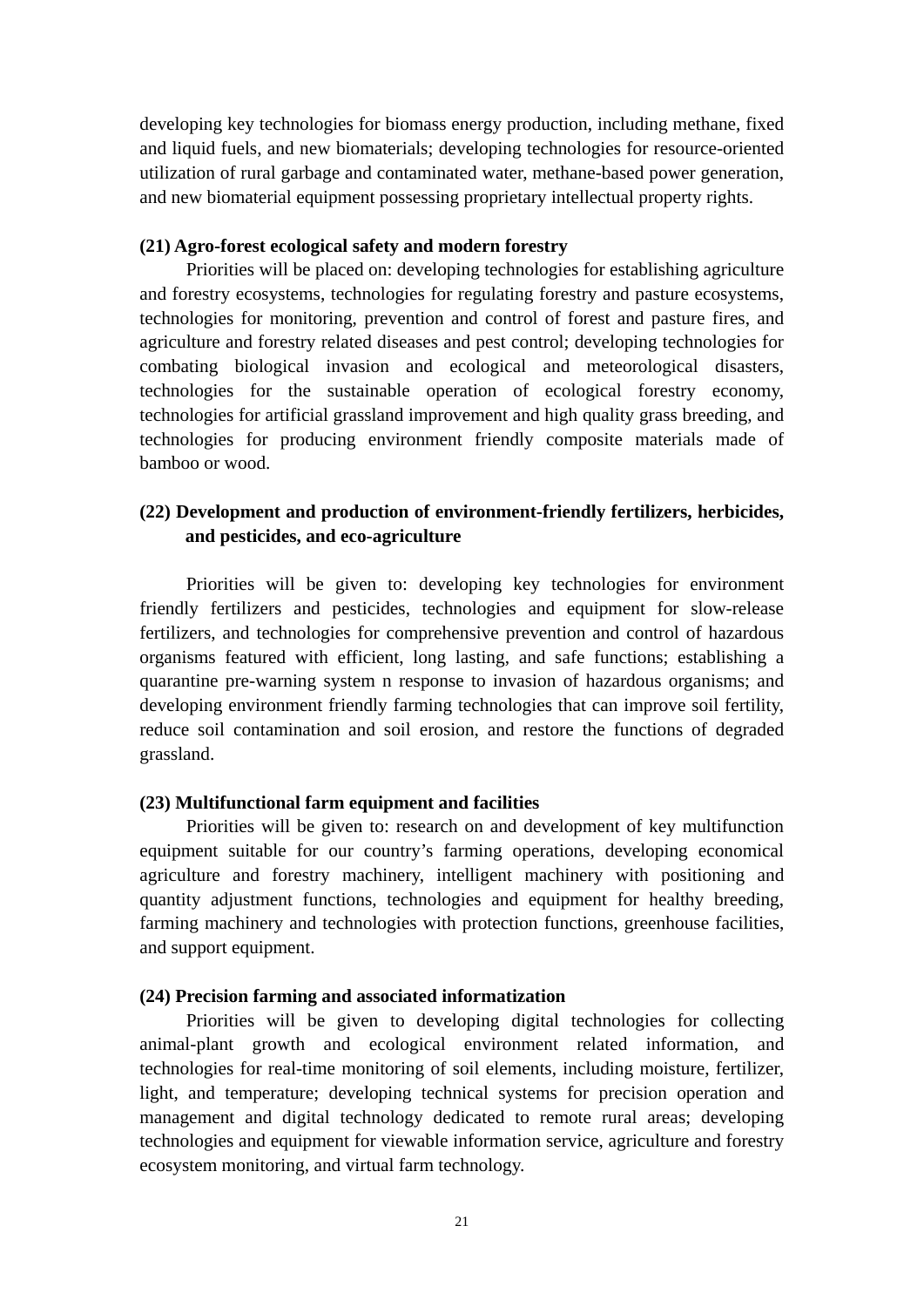## **(25) Modern dairy industry**

Priorities will be assigned to research on and development of technologies for fast breeding of high quality stud bulls, and industrialized production of dairy cow fetus; developing advanced technologies for cow feeds, cultivation and effective utilization of pasture; developing technologies for diseases prevention and control, and scale breeding, and technologies and equipment for dairy products deep processing.

## **4. Manufacturing Industry**

Manufacturing industry makes a mainstay of the national economy. China is a large manufacturing economy, but not yet a manufacturing power. China's manufacturing technology has a weak foundation, with a limited innovation capability, primarily low-end products, high consumption of resources and energy, and serious pollution.

Development paths: 1) raising the capability of equipment design, manufacturing, and integration. With promoting industrial technological innovation as a starting point, realizing proprietary design and manufacturing of high-end programmed machine tools, major set equipment, key materials, and key components; 2) developing environment friendly manufacturing. Accelerating application of proven technologies in the entire manufacturing cycle of products, including materials and products development and design, processing, manufacturing, sale, service, recovery, and utilization. Developing environment friendly cyclic manufacturing techniques featured with energy efficiency. Making China's manufacturing industry part of the internationally advanced, in the context of resources consumption and environmental loads; 3) transforming and upgrading manufacturing industry using high technology. Promoting information process in the industry, developing basic raw materials, raising the grade, technology content, and added values of products, and uplifting the overall technical level of manufacturing industry.

## **Priority topics:**

#### **(26) Basic and generic parts and components**

Priorities will be to develop key technologies for major basic and generic parts and components and associated design, manufacturing, and mass production; develop advanced moulding and processing technologies for large and special parts and components; develop design and manufacturing technologies for generic parts and components as well as precision test instruments.

#### **(27) Digital and intelligent design and manufacturing**

Priorities will be on given to research on digital design, manufacturing, and integration technologies, and establish a number of industrial platforms for digital product design and manufacturing. Develop product-cycle oriented innovative and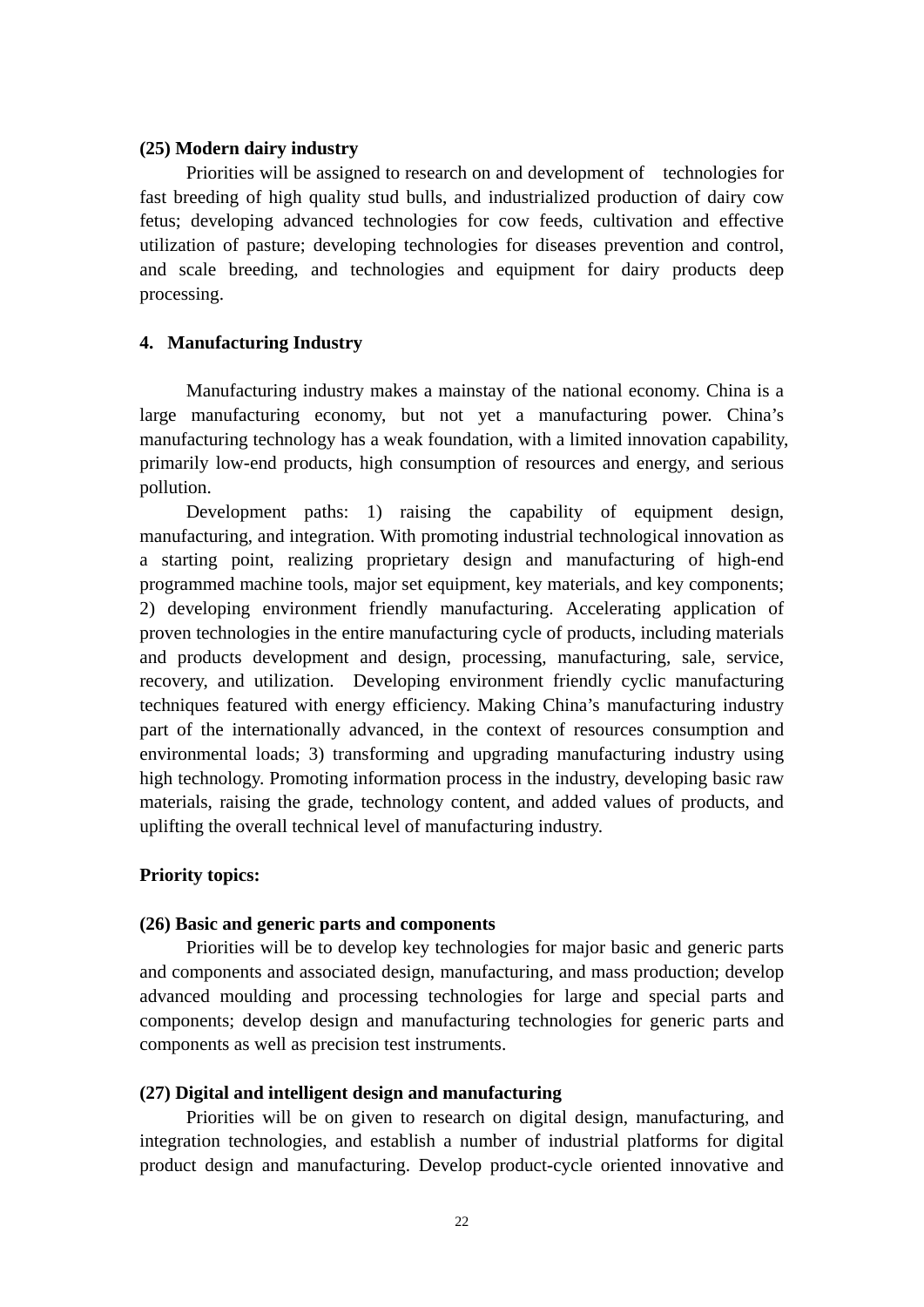network-based digital and intelligent design approaches and technologies, computer-aided engineering analysis and process design and integration technologies.

## **(28) Green, automated process industry and corresponding equipment**

Priorities will be to develop environment friendly processes and manufacturing technologies as well as techniques, processes and equipment for efficient and clean utilization of resources; develop technologies for process scale-up, ecological industry concept-based system integration and automation; develop sensors and intelligent testing and control technologies, equipment, and control systems needed by process industries. Develop large cracking furnace technology, large steam ethylene cracking technology and set equipment, and large energy efficient chemical fertilizer process and equipment.

#### **(29) Recycling iron and steel process techniques and equipment**

Priorities will be given to research on and development of new generation circular iron and steel processes based on smelting reduction and optimized utilization of resources, and with the combination of production, energy conversion, and recycling of wastes, which will be made a role model for the circular economy. Develop technologies for cyclic utilization of secondary resources, cogeneration technology for metallurgical processes, and gradient utilization technology for low thermal value steam. Develop technologies for efficient and low-cost clean steel production, non-adhesive coking, integration design, manufacturing, and system coupling technologies for large continuous plate casters and continuous rollers.

#### **(30) Large-scale marine engineering technologies and equipment**

#### **(31) Basic raw materials**

To meet the needs of the primary industry, priorities will be placed on developing technologies for manufacturing high-performance composite materials and super large compound components, high-performance engineering plastics, light high-intensity metals and inorganic non-metal structural materials, high-purity materials, rare earth materials, petrochemicals, precision chemicals, catalysts, separating materials, light textile materials and associated applications, and environment friendly green and healthy materials.

#### **(32) Next-generation information functional materials and components**

#### **(33)Key accessory materials and engineering processes for the defense industry**

#### **5. Transportation**

Transportation represents the lifeline of the national economy. Currently, the country's existing major transport facilities and core technologies **deplore** a large gap from the world advanced levels, as characterized by inadequate transport capability,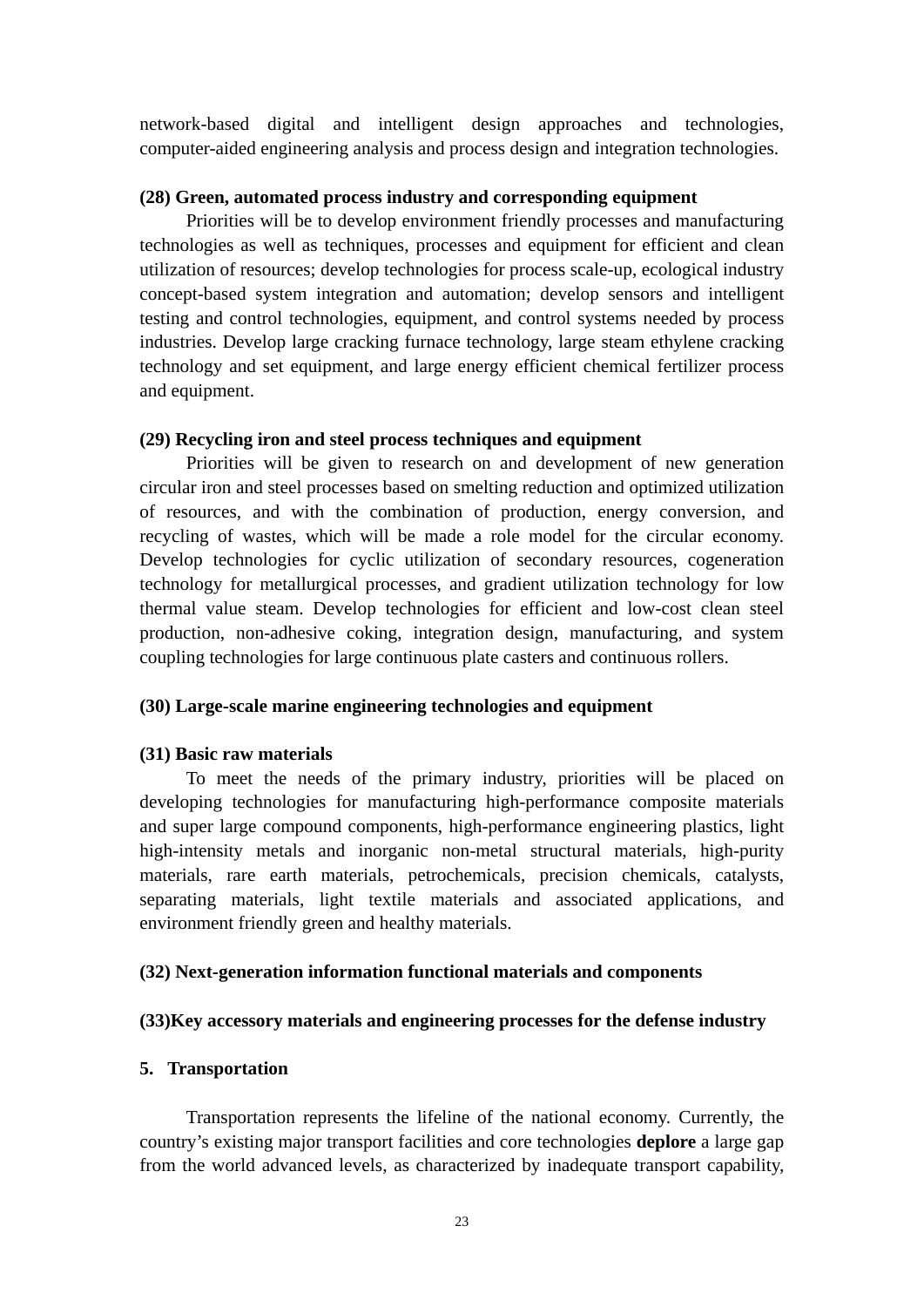lagging construction of comprehensive transport systems, poor coordination of various means of transportation, and high energy consumption and severe environmental pollution. The construction of a full-fledged well-to-do society imposes greater demand for the transportation sector, calling for significant improvement of transport science and technology.

Development path: 1) enhance indigenous innovative capability in aircraft, automobile, ship, and rail transport; 2) aim at providing a smooth, convenient and humanized transport services by strengthening coordinated planning, developing technologies for traffic information system and intelligent process, and safe and high-speed transport systems, improving transport networks' capability and efficiency, realizing traffic information sharing and effective connection among different traffic means, uplifting the technical level of traffic operation management, and developing an integrated transport system; 3) promote the development of transportation in the direction of energy efficiency, environmental protection, and safety by striving for major breakthroughs in key technologies necessary for such improvement; 4) master key technologies for the construction and maintenance of major national transport infrastructure while improving construction quality and cost-effectiveness.

## **Priority topics:**

# **(34) Transport infrastructure construction and maintenance technologies and equipment**

Priorities will be given to developing critical technologies and equipment with respect to rail transport, cross-bay routes, offshore deep water harbors, large airports, large bridges and tunnels, integrated 3-D traffic hubs, deep-sea oil-gas pipelines, and other sophisticated transportation infrastructure.

## **(35) High-speed rail transport systems**

Priorities will be given to research on and development of key technologies for high speed rail transport control and speed regulation systems, locomotive building, rail line construction, and system integration in order to acquire set technologies. Carry out operation tests so as to master technologies for operation control, rail line construction, and system integration.

#### **(36) Energy-efficient and New Energy-based automobiles**

Priorities will be assigned to research on and development of key technologies for design, integration, and manufacturing of hybrid, alternative fuel, and fuel cell automobiles, power system integration and control technologies, automobile computation platform technologies, and technologies for high-efficiency and low-emission internal combustion engines, fuel cell engines, accumulator batteries, driving motors, and other critical components, and technologies for developing experiment and test techniques and infrastructure for automobiles using new energy.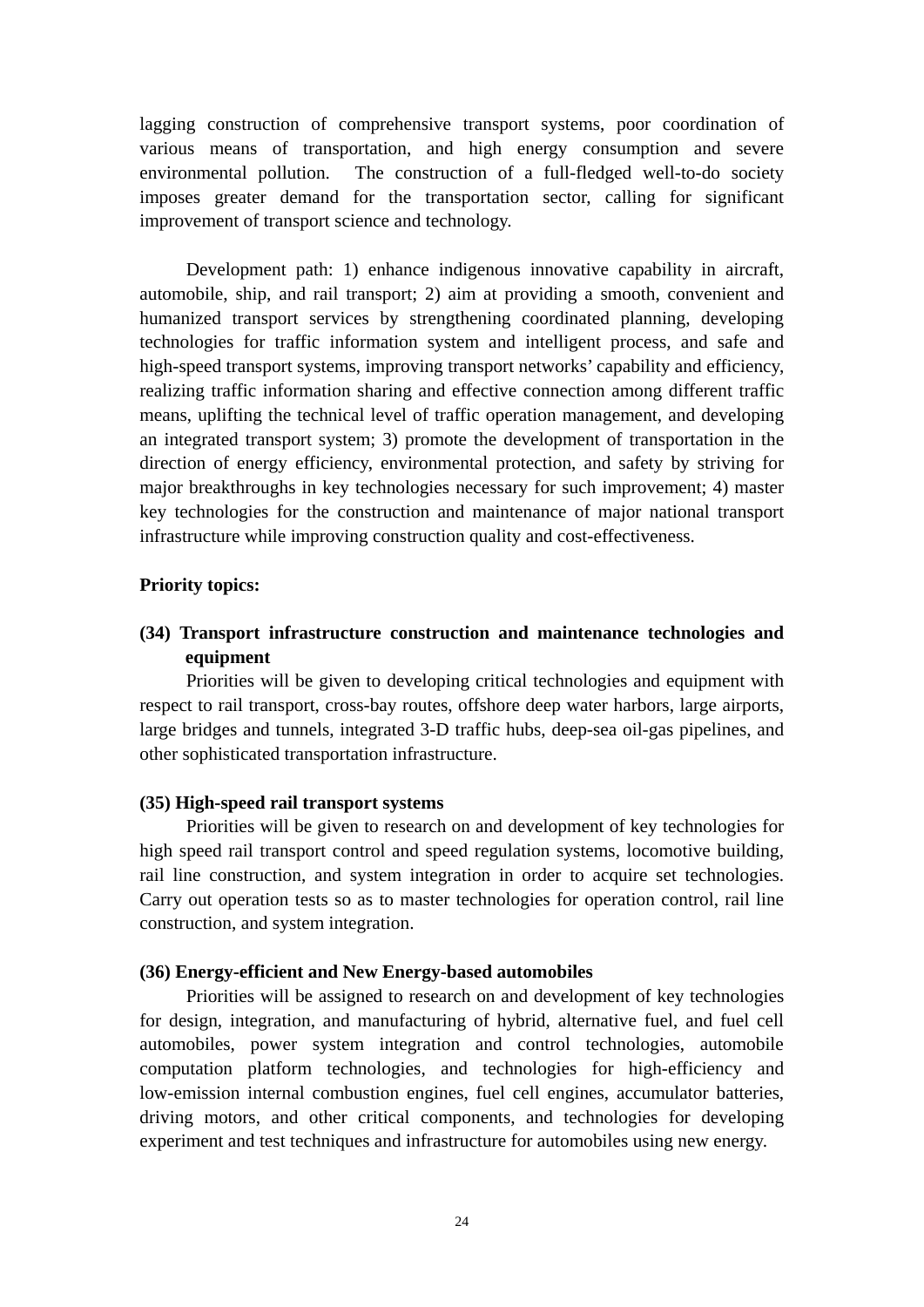## **(37) Efficient transport technologies and equipment**

Priorities will be given to research on and development of heavy duty passenger cars, large power locomotives, special heavy duty vehicles, urban rail transit systems, large high-tech ships, large ocean-going fishing boats, scientific expedition ships, and novel shipping tools, including lower-altitude multipurpose aircrafts, and high **viscosity** crude oil and multiphase flow pipeline transport systems.

## **(38) Intelligent traffic control systems**

Priorities will be to develop technologies for traffic information platforms, information sharing, modern logistic systems, urban traffic control systems, intelligent automobiles, and new -generation air traffic control systems.

## **(39) Transport safety and emergency safeguards**

Priorities will be to develop technologies for traffic accident prevention and pre-warning, emergency handling, active/passive safety for transport tools, techniques for traffic accident reconstruction, fast traffic emergency response system, and quick search and rescue missions.

## **6. Information industry and Modern Service Industry**

The development of information industry and modern service industry constitutes a key link in advancing the new industrialization drive. The increasingly information technology-based national economy and modern service industry impose a higher demand for the development of information technology.

Development paths: 1) strive for breakthroughs in core technologies that constrain the development of information industry and master core technologies for integrated circuits and key components, major software, high performance computers, broadband mobile telecommunication, and the next generation internet, in order to upgrade indigenous development capability and overall technological level; 2) strengthen integrated innovation in information technology products and improve design and manufacturing capability so as to ensure scalability, user friendliness, and cost-effectiveness of information technology products, nurture new technologies and businesses, and enhance the competitiveness of information industry; 3) driven by market demand, attach more importance to and strengthen integrated innovation and develop technologies and products that support and lead the development of modern service industry while promoting the transformation and technological upgrading of the traditional industries; 4) with attention focused on creating highly credible networks, develop network information security technologies and products, establish technical support systems for information security, and develop the technological capability in handling information security emergencies.

#### **Priority topics:**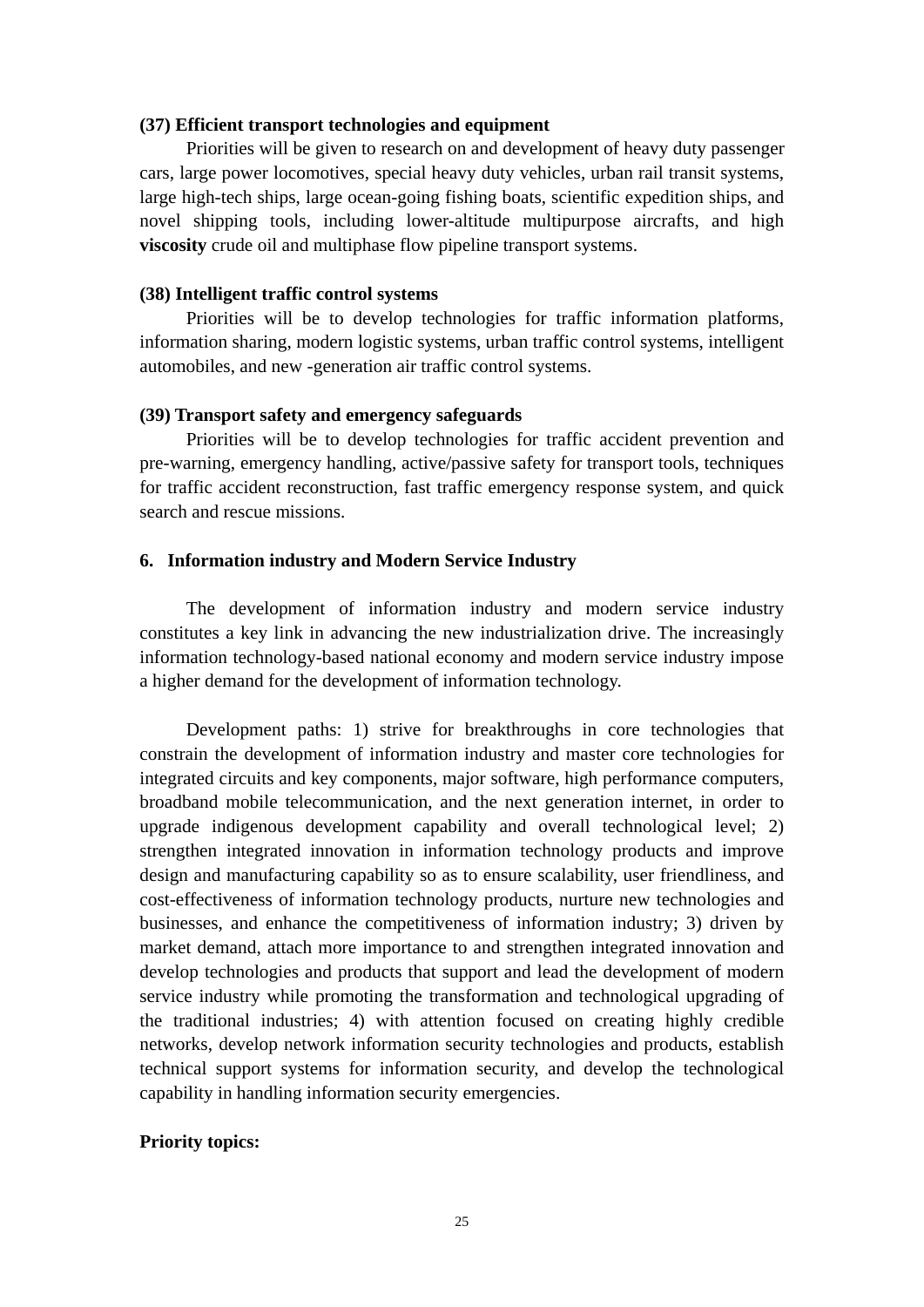# **(40) Enabling information technology and large application software for modern service industry**

Priorities will be given to developing highly credible online software platforms, large enabling application software, mediumware, built-in software, grid computation platforms and infrastructure, software system integration, and overall solutions required by modern service industry, including finance, logistics, online education, media, health care health, tourism, e-government, and e-commerce.

## **(41) Major next-generation internet technologies and services**

Priorities will be to: develop key technologies for high performance core network equipment, transmission equipment, and connecting equipment; develop key technologies for scalability, security, mobility, service quality, and operation management; establish a credible network management system; develop intelligent terminals and household network equipment, and develop broadband related new businesses and applications such as multimedia and network computation.

## **(42) High performance, dependable computers**

Emphasizing the development of computation methods and theories that embody new concept, efforts will be made to develop new concept-based super trustworthy computer with at least a thousand trillion floating-point operations per second and the next generation server systems, and develop a range of key technologies for innovative system structures, mass storage, and fault tolerance.

## **(43) Sensor networks and intelligent information processing**

Priorities will be assigned to: developing new sensors and technologies for advanced automatic barcode identification, radio frequency tags, and multiple sensor information-based intelligent information processing; developing low-cost sensor networks and real-time information processing systems; and providing more convenient and more powerful information service platforms and environment.

## **(44) Digital media content platforms**

Priorities shall be to develop critical technologies concerning digital media content processing for a range of business sectors, including the cultural and entertainment market, radio and TV broadcasting, and audio-video information services, developing comprehensive media information content platforms featuring easy accessibility, interaction, copyright protection, and effective management.

## **(45) High definition large flat-panel display**

Priorities will be given to developing a range of flat-panel and projection display technologies, including high definition large flat-panel display products, organic electroluminescent display, field emission display, and laser display, with a view to establishing an industrial chain for flat-panel display materials and components.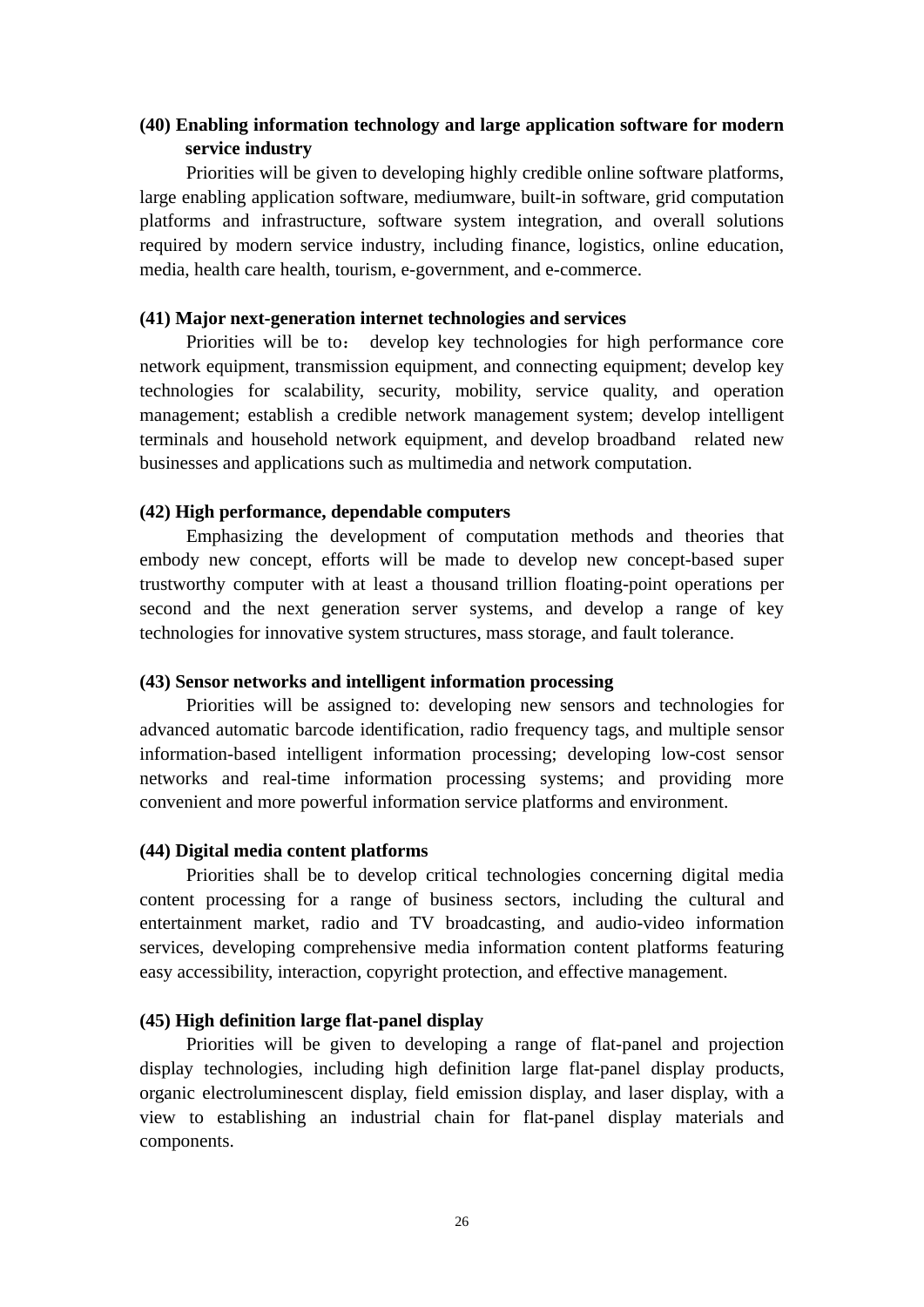#### **(46) Core application-oriented information security**

Priorities shall be to develop security technologies concerning national infrastructure information network and important information systems, develop novel **coding** technologies for network survival under complex large systems, active real-time protection, safe storage, network virus control, prevention of vicious attacks on web pages, and network credit systems.

## **7. Population and Health**

Building a harmonious society calls for stabilizing a low birth rate, raising population quality, and effectively preventing and controlling major diseases. Controlling population and improving population quality and health all depend on powerful support from science and technology.

Development paths: 1) Birth rate control and population capacity building. Priorities will be given to acquiring key technologies for birth rate monitoring and reproductive health, developing a series of drugs, instruments, and health products for reproductive health to ensure that the country's population is below 1.5 billion and birth defect rate is below 3%. 2) While adhering to the principle of prevention first and combining health improvement and diseases control and treatment, carry out studies on critical technologies for disease prevention and early diagnosis, thus ensuring markedly improved capability in the diagnosis and prevention and treatment of major diseases. 3) Strengthen **inheritance** and innovation in Traditional Chinese Medicine(TCM) and promote TCM modernization and internationalization. While **inheritin**g and developing TCM theory, efforts shall be made to establish technical approaches and standard regulatory systems for TCM through technological innovation and multi-disciplinary interaction so as to improve clinical treatment and promote a sound development of TCM. 4) Develop major new drugs and advanced medical equipment. While overcoming key technological snags in developing new drugs, large medical equipment, medicinal materials, and drug release systems, accelerate the establishment of a national technical platform for drug development and propel indigenous innovation in major new drugs and novel medical equipment.

## **Priority topics:**

# **(47) Safe contraception and family planning, and birth defects prevention and treatment**

Priorities will be to develop new technologies and products for safe and effective contraception and for the prevention of sexually transmitted diseases, develop technologies for efficient and safe early screening, test and diagnosis of birth defects and for biological treatment of inherited diseases.

## **(48) Prevention and treatment of cardiovascular and cerebrovascular diseases, malignancies, and other major non-infectious diseases**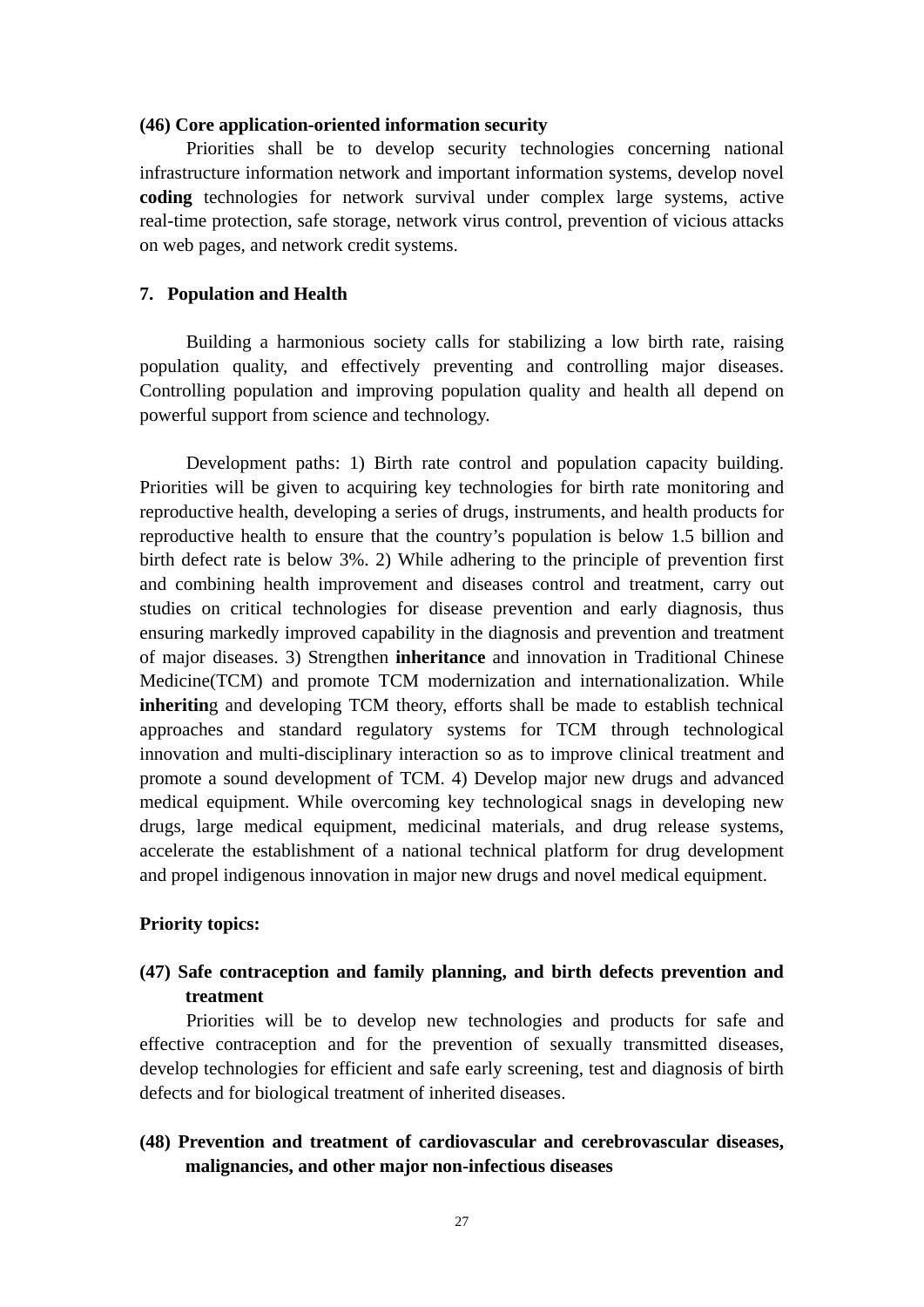Priorities will be given to developing key technologies for early warning and diagnosis of major diseases, including cardiovascular and cerebrovascular diseases and tumors, and for early intervention in disease risk factors while developing key technologies and solutions for standardized, individualized and integrated treatment.

# **(49) Prevention and treatment of common, frequently-occurring diseases in urban and rural communities**

Priorities will be given to research on and development of technologies for monitoring, preventing, diagnosing, and treating frequently occurring and common diseases in addition to developing compact mobile medical service equipment and distance diagnosis and technical service systems.

## **(50) Traditional Chinese Medicine: impartation and innovation**

Priorities will be given to encouraging innovation in basic TCM theory, and inheriting and tapping on TCM experience, studying TCM diagnosis and therapy and associated assessment techniques and standards, carrying out research on and development of modern TCM and manufacturing technologies. These efforts are designed to protect and utilize TCM resources in an effective and rational manner while strengthening the protection of intellectual property rights and establishing international cooperation platforms.

## **(51) Advanced medical equipment and bio-medicinal materials**

Priorities will be to develop novel therapeutic equipment and conventional diagnostic and therapeutic equipment, digital medical technologies, and individualized medical engineering technologies and equipment in addition to studying nanotechnology-based biological drug release systems and tissue engineering and developing innovative bio-medicinal materials such as including proxy human tissues and organs.

## **9. Urbanization and City Development**

China has entered a phase of rapid urbanization. Urbanization process and coordinated urban development are in earnest need of science and technology.

Development paths: 1) By stressing scientific urban planning in cities and towns, efforts will be made to promote rational layout of urban and rural areas and associated scientific development. Develop key technologies for modern urban planning and dynamic monitoring and control so as to realize an organic combination of urban development planning and regional economic planning in response to the sustaining capacity of regional resources and environment. 2) In light of energy and water efficiency, establish resource saving cities, strive for technological breakthroughs in urban energy efficiency and rational development and utilization of new energy, and develop resource efficient, long durability, green construction materials so in order to raise urban resources and energy efficiency. 3) Raise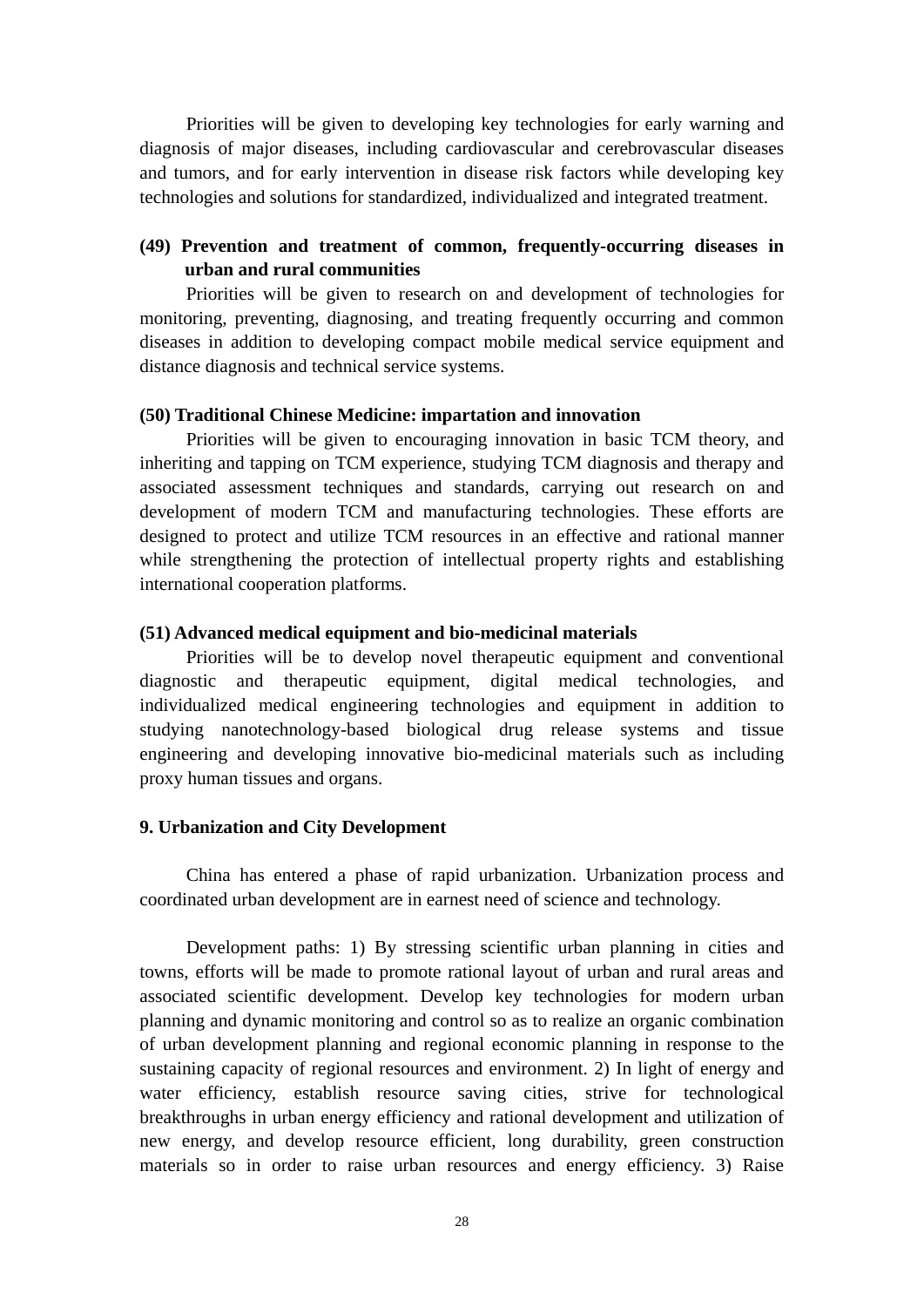comprehensive urban management level by strengthening the application of information technology. Develop integrated digital urban management technology in order to establish an efficient, multifunctional, and integrated technical system for urban management. 4) Develop urban ecological residential environment and green building structures and noticeably improve urban living environment by utilizing technologies for hazardless handling and recycling of urban sewages and garbage and developing environment friendly technologies for improving urban residential areas and indoor environment, and noticeably raising the quality of urban living environment.

#### **Priority topics:**

#### **(52) Urban planning and dynamic monitoring**

Priorities will be set up to develop technologies for urban layout design and system design, and urban infrastructures and public service facilities planning and design. Developing technologies for integrated configuration and associated sharing, and interactive simulating prediction and dynamic monitoring of a range of urban elements, including urban planning, population, resources, environment, and economic development.

## **(53) Uplifting urban functions and space efficiency**

Priorities will be to develop a range of technologies involving urban traffic system, intelligent urban public transit management, urban utility infrastructures, and disaster prevention and mitigation, studying the formation mechanism of urban hot-island effect and artificial control technology,. Developing technologies for land mapping and resource saving, simulation prediction of urban spatial changes, and urban underground development and utilization.

## **(54) Architecture energy efficiency and green buildings**

Priorities will be to develop green architecture design technologies, architecture energy-saving technology and equipment, renewable energy devices, and integrated application technology, precision construction technologies and equipment, energy efficiency and green construction materials, and energy efficiency architecture standards.

## **(55) Urban ecological residential environment and quality control**

Priorities shall be given to developing technologies for indoor pollutants monitoring and cleanup, ecological control of urban environment, and recycling of urban garbage, cyclic utilization of water, urban pollution control, minimal emission in residential areas, and intelligent management of ecological residential areas.

## **(56) Urban information platforms**

Priorities will be to develop technologies for sharing urban online information, urban basic data acquisition and updating, urban data consolidation and mining,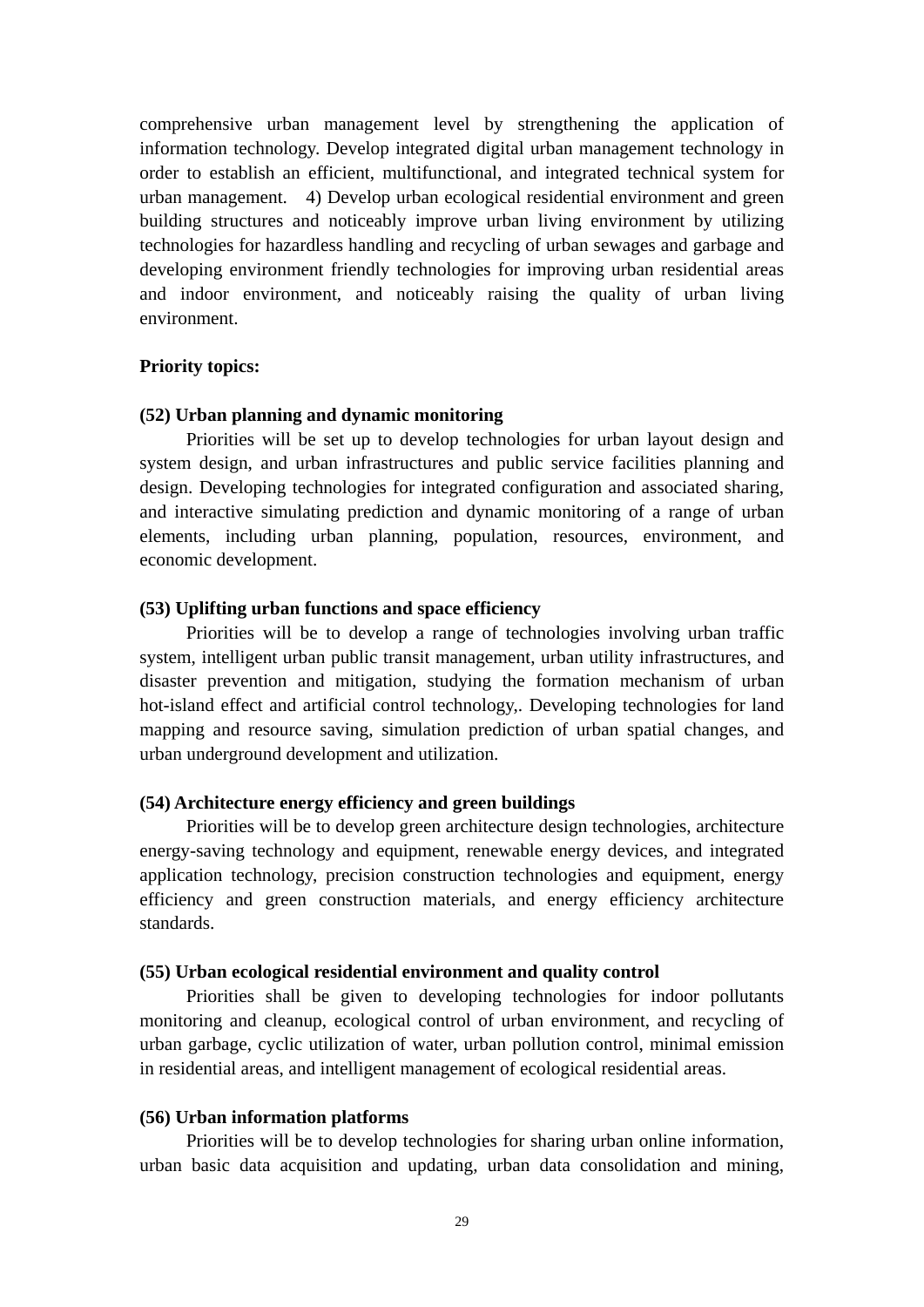multi-dimensional urban construction modeling and simulation, urban dynamic monitoring systems and associated application, standards for urban online information sharing, and urban emergency response services.

## **10. Public Security**

Public security constitutes a footstone for national security and social stability. The country's public security is facing severe challenges, which in turn raises major strategic demands for scientific and technological support.

Development paths: 1) Strengthen technical support for quick response to and handling of emergency events. With application of information and intelligent technologies at the core, efforts will be made to develop a national public security system featured with multifunction and integrated emergency response support. Establish a public security technical system consisting of scientific prediction, effective prevention and control, and quick response mechanism. 2) Improve the capability of early detection and prevention. Priorities will be given to studies on technologies for monitoring, warning, and preventing coalmine and other production-related accidents, social emergency events, natural disasters, nuclear safety, and biosecurity. 3) Enhance comprehensive response and rescue capability. Focus shall rest on developing rescue technologies for coalmine disasters, major fires, major natural disasters, leakage of hazardous chemicals, and mass poisoning. 4) Accelerate the modernization of public security equipment and facilities. Develop major equipment for production safety, food safety, biosecurity and public safety, and associated protection products and the relevant industries.

## **Priority topics:**

## **(57) National public security emergency information platforms**

Priorities will be to develop technologies for all-round and obstacle-free risk source detection and monitoring, precision positioning, and information acquisition. Develop technologies for multi-scale dynamic information analysis and handling, and decision making. Develop integration technology for a national public security emergency command platform and establish an integrated emergency decision-making platform featured with early monitoring, quick advance warning, and efficient handling.

## **(58) Major workplace accidents warning and rescue**

Priorities will be to develop pre-warning and control technologies and associated equipment for mine gas, water bursting, power failures, and major industrial accidents, including open burning, explosion, and hazardous leakage.

## **(59) Food safety and border entry-exit inspection and quarantine**

Priorities shall be to work on a range of key technologies concerning food safety and entry-exit quarantine related risk assessment, pollutants tracking, safety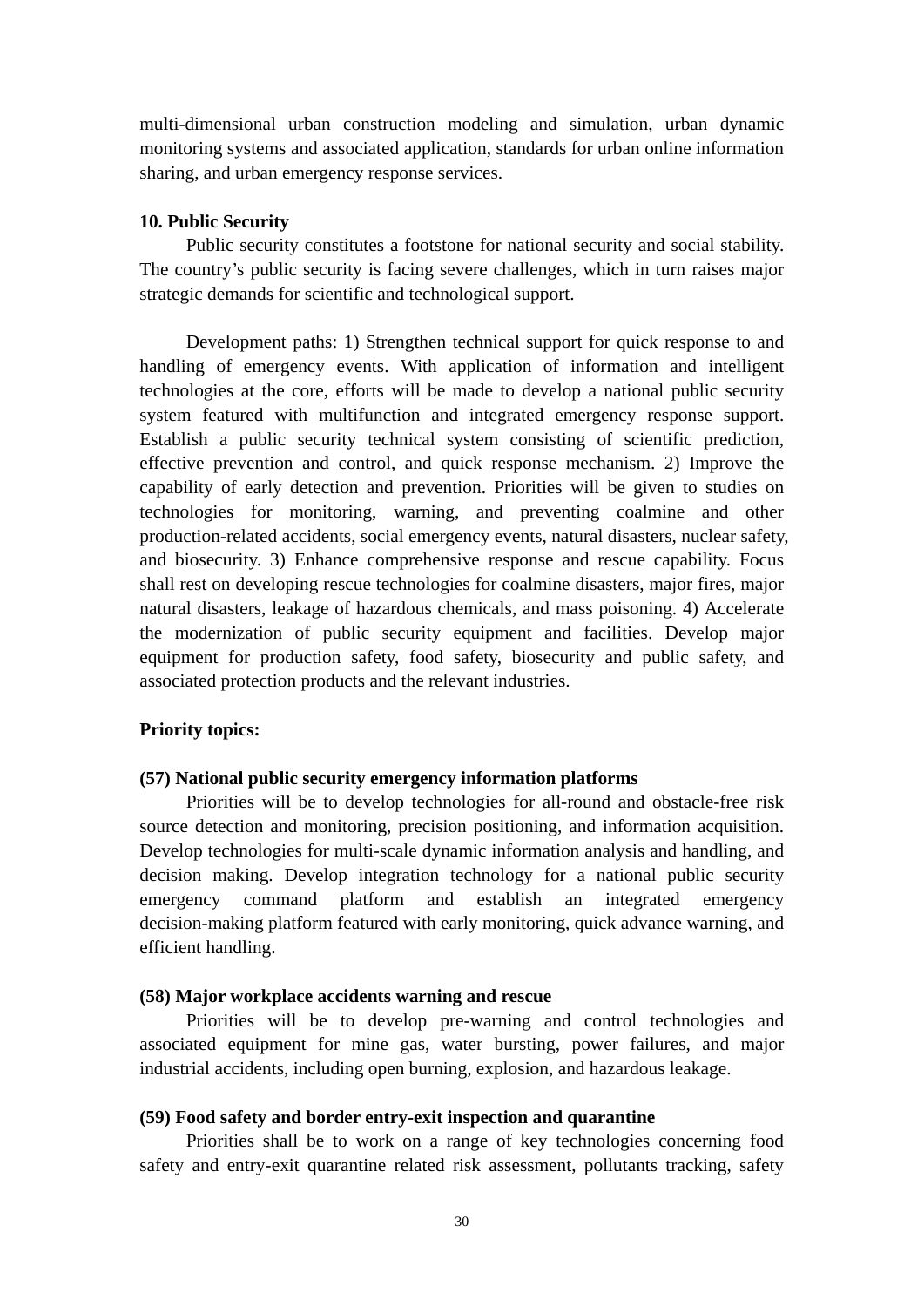standard formulation, and quarantine monitoring and testing, and develop intelligent technologies for food contamination prevention and control and high flux quarantine monitoring.

## **(60) Major public emergency prevention and quick response**

Priorities will be set to work on technologies involving individual biological characteristic identification, evidence gathering, quick screening, ratification, and simulation prediction, technologies and equipment for distance positioning and tracking, real-time monitoring, evidence identification, and quick handling, fire-fighting in high-rise buildings and underground structures, distance probe of explosives, illegal drugs, and nuclear and biological sources of terrorism, and on-site handling and protection.

## **(61) Biosafety measure**

Priorities will be to produce a range of technologies involving fast, sensitive, and specific monitoring and detecting, including technologies capable of detecting in-body toxic chemicals, advanced disinfectors and fast disinfection, hazardous medium identification and control, biological invasion prevention and control, and vaccines, immunoadjuvant , antitoxin, and other drugs.

## **(62) Major natural disasters prevention and preparedness**

Priorities will be to develop key technologies for monitoring, warning, and emergency handling of earthquakes, typhoons, torrential rains, floods, and geological disasters; develop monitoring and warning technologies for forest fire, dam breakage and leakage, and risk assessment techniques for major natural disasters.

## **11. National defense**

# **IV. Major Special Projects**

Historically, the implementation of major special projects represented by A-bomb, H-bomb, satellites, manned space flights, and hybrid rice has played a crucial role in enhancing China's comprehensive strength. The United States, Europe, Japan, Korea, and others have all made the implementation of major special projects to meet national goals an important measure in raising their national competitiveness. In the course of defining priority topics in the main areas, a number of major special projects involving strategically important products, critical common technologies, and major engineering projects, are identified in line with national objectives. These major special projects are designed to strive for breakthroughs, taking full advantage of the socialist system in pooling up resources to do big things and the role of the market economy system as well. These major special projects are expected to spring from scientific and technological progress in limited areas to a leapfrogging development in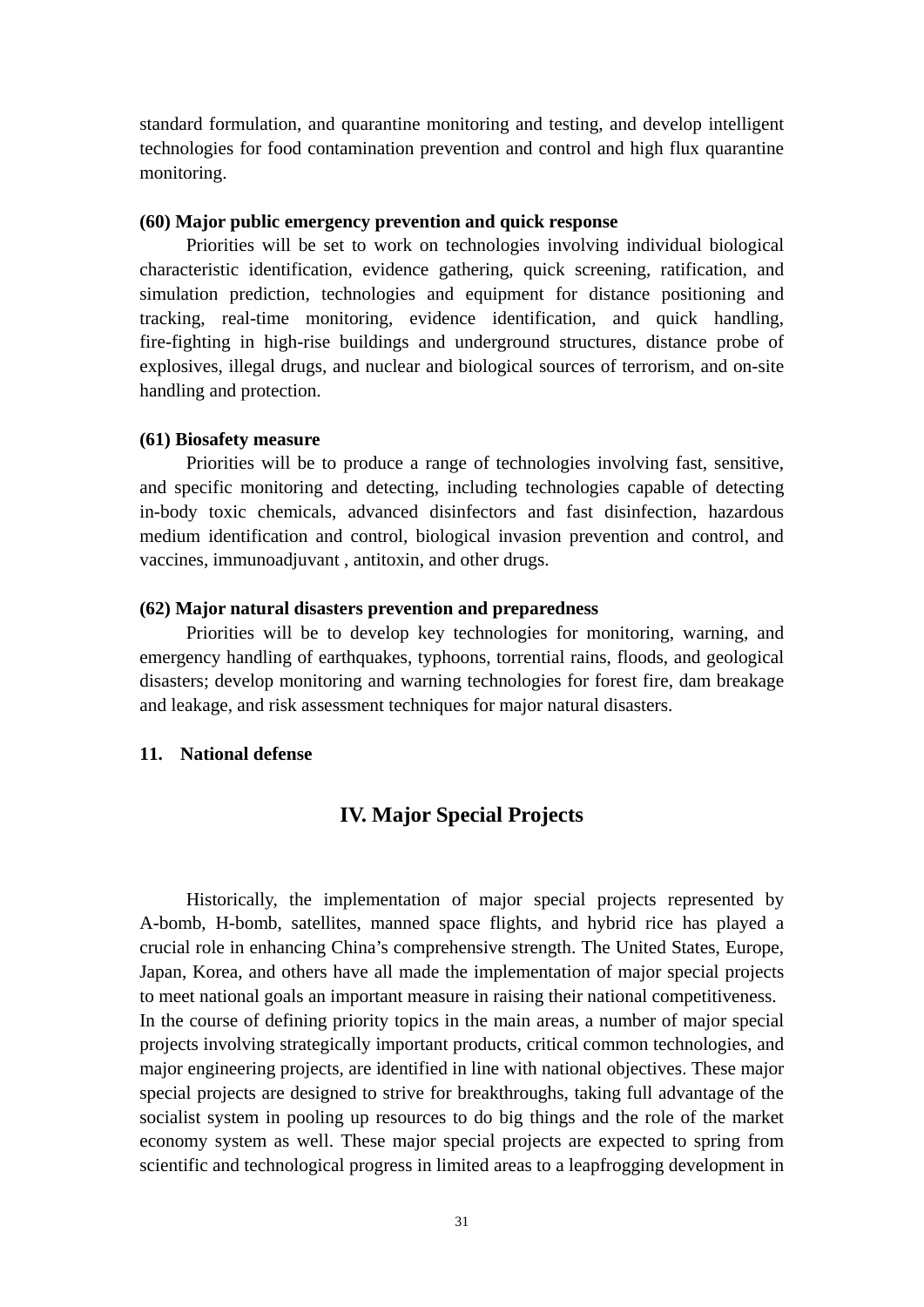overall productivity while helping fill up the country's strategic blanks. The basic principles under which major special projects are screened out are as follows:

1) strategic industries that are closely linked to the major demands of the nation's economic and social development, capable of coming up with core proprietary intellectual property rights, and having a major impact on indigenous innovative capacity at the enterprise level; 2) key enabling technologies that have an overarching bearing on raising the overall industrial competitiveness; 3) efforts that are aimed at overcoming major bottlenecks to economic and social development; 4) activities that combine both civilian and defense efforts or make defense part of the civilian industry and have a major strategic importance to maintaining national security and strengthening comprehensive national strength; 5) efforts that are in line with the nation's development status and within the reach of its strength. It is according to the above-mentioned principles that a number of major special projects are selected to address a range of issues involving high tech industry development, traditional industry transformation, bottlenecks to the nation's economic development, raising people's health level, and safeguarding national security. These major special projects will be implemented upon a further review and approval case by case in light of ranking priority of the nation's development requirement and necessary conditions for implementation.

In addition, dynamic readjustment will be made to pace the implementation of these major special projects as determined by the nation's strategic needs and changing situation. For the major special projects aiming at strategic products, enterprises are expected to be the principal player in terms of research and development and investment. They will start from research on and development of major equipment so as to take advantage of allocating S&T resources through market mechanism while the starting fund appropriated by the state will be mainly used to address key and core technological snags.

Major special projects are major strategic products, critical common technologies, and major engineering projects which are selected for realizing national objectives and must be completed by massing resources and making breakthroughs in core technologies within a set period of time, thus being the top priority in the nation's science and technology development. The Outline has defined 16 major special projects, including core electronic devices, high-end generic chips and basic software, super large-scale integrated circuit manufacturing technology and associated techniques, the next generation broadband mobile telecommunication, high-end numerically controlled machine tools and basic manufacturing technology, the development of large oil-gas fields and coal-bed methane, large advanced pressurized water reactors and high temperature gas-coolant reactor nuclear power stations, water body contamination control and treatment, new genetically modified varieties, major new drugs, prevention and treatment of major infectious diseases such as HIV/ADIS and viral hepatitis, large passenger aircrafts, high resolution earth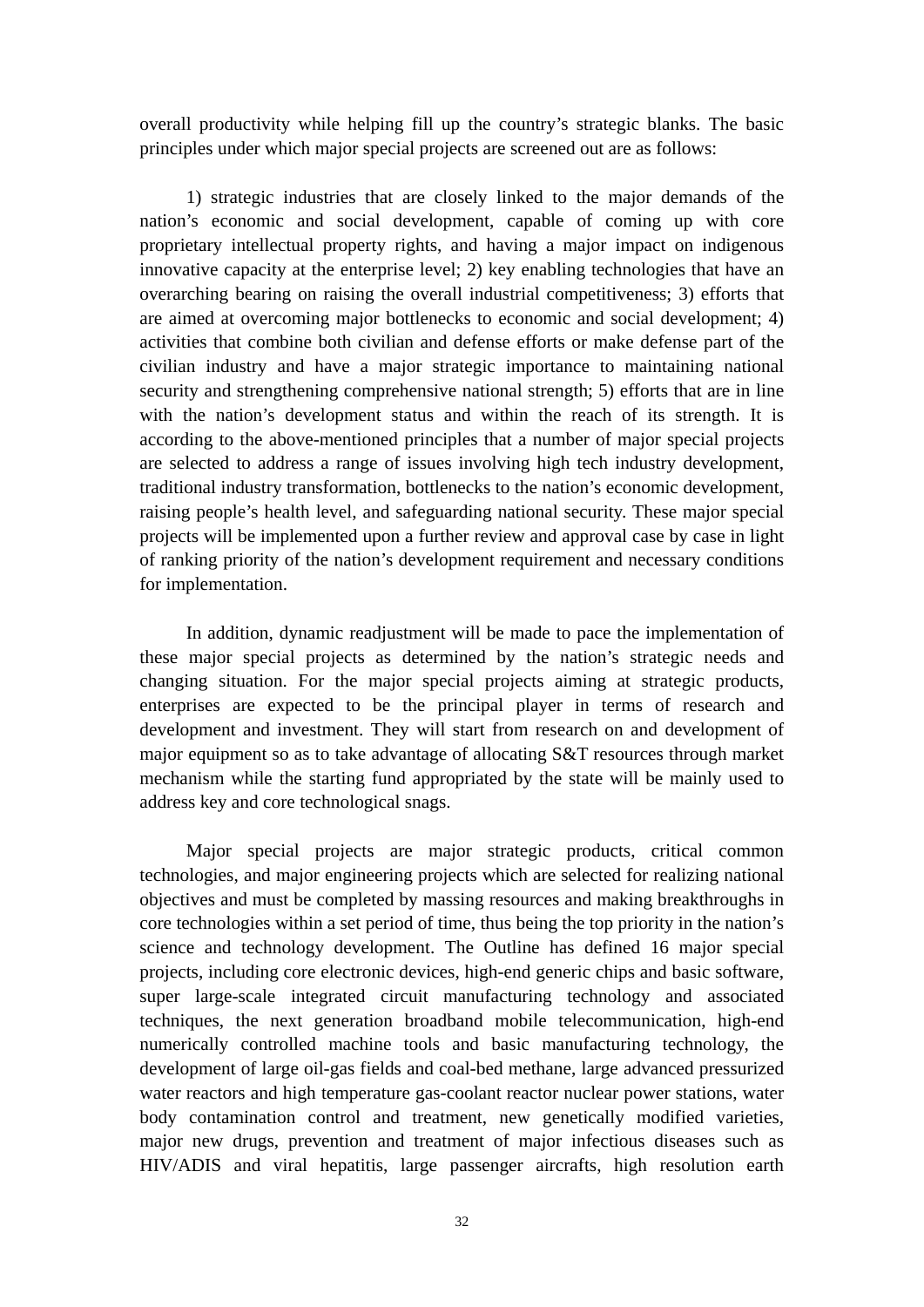observation systems, manned space flights, and the moon probe. The major special projects cover a range of strategic sectors including information and biotechnology, major pressing issues concerning energy, resources, the environment, and public health, dual-use technologies, and defense technologies.

# **V. Frontier Technologies**

Frontier technologies refer to major visionary, pioneering, and exploratory technologies in the realm of high technology. Frontier technologies constitute an important basis on which future high technologies stem out and emerging industries grow. They represent a nation's comprehensive high-tech innovation capability. Frontier technologies are selected in accordance with the following principles: 1) representing the development direction of world high-tech frontiers; 2) having a pioneering role in shaping and developing new industries in the future; 3) being conducive to industrial technology upgrading and for realizing the leapfrogging development; and 4) possessing a strong team of talented personnel and a sound R&D basis. Under the above-mentioned principles, a number of frontier technologies will be pre-deployed in an attempt to lead the future S&T development and raise the nation's high-tech R&D capability and international competitiveness.

## **1. Biotechnology**

Biotechnology and life science will become an important force triggering a new round of S&T revolution in the 21st century. Genomics and proteomics studies are leading advances in biotechnology in the direction of systemized research. Genome sequencing and genetic structure analysis have turned in the direction of functional genomic studies and the discovery and application of functional genes. Drugs and animal-plant based directional molecular design and construction have become an important direction for species and drug-related studies. Development and application of frontier technologies, including biochips, stem cells, and tissue engineering, breeds major breakthroughs in diagnosis, therapeutic treatment, and regenerative medicine. Critical breakthroughs are required in the fields of functional genome, proteomics, stem cells, and therapeutic cloning, tissue engineering, biocatalysis, and conversion technologies.

## **Frontier technologies:**

#### **(1) Target identification technology**

Target identification is important for developing new drugs, biodiagnostics, and biotreatment. Efforts shall be focused on studying scale identification of key genetic functions and their regulatory networks in the physiological and pathological process, making breakthroughs in techniques for identification of functions of disease-causing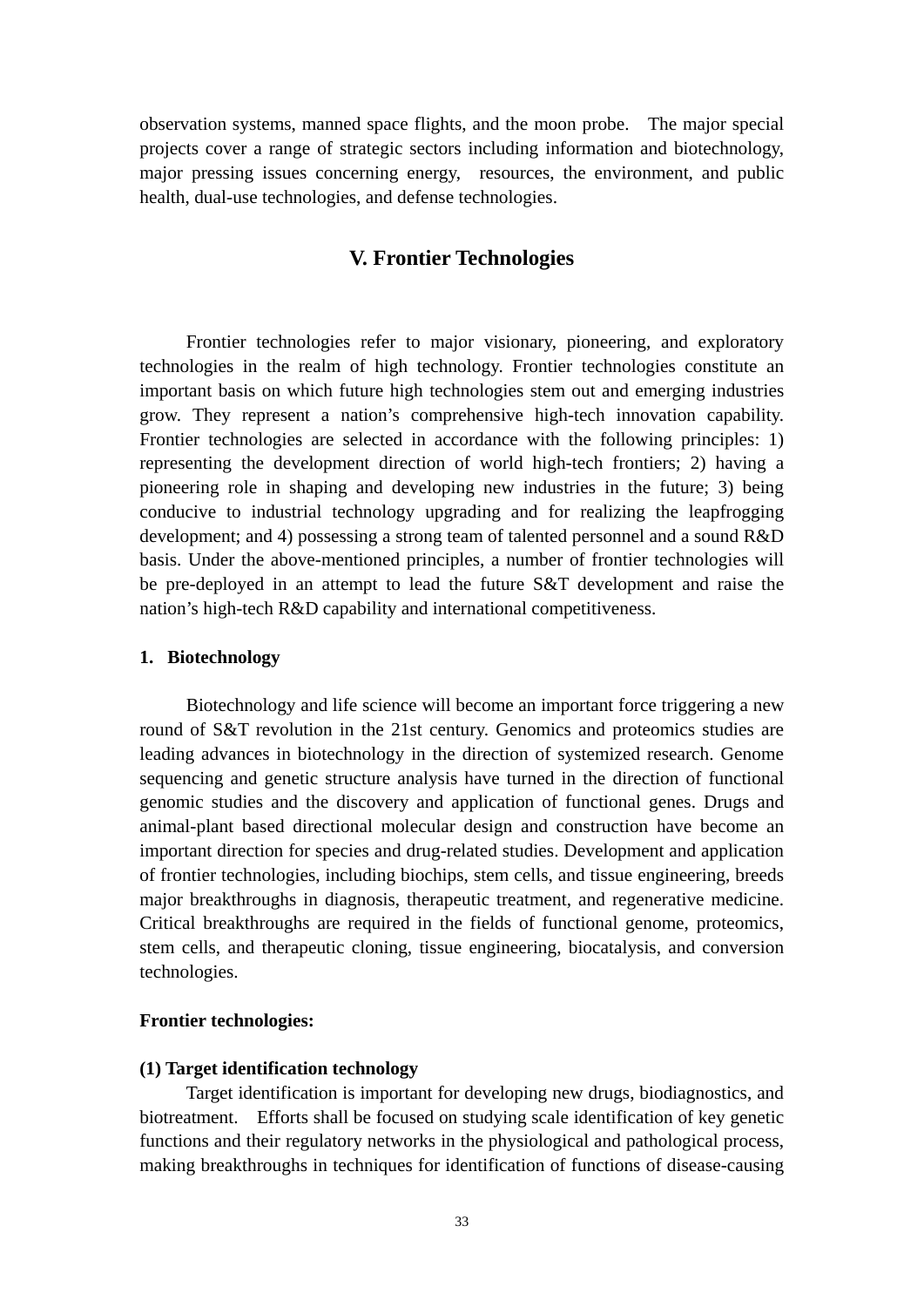genes, expression manipulation, target screening, and verification, and innovative new drug manufacturing from "gene to drug".

## **(2) Plant-animal varieties and drug molecular design technology**

Plant-animal species and drug molecular design technology is made up of molecul docking, molecule simulation, and molecule design based on biomacromolecules' 3-D structures. Priorities shall be given to studying protein and dynamic cellular process and associated bioinformatic analysis, consolidation, and simulation. Develop virtual plant-animal species and drug design technology, simulation technology for plant-animal species growth and pharmaceutical metabolism engineering, computer aided composite bank design, synthesizing, and screening.

## **(3)Gene manipulation and protein engineering technology**

Gene manipulation technology is a key link to the utilization of genetic resources. Protein engineering constitutes an important approach to efficient utilization of genetic products. Efforts will be focused on developing technologies for highly effective expression and regulation, chromosome structuring and positioning, coded protein gene design and transformation technology, protein peptide chain decoration and restructuring technology, protein structure analyzing technology, and scale protein isolation and purification technology.

## **(4) Stem cell based human tissue engineering technology**

Stem cell technology is a process that can be used to develop in-vitro stem cells, or harvest different tissues or cells clinically needed through directional induced differentiation or isolation. It also can construct in-vitro human organs for replacement and repairing treatment. Priorities shall be to develop therapeutic cloning technology, in-vitro stem cells construction and directional induction technology, in-vitro human tissue construction and associated scale production technology, multiple human cell-based sophisticated tissue construction and dysfunction repairing technology, and biomanufacturing technology.

## **(5) New-generation Industrial biotechnology**

Biocatalysis and biotransformation constitute the mainstream of the new generation industrial biotechnology. Priorities will be to develop scale screening technology for functional strains, directional biocatalyst upgrading technology, biocatalysis technology system for scale industrial production, clean transformation media manufacturing technology, and associated industrialized transformation process.

## **2. Information Technology**

As information technology will continue to develop in the direction of high performance, low-cost, pervasive computation, and intelligent process, seeking new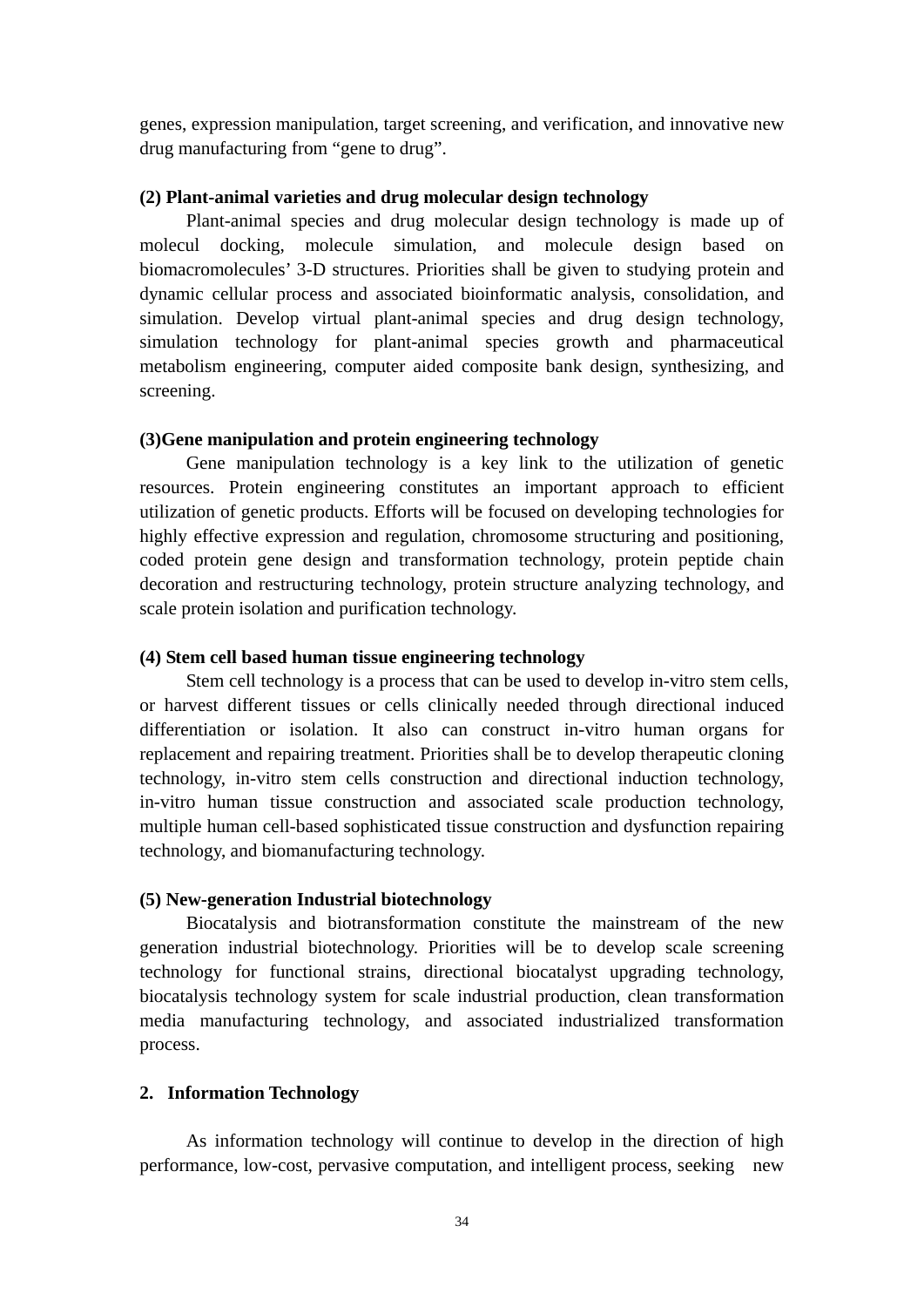and innovative computing and processing approaches and associated physical realization represents a major for the future development of information technology. The crossing and integration of nanotechnology, biotechnology, and cognitive science will induce advances in information technology that are human-centered, image and natural language comprehension-based, and featuring biological characteristics, thus promoting innovation in numerous fields. Priorities will be to develop low-cost ad hoc networks, individualized intelligent robots and human-machine interactive systems, high-flexibility attack free data networks, and advanced information security systems.

#### **Frontier technologies:**

#### **(6) Intelligent sensing technology**

Research will be focused on intelligent information processing and control technologies based on biological characteristics and image and natural language comprehension and centered on humans, while developing processing systems for Chinese language information, systematic technologies involving biological characteristics identification, and intelligent traffic systems.

#### **(7) Ad hoc network technology**

Priorities will be to develop technologies for ad hoc mobile networks, ad hoc computing networks, ad hoc storage networks, and ad hoc sensor networks, low-cost real-time information processing systems, multi-sensor information integration, individualized interactive interface, high-flexibility attack **free** data networks, advanced information security systems, and ad hoc intelligent system and intelligent personal system.

## **(8) Virtual reality technology**

Research will be focused on technologies for integrating different disciplines, including electronics, psychology, cybernetics, computer graphics, database design, real-time distribution system, and multimedia technology in addition to studying virtual reality technologies and associated systems for related fields, including medicine, entertainment, arts, education, military affairs, and industrial manufacturing management.

## **3. Advanced Materials Technology**

Advanced material technology will go for composite structural functions, intelligent functional materials, integration of materials and components, and environment- friendly manufacturing and applications. Efforts will be made in seeking breakthroughs in material design, assessing, and characterizing, and in advanced manufacturing and processing technologies. Based on studies in nano-science, develop nanomaterials and nanocomponents, special functional materials such as superconductor materials, intelligent materials, energy materials, super structural materials, and new generation optoelectronic information materials.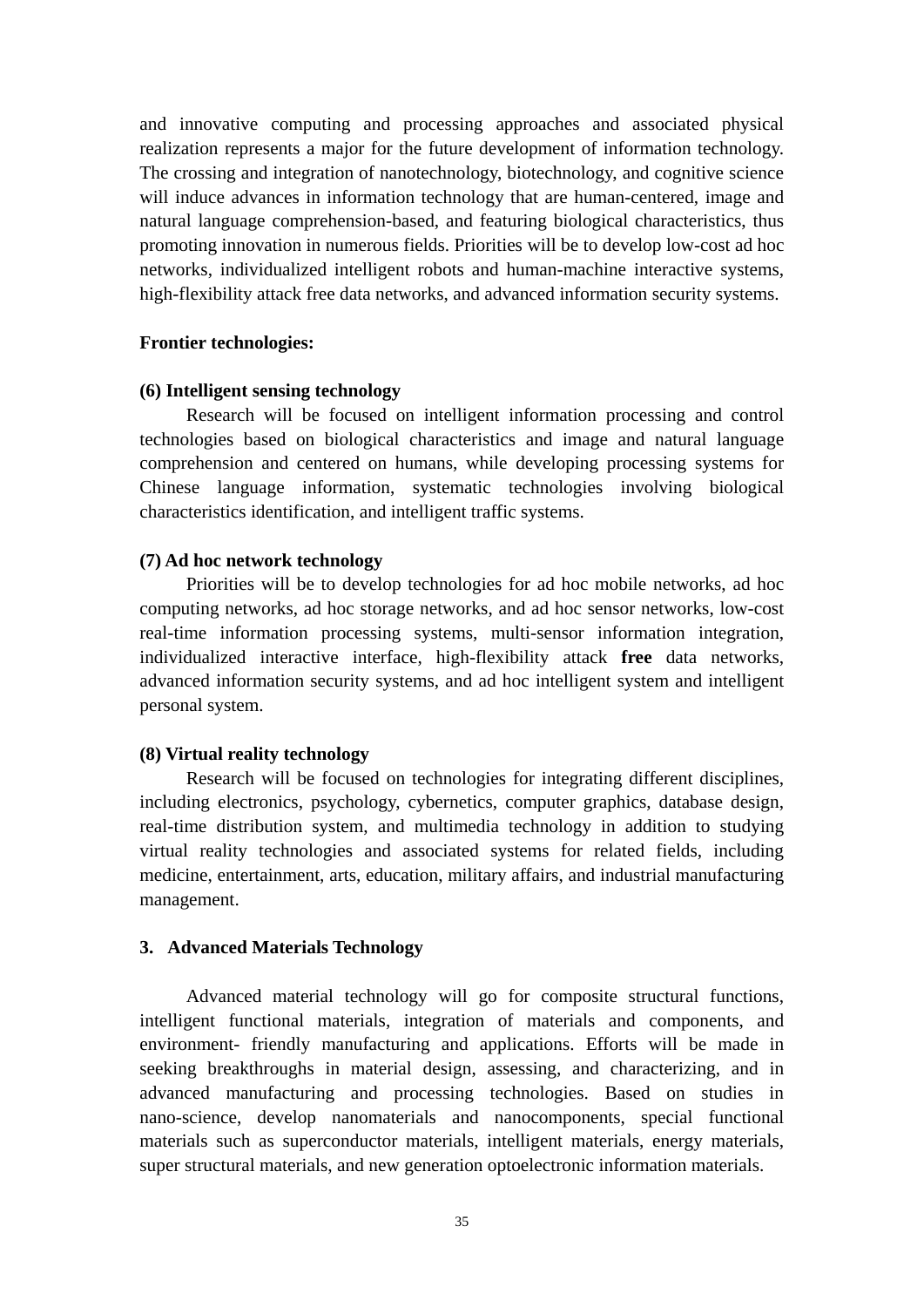#### **Frontier technologies:**

## **(9) Intelligent materials and structural technology**

Intelligent materials and intelligent structures constitute a smart or intelligent structural systems that integrate sensors, control, and drive (execution) and other functions. Priorities will be to develop technologies for intelligent material manufacturing and processing, intelligent structure design and manufacturing, key equipment monitoring, and failure control.

## **(10) High-temperature superconducting technology**

Research will be focused on novel high-temperature superconducting materials and associated manufacturing technology, superconducting cables, superconducting motors, and high performance superconducting electric devices while studying a range of sensitive detecting devices such as superconducting biomedical elements, high-temperature superconducting filters, high-temperature superconducting injury-free detectors, and scanning magnetic microscopes.

## **(11) Efficient energy material technology**

Research will be focused on critical technologies for solar cell related materials and associated key technologies, critical technologies for fuel cell materials, high volume hydrogen storage material technology, efficient rechargeable cell materials and associated key technologies, key super capacitor materials and associated manufacturing technology, and efficient energy conversion and storage material systems.

## **4. Advanced Manufacturing Technology**

Advanced manufacturing technology will be increasingly based on information, extremism, and environmental friendliness. Such a tendency will create a foundation on which future manufacturing industry will survive, and a key link to its sustainable development. Efforts will be focused on overcoming difficulties in extreme manufacturing technology, system integration, coordination technology, intelligent manufacturing and application technology, set equipment and system design and verification technology, high reliability-based large sophisticated systems and equipment design technology.

## **Frontier technologies:**

#### **(12) Extreme manufacturing technology**

Extreme manufacturing refers to the manufacturing components or functional systems at an extreme scale (extremely large or extremely small) or with extremely powerful functions under extreme conditions or environment. Research will be focused on design, manufacturing, and test technologies for micro and nanometer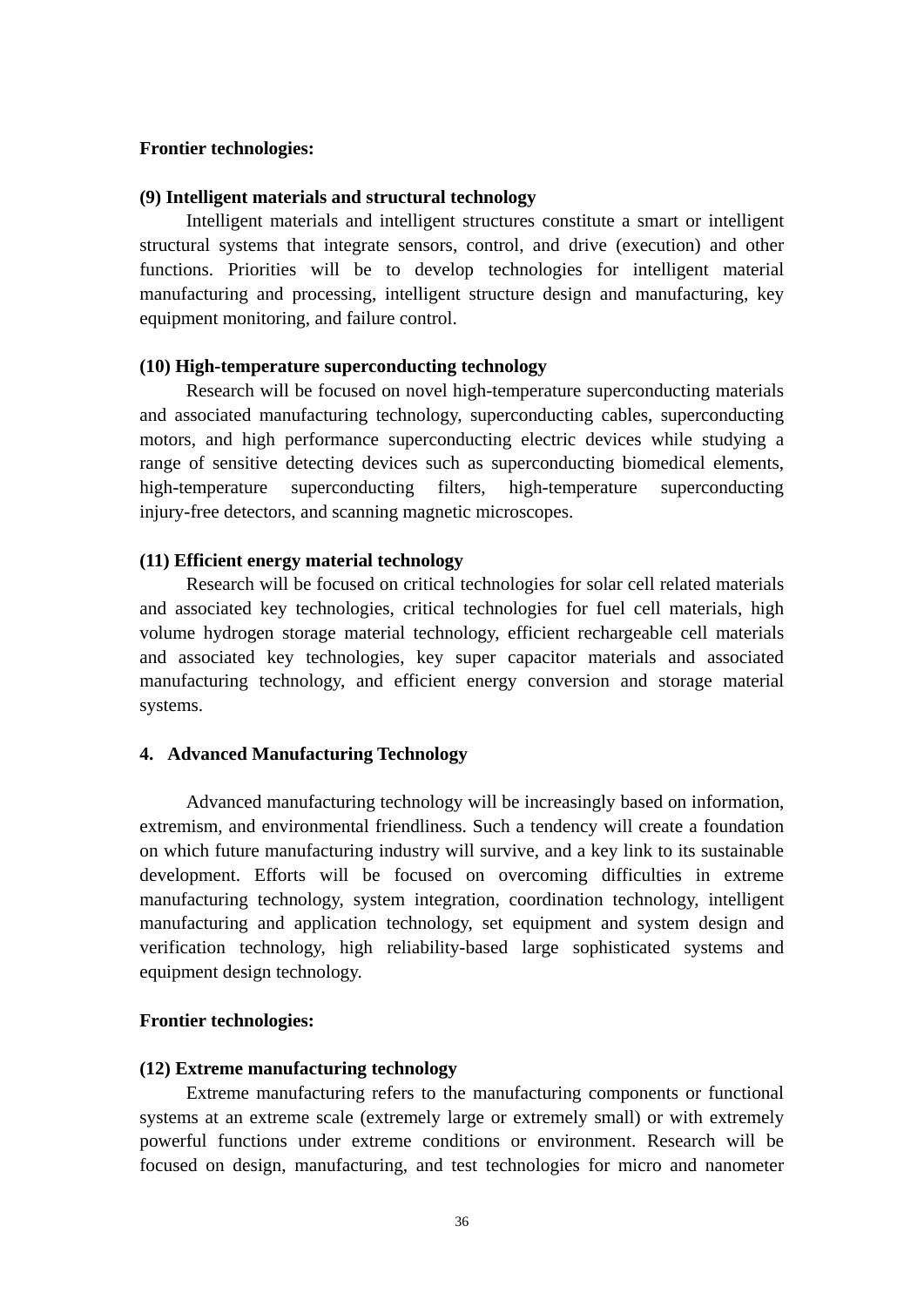electro-mechanic systems, and technologies for micro and nanometer manufacturing, super precision manufacturing, giant system manufacturing, and intense field manufacturing.

## **(13) Intelligent service robots**

An intelligent service robot is an intelligent equipment integrated with a number of high-tech elements, able to provide diverse services needed by humans, in a non-structural environment. The focus will be on service robots and dangerous operation robots in order to study common basic technologies, including design approaches, manufacturing techniques, intelligent control, and application system integration.

## **(14) Service life prediction technology for major products and facilities**

Service life prediction technology for major products and facilities represents a key technology for improving operational reliability, safety, and maintainability. Efforts will be made to study prediction control and optimization technology for elements design for components and prototyping process, knowledge-based prototyping and simulation technology, onsite manufacturing process test and evaluation technology, component service life prediction technology, and reliability, safety, and service life prediction technology for major products, complex systems, and large facilities.

## **5. Advanced Energy Technology**

Advances in energy technology in the future will mainly be characterized with cost-effectiveness, efficiency, and clean utilization in addition to novel energy sources. Technology development with respect to the fourth generation nuclear energy system, advanced nuclear fuel cycle, and fusion energy has drawn increasing attention. Hydrogen, an ideal energy carrier that can be obtained through diverse approaches, will bring about new changes tor clean energy utilization. Fuel cell and distributive energy supply technology, featured with cleanness and flexibility, will eventually become an important form of terminal energy application. Research efforts will be focused on hydrogen utilization and distributive energy systems, advanced nuclear energy, and fuel cycle technology in addition to developing technologies for fossil fuel energy utilization, featured with efficiency, cleanness, and near-zero emissions, and low-cost and efficient new renewable energy applications.

## **Frontier technologies:**

## **(15) Hydrogen and fuel cell technology**

Research efforts will focus on technologies for making hydrogen through the use efficient low-cost fossil fuel energy and renewable energy, cost-effective hydrogen storage and transport, technologies for manufacturing basic key fuel cell components, thermopile integration, fuel cell applications to power generation and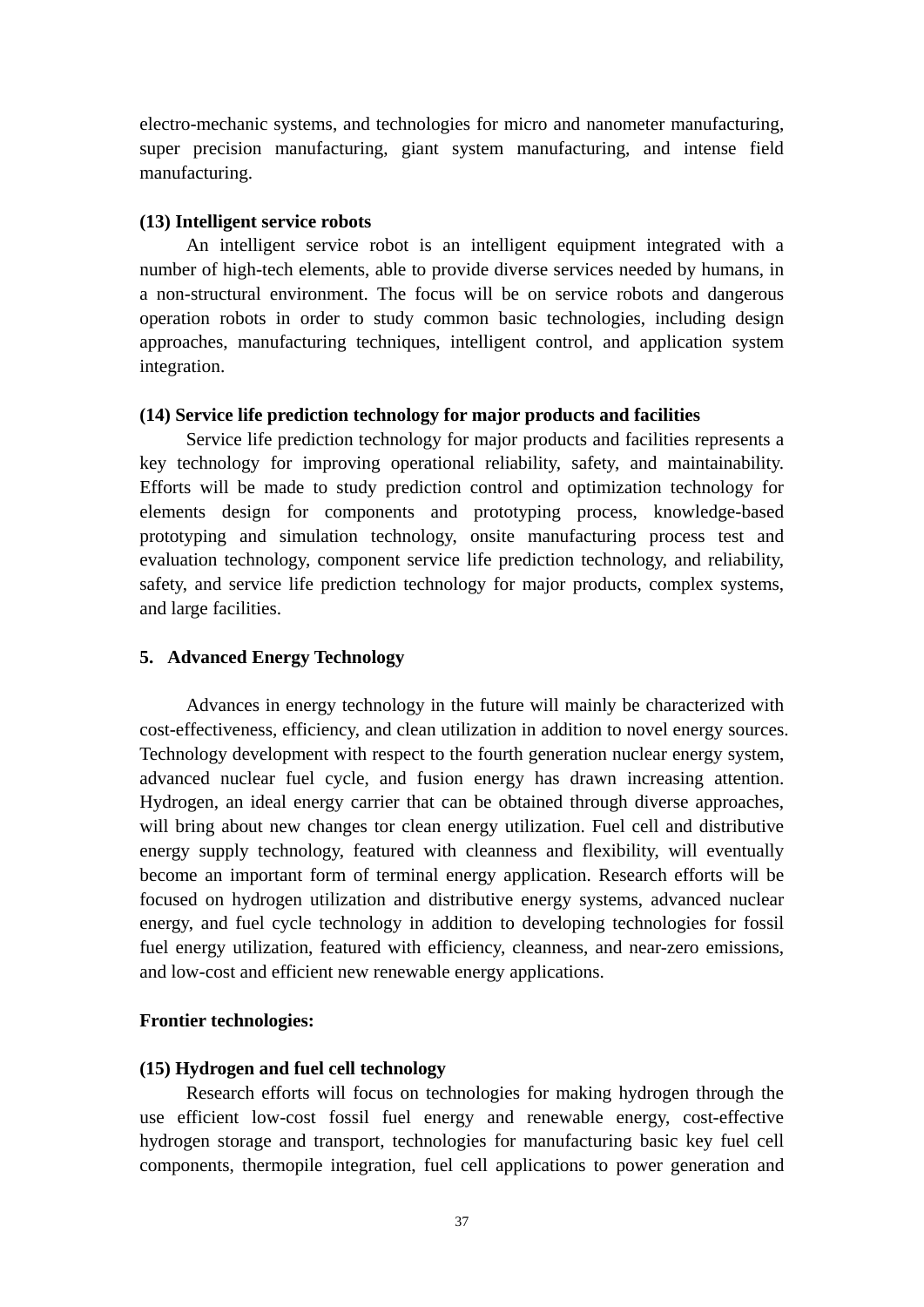automobile propulsion systems. Efforts will also be made to develop technical standards for hydrogen energy and fuel cell technology.

## **(16) Distributive energy supply technology**

Distributive energy supply technology constitutes an important means of providing comprehensive energy services featured with flexibility and energy efficiency. The focus will be on mastering technologies for fossil fuel-based mini gas turbines and energy conversion such as innovative thermal cycle, energy storage, and triple-generation technology, with view to establishing renewable energy based distributive terminal energy supply systems made up of mini gas turbines and fuel cells, supplemented by fossil fuel energy.

## **(17) Fast neutron reactor technology**

A fast neutron reactor is a nuclear reactor where fission chain reaction is triggered by fast neutrons to realize nuclear fuel breeding. It is capable of full utilization of uranium resource in addition to handling long-life span radioactive wastes. Conduct research on and master fast neutron reactor design and core technologies, nuclear fuel and structural materials, while striving for major technological breakthroughs in sodium cycle, developing a 65MW experimental fast reactor for critical and grid power generation.

#### **(18) Contained magnetic fusion technology**

Taking advantage of participating in research on and construction of the International Thermal-nuclear Experimental Reactor project, focus our research on technologies concerning large superconducting magnets, microwave heating and driving, neutral beam injection heating, blanketing, large real-time tritium isolation and purification, diverters, numerical modeling, plasma control and diagnosis, and key materials for an experimental reactor. Deepen the study of high-temperature plasma physics and exploring non-Tokamak approaches for some energy applications.

#### **6. Marine Technology**

More attention will be given to developing comprehensive marine development technology featured with multifunction, multi-parameter, and long lasting operation in order to raise the nation's comprehensive technological level of deep-sea operations. Research will focus on developing technologies involving natural gas hydrates exploitation, sea-floor metal and mineral resources gathering and transport, on-site extraction, and large marine engineering projects.

#### **Frontier technologies:**

#### **(19) 3-D marine environment monitoring technology**

3-D marine environment monitoring is a technology designed for synchronized monitoring of marine environmental elements from space, offshore stations, water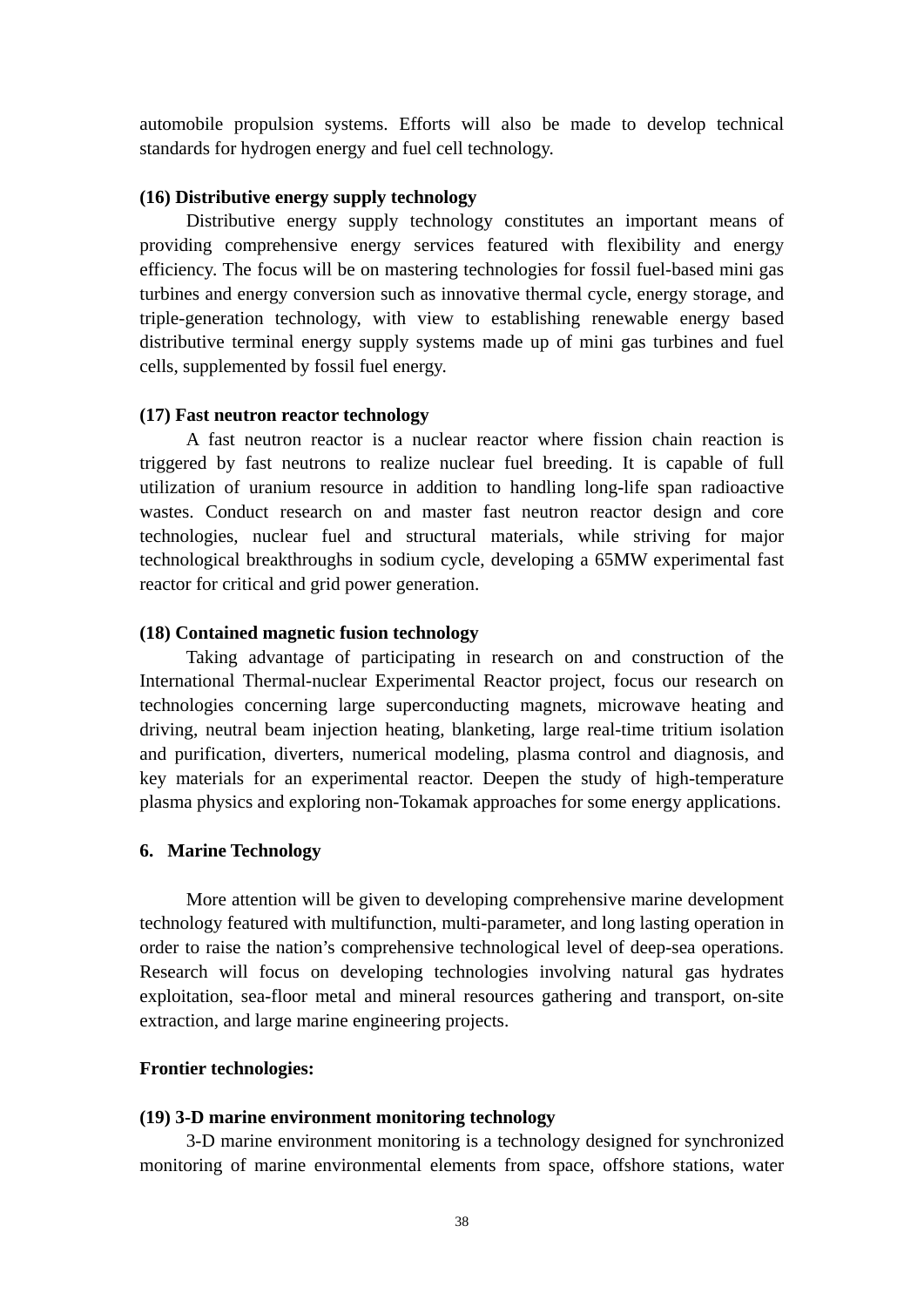surface, and in-water. Research will be focused on remote marine sensing technology, acoustic probe technology, buoy technology, shore-based long-range radar technology, and marine information processing and application technology.

## **(20) Ocean floor-based multi-parameter fast sounding technology**

Sea-floor based multi-parameter sounding is a technology for synchronized collection of different parameters, including sea-floor geophysics, geochemistry, and biochemicals, capable of transmitting information and data on a real-time basis. Research priority will be on sensor technology, automatic sensor positioning technology, and sea-floor information transmission technology under abnormal environment and conditions.

## **(21) Natural gas hydrates exploitation technology**

Natural gas hydrate is a **carbon nitrate** bedded at the deep seafloor or underground. Research will focus on prospecting theory and exploitation technology for such a compound, geophysics and geochemistry based gas hydrate prospecting and assessing technology. Strive for breakthroughs in gas hydrate drilling technology and safe mining technology.

## **(22) Deep-ocean operation technology**

Deep-ocean operation technology is an under-water process for deep seafloor engineering operation and mining activities. Research focus will be on underwater carrying technology at a large depth, life maintaining system technology, high-power dynamic device technology, high fidelity sample collection and distance information transmission technology, deep-sea operational equipment manufacturing technology, and deep-sea space station technology.

## **7. Lasers Technology**

## **7. Aerospace Technology**

# **VI. Basic Research**

Basic research constitutes an important source for high-tech development, a cradle for nurturing innovative personnel, a foundation for building an advanced culture, and an inner driving force for the future S&T development through profound understanding of natural phenomena, unveiling natural laws, and acquiring new knowledge, new principles, and new methodology. The development of basic research shall adhere to the principle of combining meeting the national objectives and encouraging free exploration. In addition, basic research activities shall observe the law of scientific development, respect scientists' exploratory spirit, and pay more attention to the long term value of sciences, with stabilized support, visionary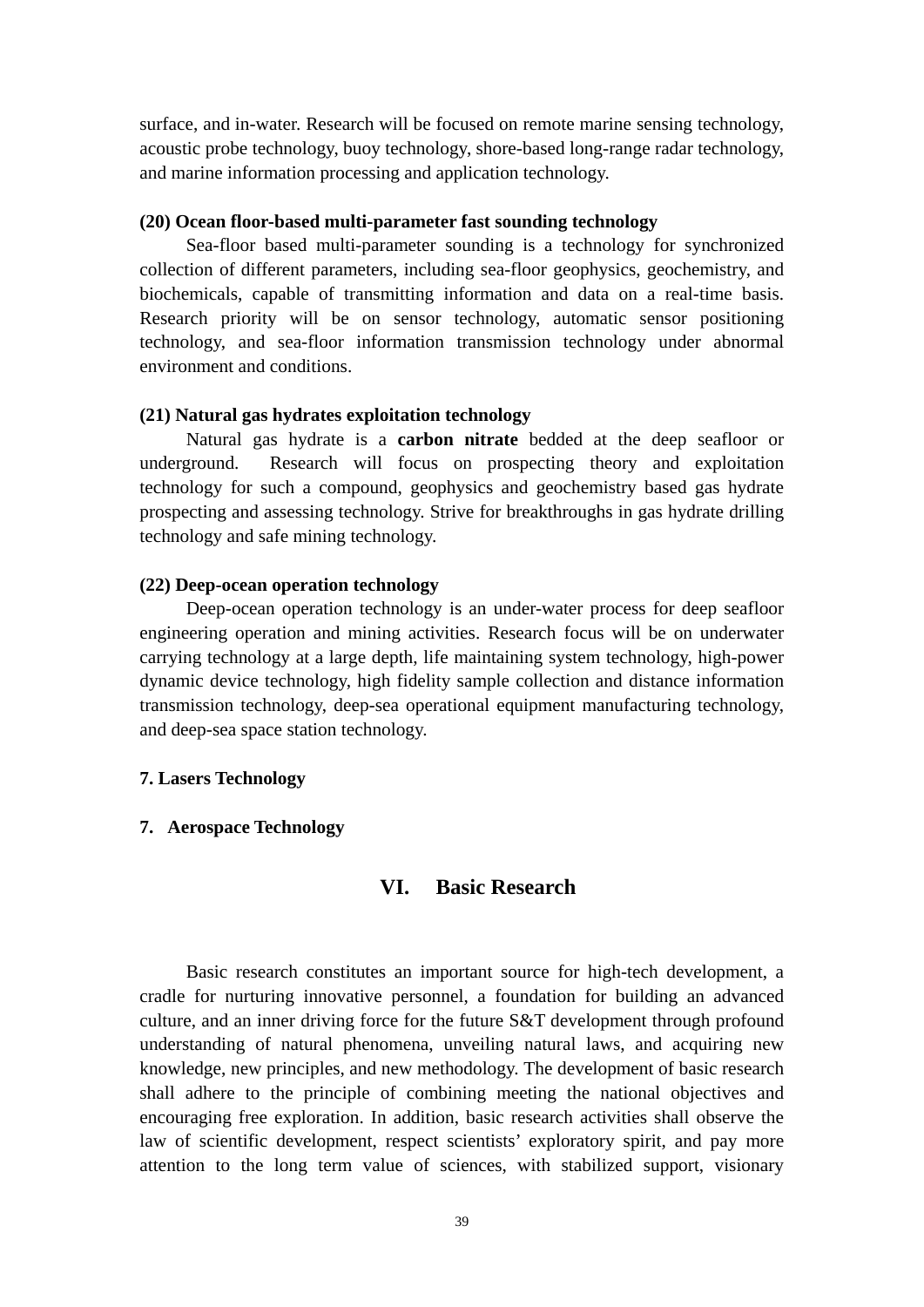deployment, and dynamic readjustment in line with new trends of scientific development. The Outline has made deployment in four major areas, involving basic and major scientific research activities that are in line with disciplinary development, scientific frontiers, and major national strategic demands.

## **1. Disciplinary Development**

An overall deployment is made for basic disciplines, taking into account a range of characteristics of basic research activities, including long term efforts for limited breakthroughs, exploratory nature, and difficulties in predicting progress. The deployment is made as such that different disciplines are allowed to cross and infiltrate one another in an effort to bring out new growing points for disciplines. It is expected that long-term and in-depth academic studies and accumulations will eventually lead to improved capability in original innovation and to advancing coordinated multi-discipline based development.

## **(1)Basic disciplines**

Pay more attention to capacity building in basic theories and disciplines, with a coordinated development of mathematics, physics, chemistry, astronomy, earth sciences, and biology.

#### **(2) Cross and emerging disciplines**

Encourage interweaving and melting between basic disciplines, between basic disciplines and applied disciplines, and between natural science and social science. Such a combination, more often than not, will lead to the birth of major scientific discoveries and new disciplines. It is one of the most active parts in scientific researche. In this context, it is worth a raised attention and well-thought deployment.

## **2. Frontier Scientific Issues**

The unity of micro and universal worlds, the combination of Reductionism and Entirety, the interwoven multidisciplinary practice, the infiltration of basic sciences such as mathematics into diverse other areas, and application of advanced technologies and means, all hallmark the major characteristics of modern frontier scientific development. They are conceived with major scientific breakthroughs, which makes people's knowledge of objective world deeper and better. Frontier scientific issues are selected in line with the following principles: having a spurring role for the development of basic sciences, having a solid foundation, able to make a full display of China's strength and specialty, and desirable for raising China's international position in basic sciences.

#### **(1)Quantitative study and systematic integration of life process**

Main research directions: gene language and regulation, model biology,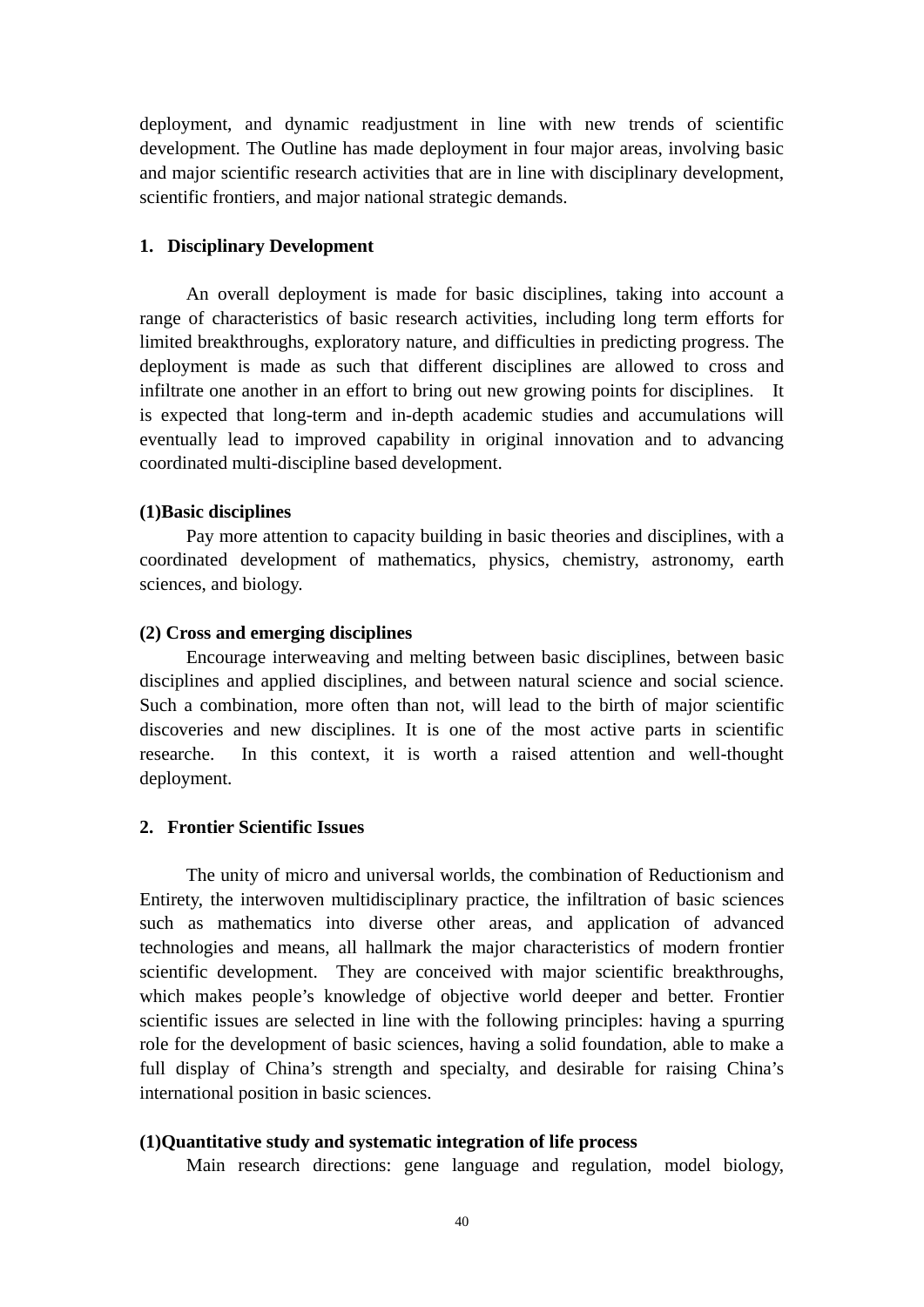epigenetics, untranslated RNA, life structural function and regulation network, life reconstruction, bioinformatics, computational biology, life characteristics in extreme environment, origin and evolution of life, systematic development, and evolutionary biology.

## **(2)Condensed matters and novel effects**

Main research directions: strongly correlated systems, soft condensed matters, condensed matters of novel quantum properties, self-similar cooperative growth, Open Complex Giant System (OCGS), Bose-Einstein Condensation, superfluid-superconducting mechanism, structural phase transformation emissions, condensed matters under extreme conditions, electronic structure, and diverse primary excitation processes.

#### **(3)Matters' deep inner structures and physical laws at cosmological scale**

Main research directions: matter structures and physical laws at micro or universal scale and under extreme conditions, such as high-energy, high-density, super high pressure, and super intense magnetic field, the theory of unifying all physical laws, basic frontier issues of particle physics, substances of dark matter and dark energy, origin and evolution of the universe, formation and evolution of black holes and diverse celestial bodies and structures, impacts of solar activities on earth environment and disasters and associated prediction.

#### **(4) Core mathematics and its application in cross disciplines**

Main research directions: major issues concerning core mathematics, intercrossing between mathematics and other disciplines, and new mathematic problems in scientific research and practical applications such as discrete problems, random problems, quantum problems, and mathematical theories and methodologies in a range of non-linear problems.

# **(5) Earth system process and associated resources, environment, and disaster effects**

Main research directions: interactions between different earth systems (atmosphere, hydrosphere, biosphere, earth crust, mantle and core), in-depth earth drilling, physical, chemical, and biological processes in the earth system and associated resources, environment, and disasters effects, theory of continental and marine origin of mineral reserves, land, sea, air, and space based earth observation and probe systems, earth simulation systems, and earth system theory.

## **(6) Chemical processes in creating and transforming new matters**

Main research directions: function design, controllable synthesis, preparation and transformation of new specific molecules of defined structures, condensed molecules, and polymeric molecules, environment friendly new chemistry system, formation and transformation of matters at different temporal and spatial scales, relationship between chemical properties, performance, and structures of complex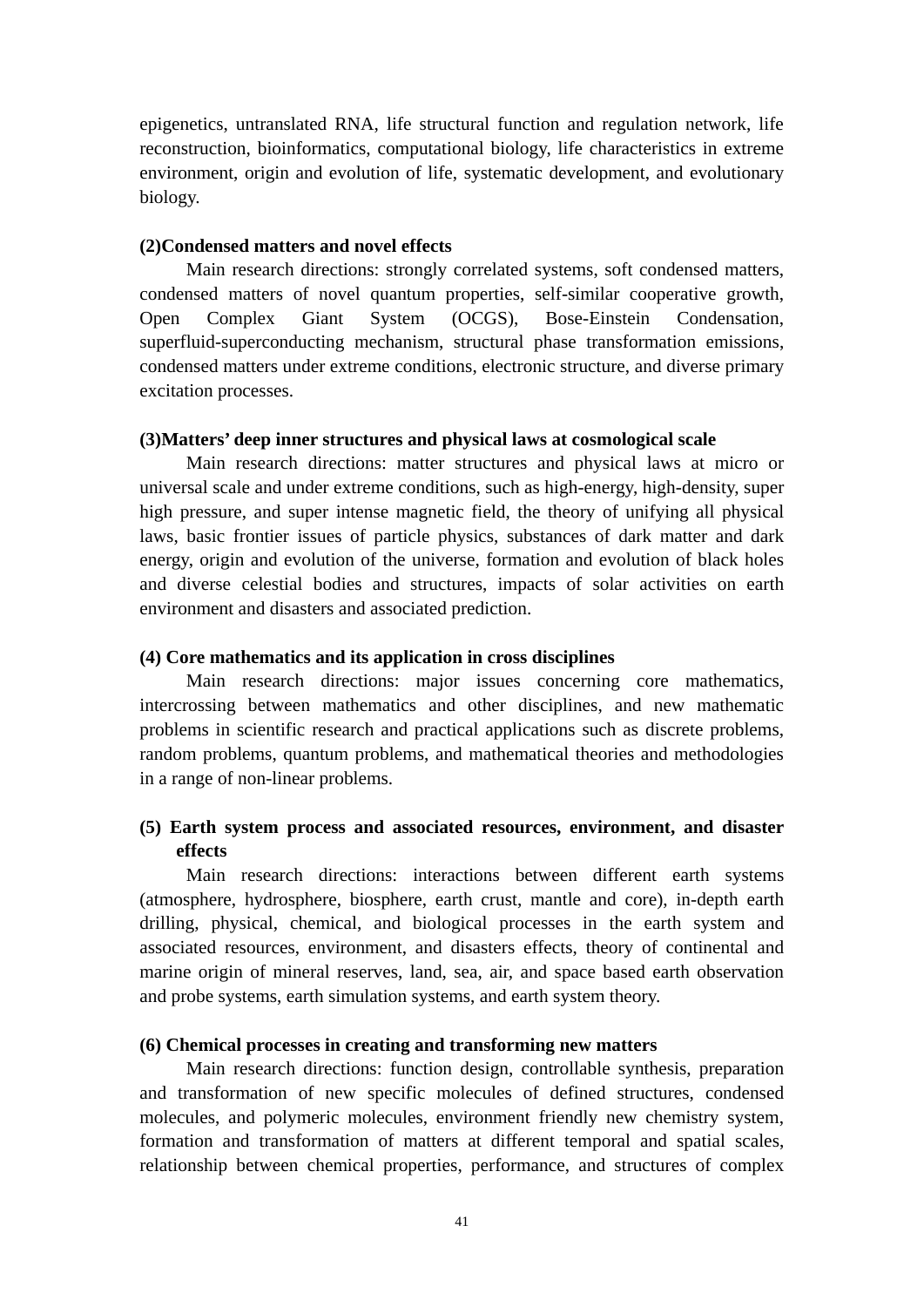systems such as life process and ecological environment, and associated rules for transformation.

## **(7) Brain and cognitive sciences**

Main research directions: cellular and molecular mechanism of brain functions, genesis and development mechanism of major brain diseases, relationship between brain development, plasticity and human intelligence, the process of higher cognitive functions, including learning memory and thinking, and associated neuroscience basis, expression of brain information and brain-like information processing system, and dialogue between human brain and computer.

# **(8) Innovation in scientific experiments, observational methods, techniques, and equipment**

Main research directions: life science related tests, imaging, analysis, and manipulation, featured with dynamic, timing, no-injury, sensitivity, and high definition; new technologies for acquiring matter composition, function, and structure related information, and associated characterizing technology, new observational means and approaches for information acquisition in earth and space research.

## **3.Basic Research in Response to Major National Strategic Needs**

A knowledge based society has intense needs for the development of science. The competition for comprehensive national strength appeals to basic research with an ascending tendency. Being a developing nation enjoying fast economic growth make it all the more necessary to stress that basic research must serve to meet the national objectives and help address key and bottleneck issues in future development. In this context, basic research directions are defined according to the following principles: having strategic, overall, and long term importance to the national economic and social development and to the national security; capable of playing a critical role in future development; and able to result in a combination of basic sciences and technology sciences, thus leading the future high tech development.

## **(1) Biological foundations of human health and diseases**

Priorities will be selected to study the genesis and development process of major diseases, and associated molecular and cellular basis for interference; the role of nervous system, immune system, and endocrine system in health and major diseases; dissemination and mutation of pathogens and associated diseases causing mechanism; drug effects at molecular, cellular, and co-regulating levels; interference of environment in physiological process; and theoretical system of traditional Chinese medicine.

# **(2) Crop genetic improvement and scientific issues in sustainable agricultural development**

Priorities shall be given to studying crop genes, functional genomes, and the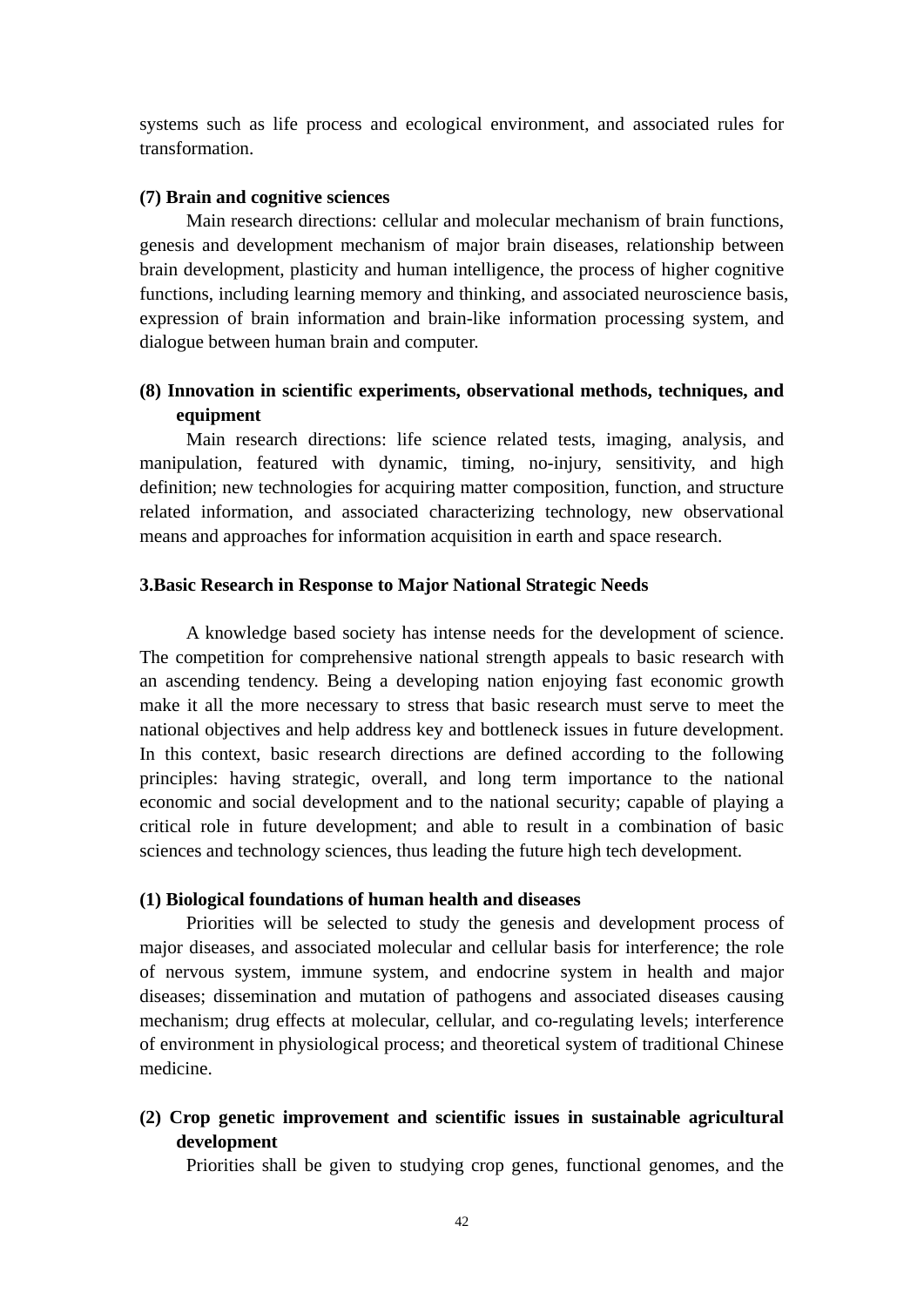alike; biodiversity and genetic basis for new species breeding; crop stress resistance and mechanism for efficient utilization of moisture, nutrients, and sunshine; interactions between crops and ecological environment; and agro-biological safety and principles of major crop diseases control.

## **(3) Human activities and their impact on the Earth system**

Research will be focused on disaster and risk prediction for resources prospecting and development activities; extensive human activities in major river basins and their ecological implications, adaptability, and regional ecological safety; energy cycle of major ecosystems and associated regulation; biodiversity protection models; land use and changes in land cover; regional water demand and ecological equilibrium; genesis of environmental pollution and control principles; and sustainable marine resources utilization and marine ecological environment protection.

## **(4)Global change and regional response**

Priorities will be given to studying global climate change and its impact on China; large scale hydrological cycle and its response to global change; global change and its impact on regional water resources; interactions between human activities and monsoon systems; sea-land-air interactions and mutation of Asian monsoon systems and associated prediction; carbon cycle process in China's offshore-land ecosystem; the Qinghai-Tibet Plateau and polar regions and their response to global change, and associated climate and environment effects; climate system modeling and associated simulation and prediction; greenhouse effect and associated mechanism; genesis and evolution of aerosols and its impacts on climate change, and associated control.

## **(5) Complex systems, disaster formation, prediction, and control**

Research will focus on the relationship between micro-mechanisms and macro-phenomena in engineering projects, nature, and socioeconomic complex systems; mechanism and evolution of structure formation, and relationship between structure and system behavior in a complex system; movement of complex systems and associated system mutation and regulation; relativity between behaviors at different scales in a complex system, and new theory and methodology concerning complex systems.

## **(6)Key scientific issues in sustainable energy development**

Research will be focused on the physical and chemical basis of efficient and clean fossil fuel energy utilization and transformation; high performance thermal energy transformation and key scientific issues in efficient energy storage; scale utilization of renewable energy and associated principles and new approaches; theory of safe, stable, and economic operation of power grids; and scientific basis of large-scale basic nuclear energy technologies and hydrogen technology.

## **(7) New principles and methodologies for materials design and fabrication**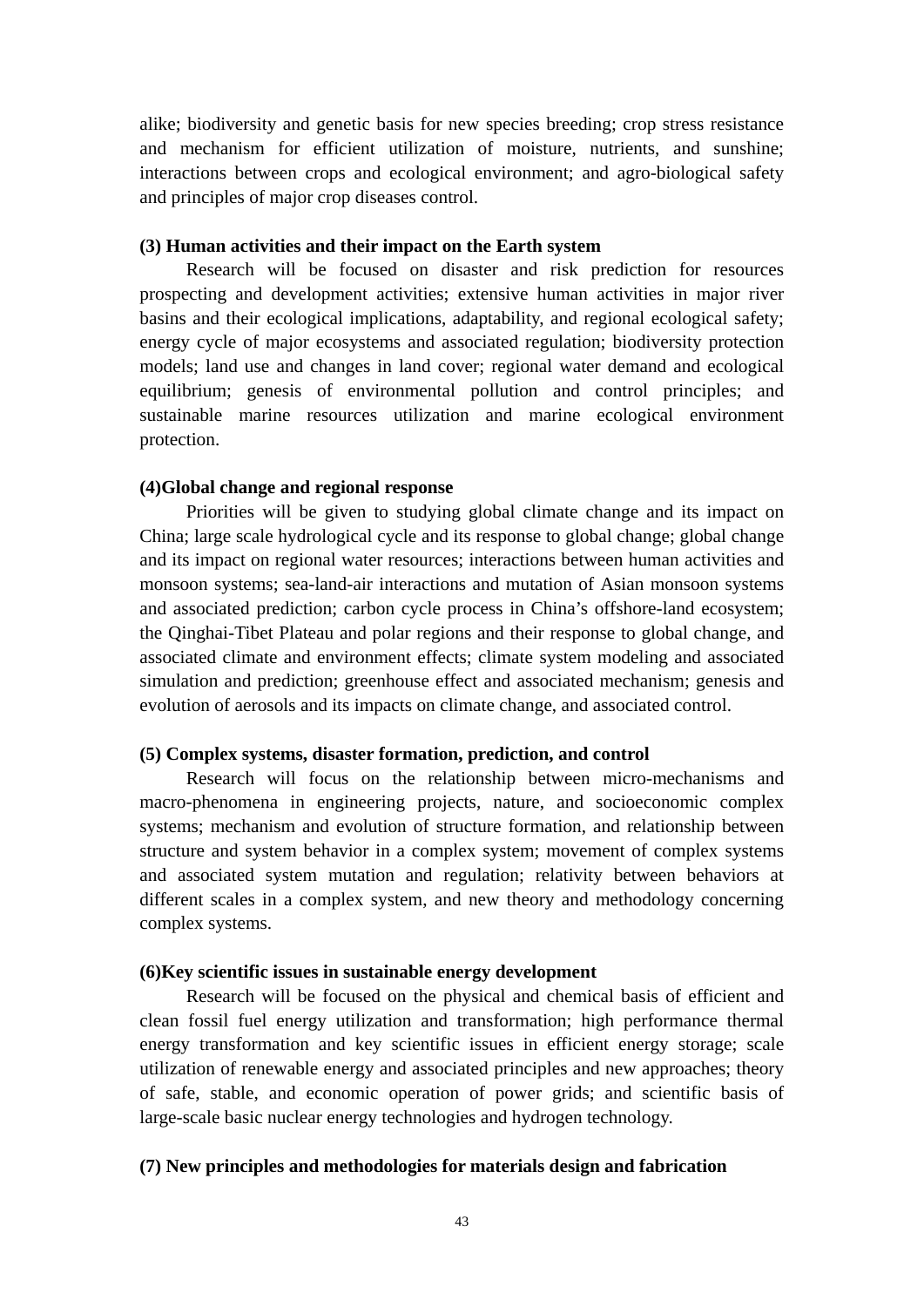Priorities will be given to studying the physical and chemical basis of optimizing basic materials; phase change and structure control mechanism; principles of multi-enhanced treatment; physical and chemical properties of new materials; new physical mechanisms, new effects, and new material design, including artificial structures, minimization, and multifunction based integration; new principles and techniques of material manufacturing; new principles of structure and performance characterizing; interactions between material service and the environment and associated performance evolution, failure mechanism, and service life prediction.

#### **(8) Scientific basis of manufacturing under extreme environmental conditions**

Research will focus on deep matters and energy interactions; micro-scale transmission of high-density energy and matters; precision expression and measuring of micro-structural shape; scale effects on manufacturing prototyping, property formation and system integration and associated interfacing science; smooth movement certainty of a complex manufacturing system, and uniqueness of manufacturing subjects.

#### **(9) Major mechanical issues in aeronautics and space science**

Priorities shall be placed on studying the mechanical issues involving supersonic propulsion systems and super high-speed collision; multidimensional propulsion systems and theory of complex movement control; theory of compressible turbulent flows; high temperature thermodynamics; magnetic fluid and plasma dynamics; microfluid and microsystem dynamics; and structural dynamics of new materials.

## **(10) Scientific basis for the development of information technology**

Priorities will be given to studying new algorithms and basic software theory; mechanisms of virtual computation environment; theory and methods for mass information processing and knowledge mining; interactive theory; network security and credible and controllable information security theory.

#### **4. Major Scientific Research Programs**

Four major scientific research programs are identified and deployed in line with the world S&T development trends and China's major national strategic needs. These programs are qualified for playing a strong role in S&T development, triggering a rapid improvement of sustainable innovation capacity, and possessing a high-caliber research contingent. Breakthroughs in these directions will noticeably raise the nation's international competitiveness, advance its sustainable development, and realize leapfrogging development in selected areas.

#### **(1) Protein studies**

Protein is a principal carrier of life activities and an executor of different functions. An in-depth study of protein's diverse sophisticated structures and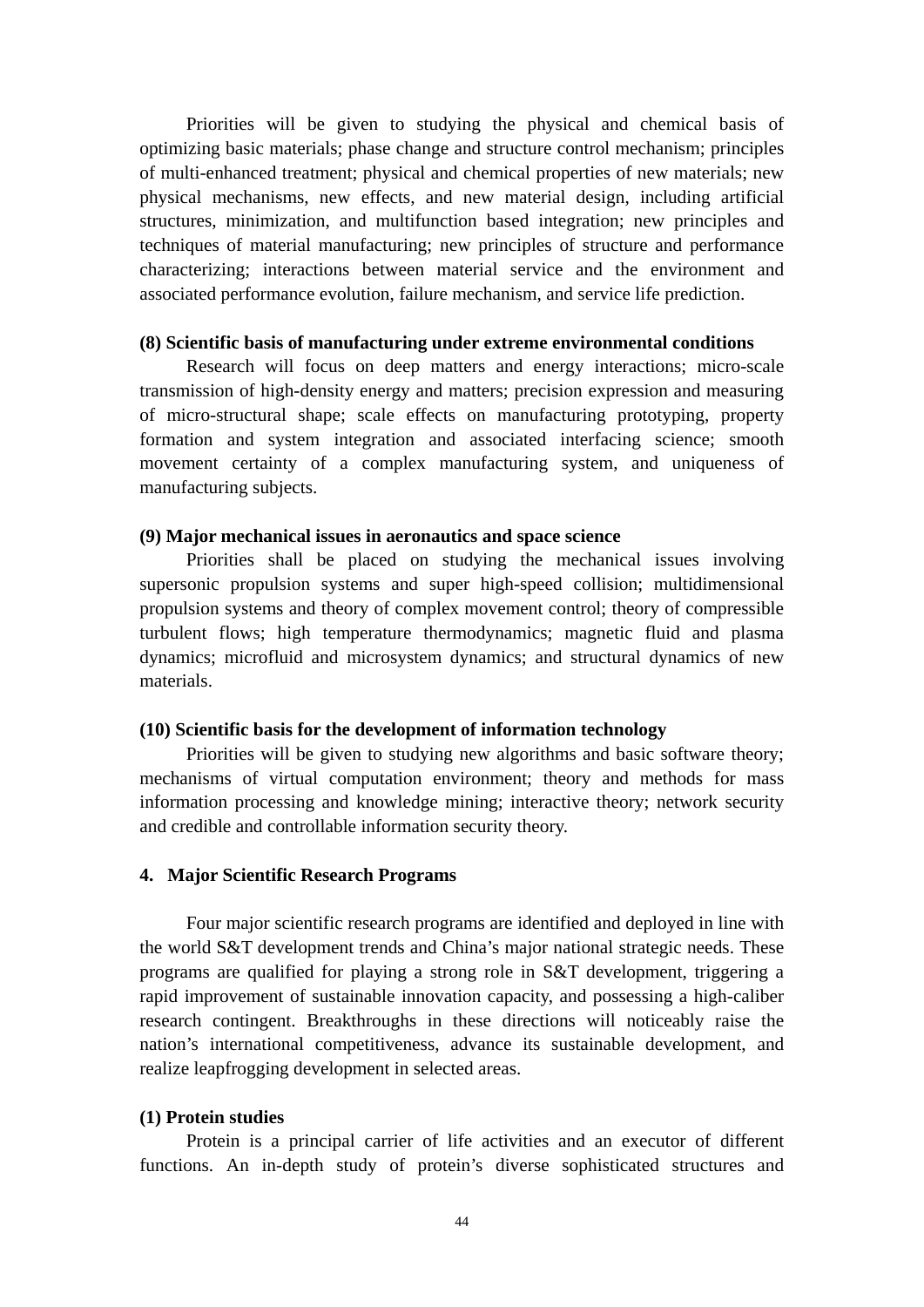functions, interactions and dynamic changes can unveil the nature of life phenomena at molecular, cellular, and biological levels, which constitute the main mission for the post-genome era. In the meantime, protein-related research findings will result in a range of new biotechnological activities, spur up the development of pharmacy, agriculture, and the so-called "green industry", and lead the future development of bioeconomy. In this context, protein study is an area of life science that sees fierce competition among developed nations.

Research will be focused on transcriptomics, proteomics, metabonomics, structural biology, biological functions of proteins and associated interactions, protein-related computational biology and systems biology, methodologies for protein research, and relevant applied basic research.

## **(2) Quantum regulation studies**

Microelectronics-based information technology will soon reach its limit. Hence, the development of information technology is facing severe challenges: mankind has to find a new way out. In this context, quantum effects-based new information means brings up a new hope, and has become a new competition target among the developed nations. The so-called quantum manipulation explores new quantum information, and develops a range of related sciences, including quantum informatics, correlated electronics, quantum communication, confined small-scale quantum system and artificial photonic crystal. These will constitute a theoretical basis for the future information technology development. As a visionary discipline, quantum technology may produce an inestimable impact on the economic and social development over the next 20 to 30 years.

Priorities will be to study carriers of quantum communication and associated manipulation principles and methodologies; quantum computation, charge-spin-phase-trajectory relevancy, and new quantum manipulation methods; new quantum effects of confined small scale quantum system; macro quantum effects of photonic material; and new principles and technical basis for quantum manipulation characterizing and measuring.

## **(3) Nanometer studies**

Matters at a nanometer scale can produce a bizarre phenomenon or rule, which will eventually change the existing framework of relevant theories, allowing people to have a brand new knowledge of the matter world. This, in turn, will give birth to a new technology revolution, and create huge development space for materials, information, green manufacturing, biology, and medicine. Nanoscience and nanotechnology have become a strategic alternative for raising a nation's core competitiveness. It is also one of the areas where China expects to realize the leapfrogging ing development.

Research will be focused on controllable preparation and self-assembly of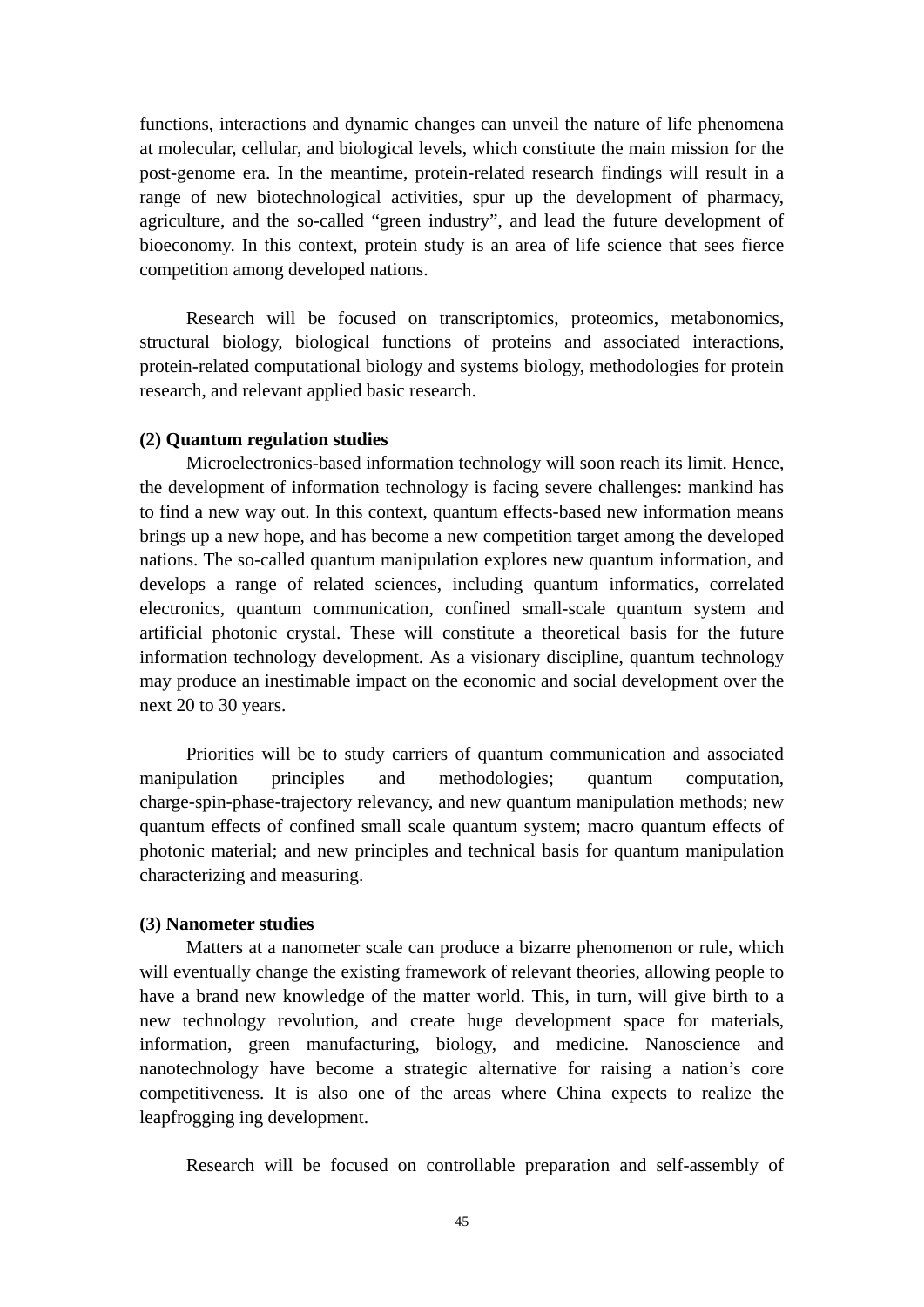nanomaterials and associated functionality; nanomaterial structure, special properties, and manipulation mechanism; principles of nanoprocessing and associated integration; conceptual and principle-demonstrating nanocomponents; nanoelectronics, nanobiology, nanomedicine; optical, electronic, and magnetic properties of molecular aggregates and biomolecules, and associated information transmission; single molecule behavior and associated manipulation; molecular machine design, assembly, and control; characterizing and measuring at a nanoscale; and applications of nanomaterials and nanotechnology in the fields of energy, the environment, information, and medicine.

#### **(4) Growth and reproduction studies**

A range of eye catching scientific accomplishments, including animal cloning and stem cells, has brought about huge opportunities for the future development of life and medical sciences. However, most of these findings remain unready to directly serve humans as a result of lacking a systematic and in-depth knowledge of reproduction and development process and associated mechanisms. China has a high population growth rate and a high birth defect rate. Confronted with a serious shortage of replacement organs, compounded by the coming peak of an aging population, the nation is in dire need of breakthroughs and technological innovation in reproduction and growth-related theories.

Research will focus on stem cell breeding, isolation, and manipulation; generation, maturity, and fertilization of reproductive cells; manipulation mechanism for fetus development; somatic dedifferentiation and animal cloning mechanism; degeneration of human reproductive functions and regressive mechanism; and safety and ethics of aided reproduction and stem cells technology.

# **VII. Reform of the S&T System and the Construction of a National Innovation System**

Since the introduction of the policy of reform and opening up, the nation's S&T system reform has made important breakthroughs and substantial strides as it has strictly positioned around forging close links with the economy, aimed at strengthening technological innovation and conversion and industrialization of S&T achievements, stressed structural realignment and mechanism shift, and adopted a series of major reformative measures. Nevertheless, one has to be keenly aware that China's existing S&T system remains inadequate in meeting the needs of the socialist market economy and that of greater economic and S&T development. First, our enterprises are yet to become a principal player in technological innovation as their innovative capability remains weak. Second, the S&T sector is compartmentalized, resulting in dispersion and duplication of efforts and low overall performance level. S&T innovation capability in the public good sector is especially weak. Third, S&T management at the macro level is terribly uncoordinated, with an S&T resources allocation pattern and evaluation system falling short of accommodating the needs for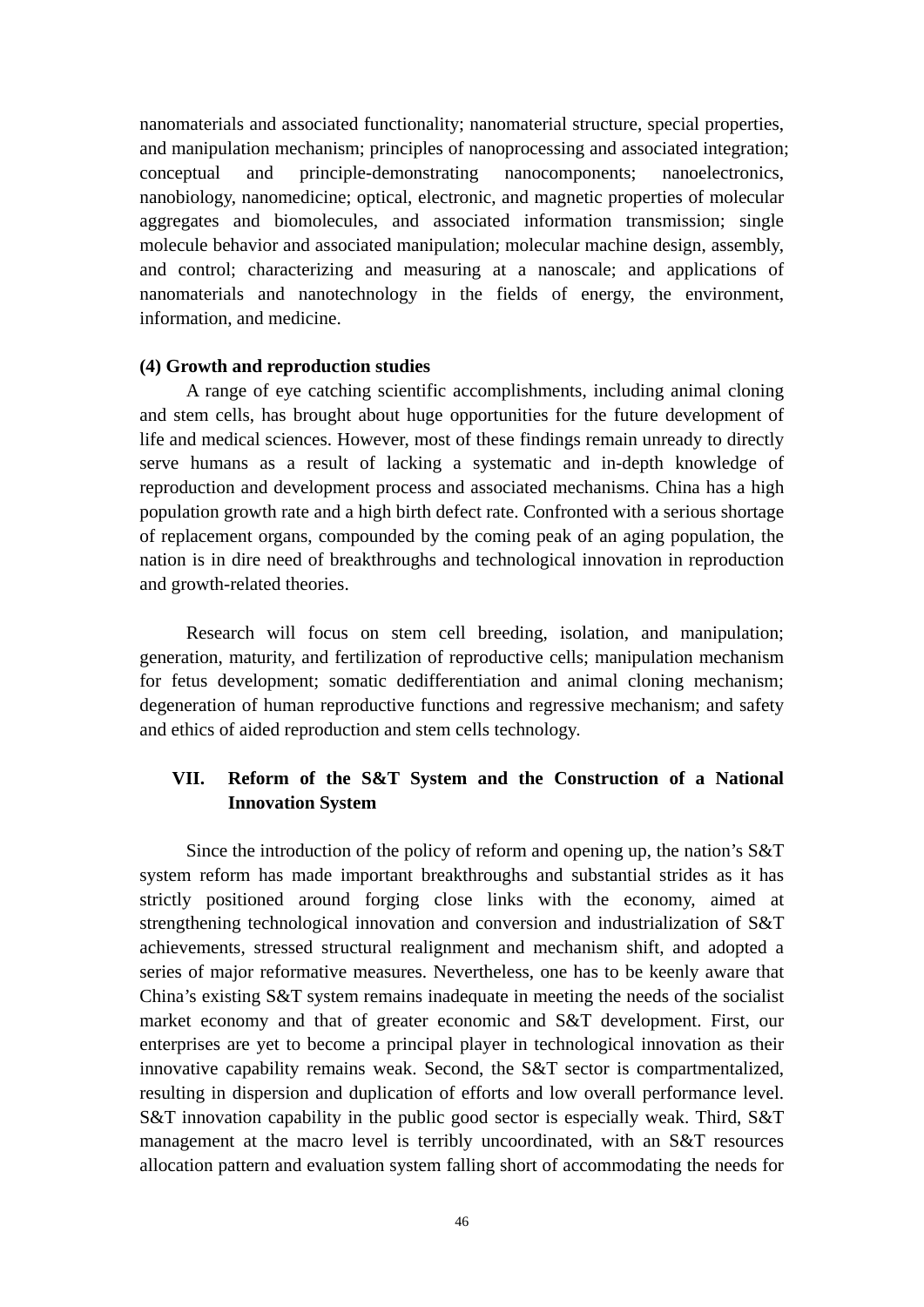the new S&T development and government mandate shift. Fourth, mechanisms for rewarding outstanding personnel and encouraging innovation and pioneering activities are not yet consummate. These problems have seriously compromised the nation's innovation capacity building.

Guiding thoughts for deepening the S&T system reform are defined as follows: promoting the full-fledged construction of a national innovation system with Chinese characteristics, focusing on S&T resources distribution efficiency and comprehensive integration, and effecting a breakthrough in building an enterprise-centered technological innovation system featuring the integration of industry, academia, and research, so as to greatly advance the construction of a uniquely Chinese national innovation system and drastically enhance the nation's indigenous innovation capability.

At present and over a period of time in the future, the S&T system reform will strive to accomplish the following major missions:

# **1**. **Supporting and Encouraging Enterprises to Become the Main Player in Technological Innovation**

Market competition is an important driving force behind technological innovation while technological innovation is the ultimate route to enhanced enterprise competitiveness. Along with deepened reform and opening up, Chinese enterprises are playing an increasingly important role in technological innovation. To substantially enhance the motivity and vitality of technological innovation at the enterprise level, more agreeable conditions need to be provided, a better environment created, and reforms deepened.

Firstly, let economic and S&T policies play a guiding role in order to enable enterprises to become the major R&D spender. Efforts must be accelerated to create a unified, open, competitive, and orderly environment for the market economy by way of fiscal, taxation, and monetary policies so that enterprises, particularly large enterprises, are induced into increasing their R&D spending and establishing their own R&D bodies. National engineering laboratories and sectoral engineering centers should be established at transformed research institutes or large enterprises possessing fairly strong R&D and technology spin-off capabilities, in collaboration with universities and research institutes. Encourage technology innovation consortia of various forms initiated by enterprises, in collaboration with universities and research institutes, for the purpose of technology innovation capacity building. Secondly, reform the modality of S&T programs to enable enterprises to undertake national R&D missions. National S&T programs shall reflect more of the major industrial needs for science and technology, and attract more enterprises to be part of such programs. In the fields of obvious market application prospects, establish an enterprise-led mechanism with the involvement of universities and research institutes.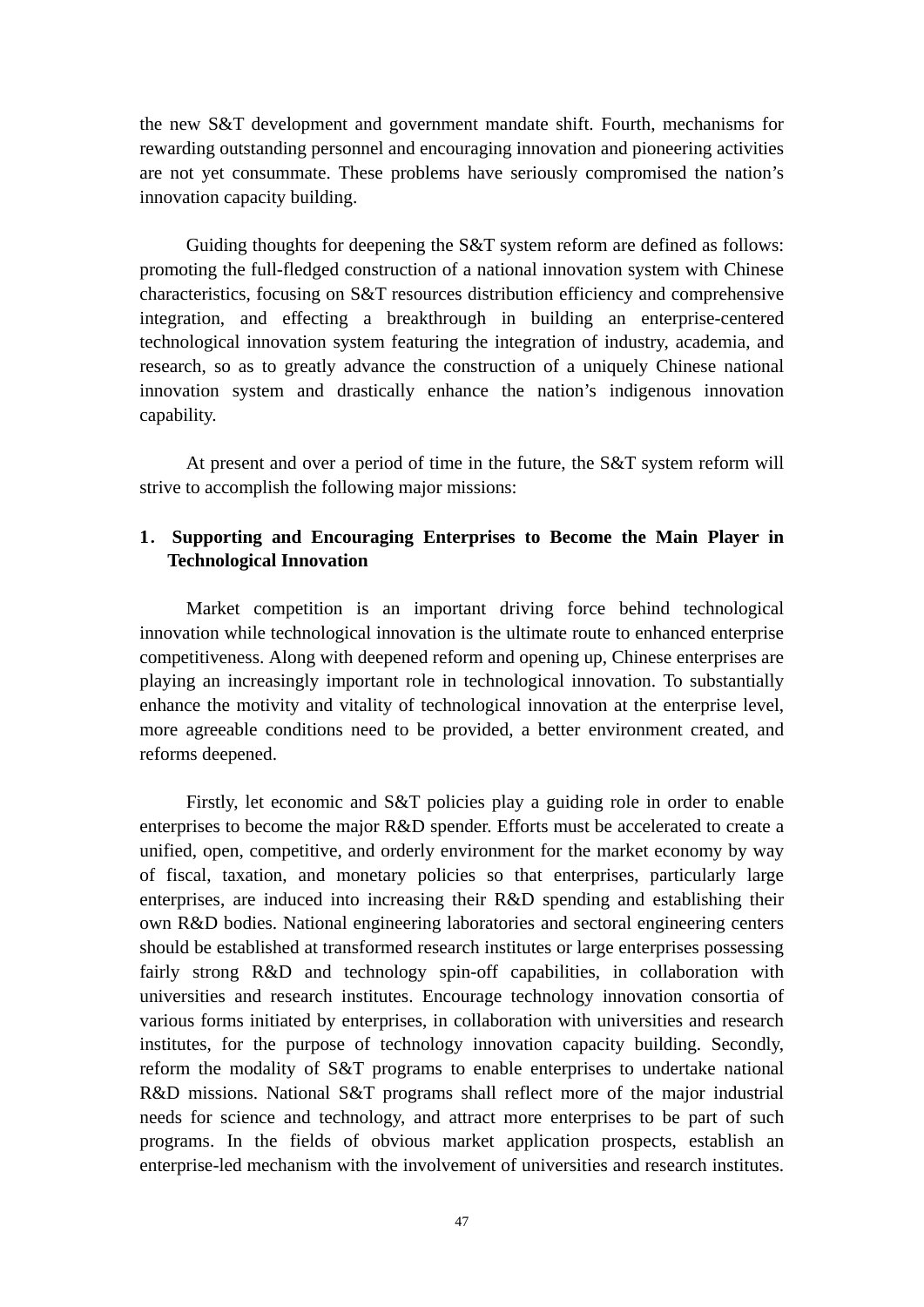Thirdly, perfect the technology transfer mechanism to facilitate the integration and application of industrial technologies. Establish and perfect intellectual property rights related incentive mechanism, and an IPR trading system. Vigorously develop various kinds of S&T intermediary service organizations to meet the needs of enterprises, facilitating knowledge flow and technology transfer between enterprises, and between enterprises and universities and research institutes. National key laboratories and engineering (technology research) centers shall be made more accessible to enterprises. Fourthly, accelerate the establishment of a modern enterprise system so as to enhance the innate drive for enterprise technology innovation. Technology innovation capacity building shall be taken as important indicator in measuring the performance of state-owned enterprises while technology factor-based distribution be made an important part of property rights reform destined for the high- tech industry. Stick to the direction in which application-oriented R&D institutes are transformed into enterprises and deepen the reform of property rights at such institutes. This will not only lead to an improved management system and the establishment of a rational and effective incentive mechanism, but will also enable the transformed R&D institutes to play a major role in high technology industrialization and sectoral technology innovation. Fifthly, create a fine innovation environment to spur innovative activities at small- and medium-sized enterprises(SMEs). As SMEs, particularly technology-based SMEs, are highly innovative but frail in risk-taking ventures, a more favorable policy environment should be created for such enterprises by drafting and formulating preferential laws and policies, particularly in the context of market accessibility and anti-unfair competition. Vigorously develop an S&T investment and financing system and a venture capital mechanism and quicken the construction of S&T intermediary service bodies, so as serve the needs for technology innovation at SMEs.

# **3. Deepening Institutional Reform and establishing a Modern Research Institute System**

Research institutes engaged in basic research, frontier technology development, and public good research constitute a major force in the nation's S&T innovation activities. Establish a stable, high caliber research contingent that serves national objectives and is devoted to S&T undertakings is crucial for the future and destiny the nation's S&T enterprise. Thanks to efforts in restructuring and personnel diversion, a number of high quality research institutions have merged, to which stable support from the government is critical. While giving ample scope to the important roles played by these research institutes, innovation capacity building must be taken as an objective, mechanism improvement a focal point, management system reform deepened, so as to accelerate the establishment of a modern research institute system under the principle of "clearly defined terms of reference, scientific evaluation, orderly open access, and regulated management".

Firstly, strengthen the capacity building of research institutes in keeping with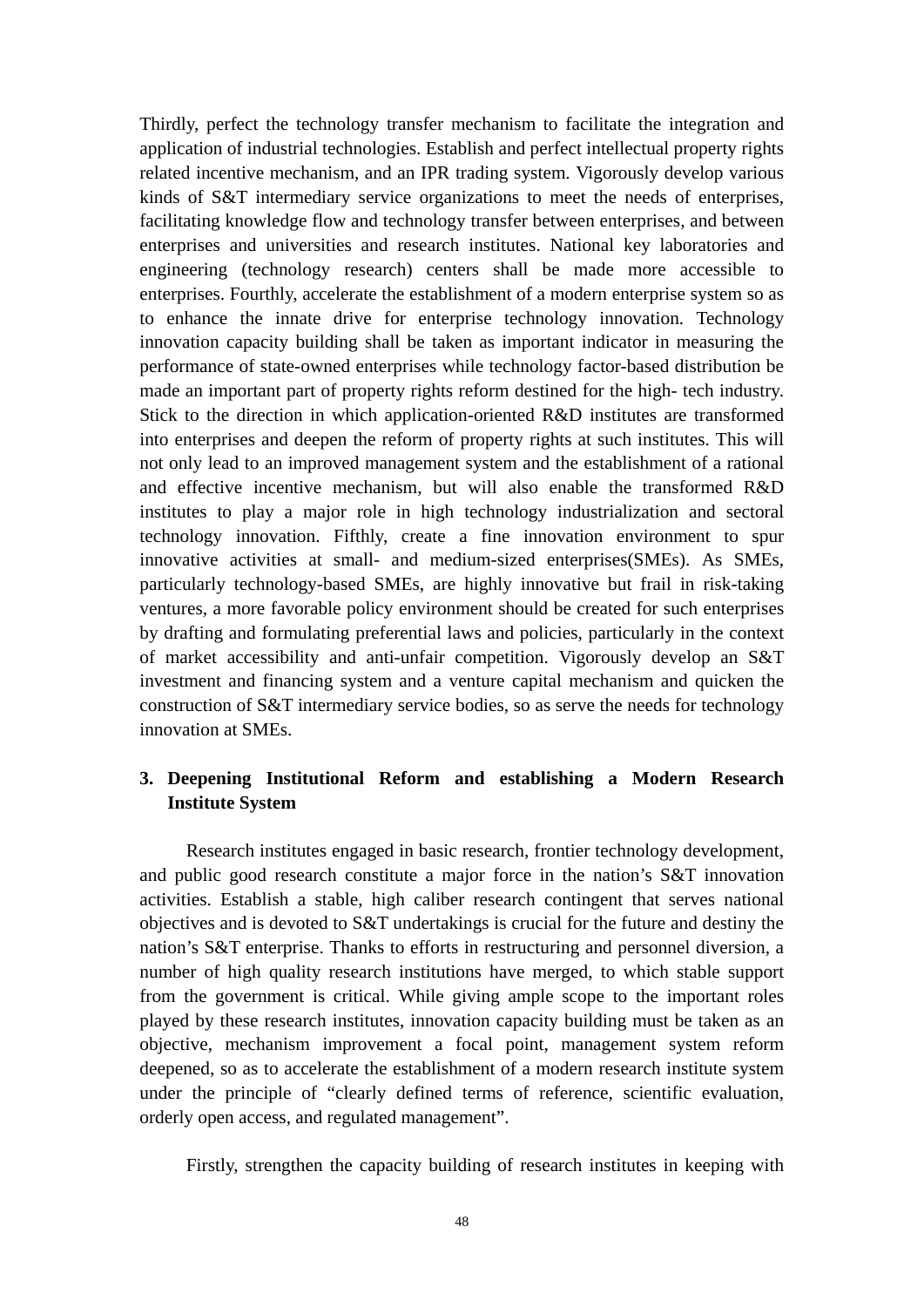the terms of reference defined by the state. Earnest efforts must be made to address the problem where some research institutes suffer from undefined terms of reference, uncoordinated research efforts, and weak innovative capability. The allocation of resources should be optimized in order to make concerted efforts in creating disciplines and research bases with clear superiority. Public good research institutes shall take advantage of technical strength in their respective fields, raising S&T innovation and service capability, and addressing major S&T issues in the social development. Basic science and frontier technology-oriented research institutes shall take advantage of their disciplinary strength in uplifting research levels, striving for theoretical innovation and technology breakthroughs, and addressing major S&T issues. Secondly, establishing a stable S&T investment mechanism designed to support innovation activities at research institutes. Given the fact that disciplinary capacity building and major innovation achievements are the results of tireless efforts over a long period of time, state treasury should provide fairly stable appropriation support to research institutes engaged in basic research, frontier technology development, and public good research. Per capita overhead expenditure level will be raised in line with different types of research institutes in support of disciplinary capacity building, basic research activities, and cultivation of talented S&T personnel. Thirdly, establish an operational mechanism conducive to original innovation at research institutes. Freely selected research topics are extremely crucial for raising the original innovation capability and for nurturing high caliber personnel. The support for free research topic selection based research should therefore be strengthened. While perfecting the system under which the director assumes all power and responsibility at research institutes, delegate more autonomous decision-making power to research institutes in S&T expenditure and personnel affairs so as to ensure greater capability in coordinating and integrating innovation activities at the institute level. Fourthly, work will be carried out to establish a system to assess the overall innovation capability of research institutes. Accordingly, a scientific and rational system will be established to make an overall assessment of institutional innovation capability in terms of the quality of S&T achievements, the buildup of S&T talents, and management/operation mechanisms, in order to raise the management level and enhance innovation capability. Fifthly, efforts will be made to put in place an effective mechanism for opening up and collaboration. Establish a personnel management system featuring the combination of permanent staff and temporary or contract personnel by introducing a retainer and vacancy management mechanism for full-fledged open recruitment of research and management personnel. For the purpose of promoting knowledge flow, personnel mobility, and S&T resource sharing, effective mechanisms should be put in place to facilitate various forms of collaboration between research institutes, enterprises, and universities.

Universities are not only an important base for nurturing high caliber innovative talents but also a principal player in basic research and original technology innovation activities and a commendable force in addressing major S&T issues in the national economy, materializing technology transfer, and effecting technology spin-off and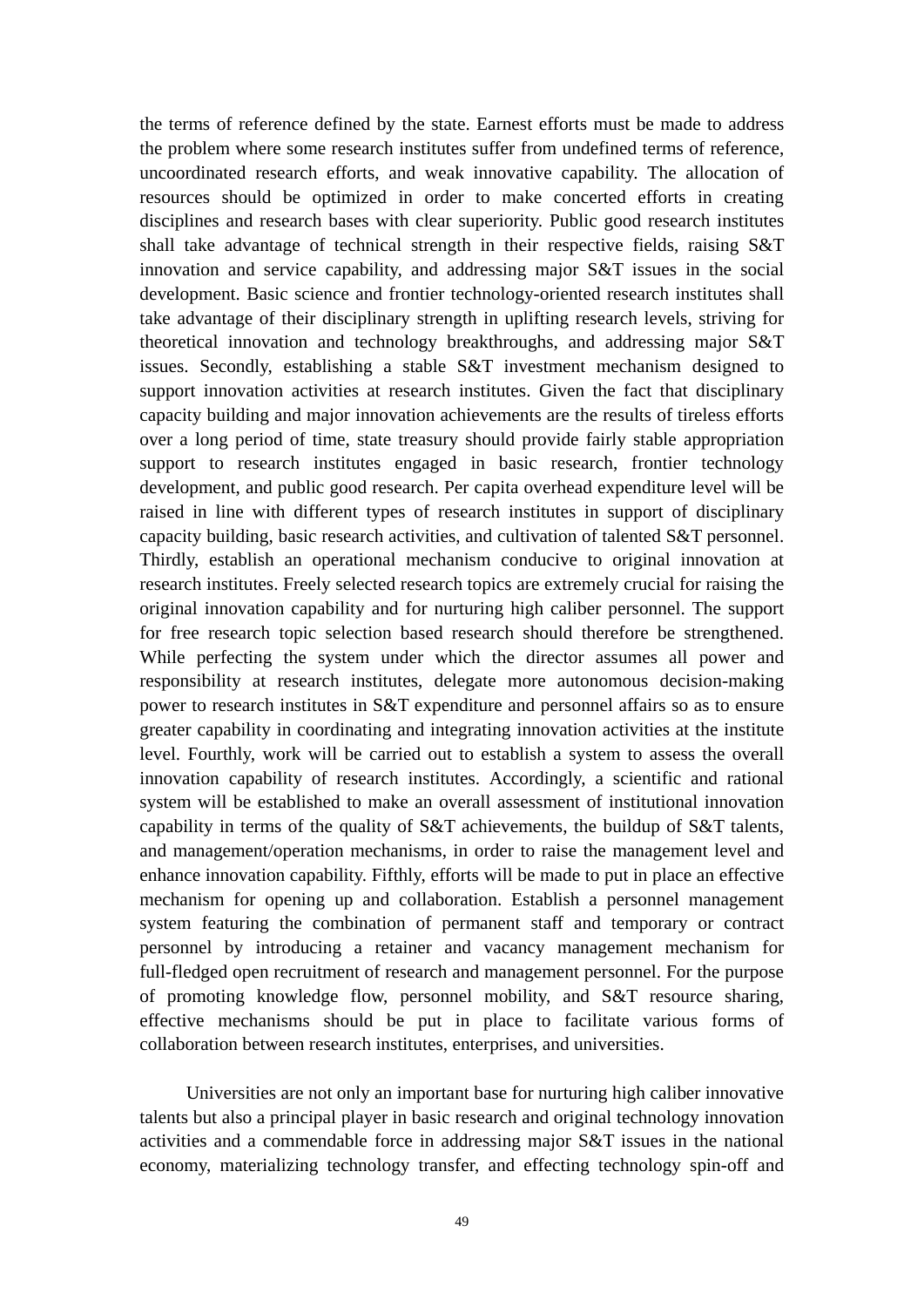commercialization. Accelerating the establishment of high caliber universities, particularly world-class research universities, is a prerequisite for enhancing the nation's S&T innovation and establishing a national innovation system. At present, our country has already built a number of high-caliber universities with appropriate scales, comprehensive disciplines, and assembled talents, and these universities should be given full scope for their important roles in S&T innovation**.**

Vigorous support and encouragement need to be provided for university-based original innovation in basic research, frontier technology development, and public good research. Universities should be encouraged to enter full-fledged cooperation with enterprises and research institutes so that they can provide better and more extensive services to economic development at the national, regional, and sectoral levels. The capacity building of major academic disciplines and S&T innovation platforms at universities will be accelerated in order to nurture and assemble a number of world-class academic leaders and build up a faculty contingent with high ethical standards, strong innovative spirit, and international competitiveness. Further accelerate the reform of university internal management system by optimizing education structure, S&T related organizational structure, and innovation mechanism and associated management system. Establish a scientific, rational evaluation system and an operational mechanism conducive to the nurturing of high quality talents and the improvement of innovative capability, so that every talent finds ample scope for his abilities and a constant stream of talents is sustained. Vigorous efforts should be made to explore ways and means of building a modern university system with Chinese characteristics.

## **3. Advancing the S&T Management System Reform**

In view of the protuberant problems in our country's S&T management at the macro level, the reform of the S&T management system must be advanced, and be centered on improving the national S&T decision-making mechanism, overcoming systemic and institutional barriers, strengthening inter-ministerial, inter-province, ministry/province, defense/civilian overall planning and coordination, so that our ability can be substantially enhanced in mustering S&T resources for initiating major S&T undertakings.

Firstly, a national S&T decision-making mechanism should be created and then constantly improved. The business discussions procedures for the nation's major S&T decision-making should be improved so that a normative consultation and decision-making mechanism is in place. Efforts should be made to expand government roles in overall configuration and macro management of S&T development, strengthen coordination in formulating major S&T policies, implementing major S&T programs, and in constructing S&T infrastructures. Secondly, establish and improve a macro S&T coordination mechanism at the national level. Define the basic status of S&T policies as a national public policy and develop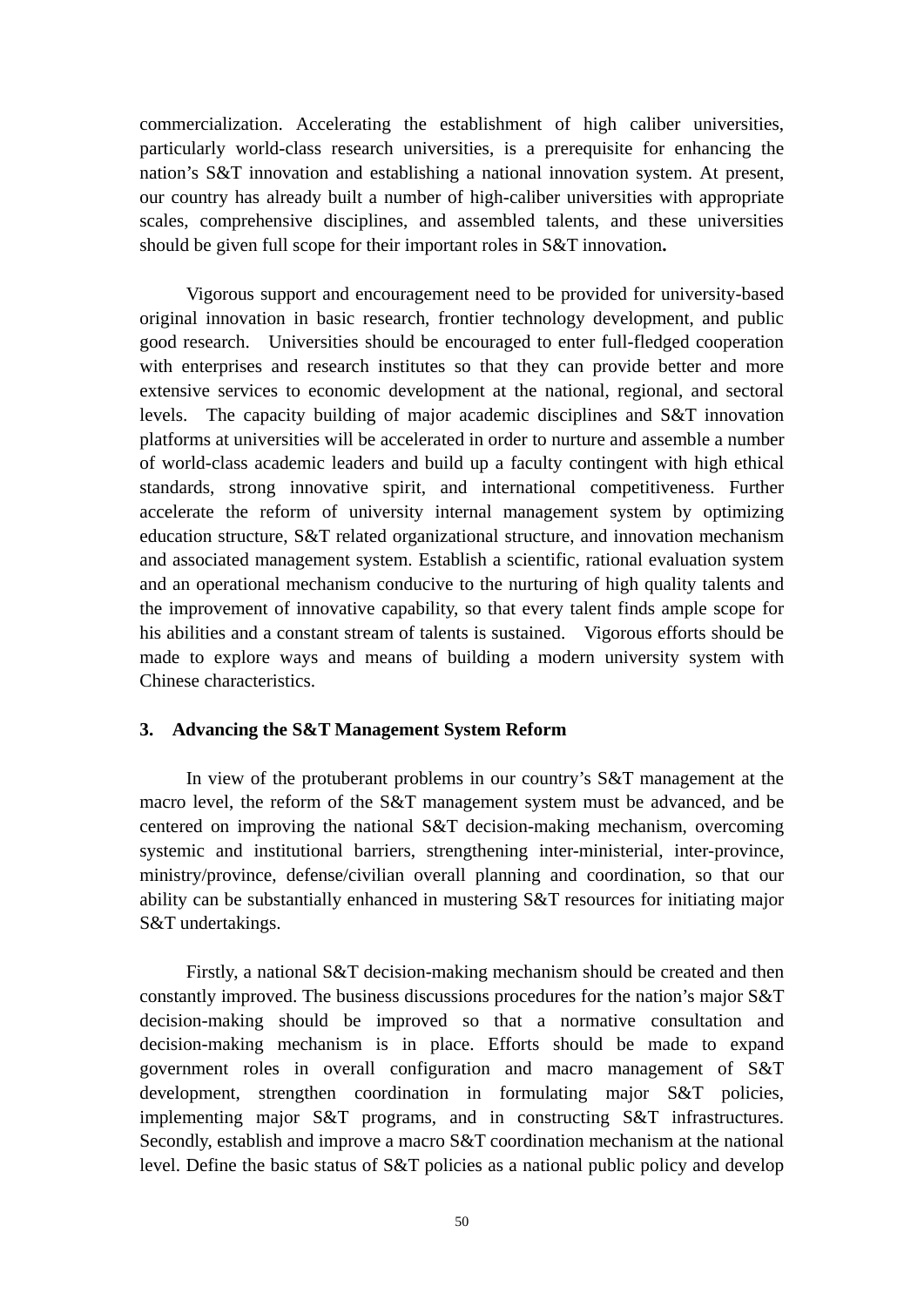an interactive policy coordination system between national S&T policies and national economic policies, in response to the objectives of promoting S&T innovation and indigenous innovation capability. Create a mechanism to coordinate inter-agency allocation of S&T resources. Accelerate government mandate shift at the government agencies in charge of S&T management, practice governance according to the law, and upgrade the macro management and service level. Ways by which programs are managed must be improved to bring into full play the role of government agencies and local authorities in program management and project implementation. Thirdly, the S&T review and evaluation system must be reformed to reflect principle of fairness, impartiality, openness, and encouraging competition, thereby creating conditions for the springing up of various types of talented people, especially the young. The review of major projects must be brought in line with national objectives. The peer review system should be improved by creating a reviewer credibility system and a review mechanism involving international peers, by strengthening the supervision of the review process, and by expanding the openness of review activities and ensuring reviewees' access to appropriate information. Special attention and support shall be given to highly innovative small projects, uncommon projects, and interdisciplinary projects, with emphasis on the evaluation of quality, capability, and research level of individuals or teams, and on whether it is encouraging original innovation. Establish an independent review system to evaluate the implementation of major national S&T programs, the Knowledge Innovation Program(KIP), and projects funded by the National Natural Science Foundation. Fourthly, reform the S&T achievements evaluation and award system. Perfect the research assessment and indicator systems in light of different characteristics of S&T innovation activities and in accordance with the principle of openness, fairness, rule abiding, and streamlined procedures. Avert excessive evaluation or desires for quick success and short-term behavior. For innovation activities involving market-oriented applied research and experiments, evaluation shall be conducted mainly on the obtaining of proprietary intellectual property rights and the contribution to industrial competitiveness. Public good research activities shall be evaluated in line with public needs and social benefits derived, while basic research and frontier scientific exploration shall be evaluated in line with scientific significance and academic value. Establish a personnel assessment system capable of judging personnel qualifications in different S&T fields. Reform the national S&T award system by reducing the number and levels of awards. Give prominence to government conferred awards by focusing on talented individuals while rewarding prize-winning projects. In addition, the creation of non-governmental awards should be encouraged and regulated.

# **4. Vigorously Pushing Forward the Construction of a National Innovation System with Chinese Characteristics**

The objective for deepening S&T system reform is to advance and enhance the construction of a national innovation system. The national innovation system is a government-led public system which gives full play to the basic role of the market in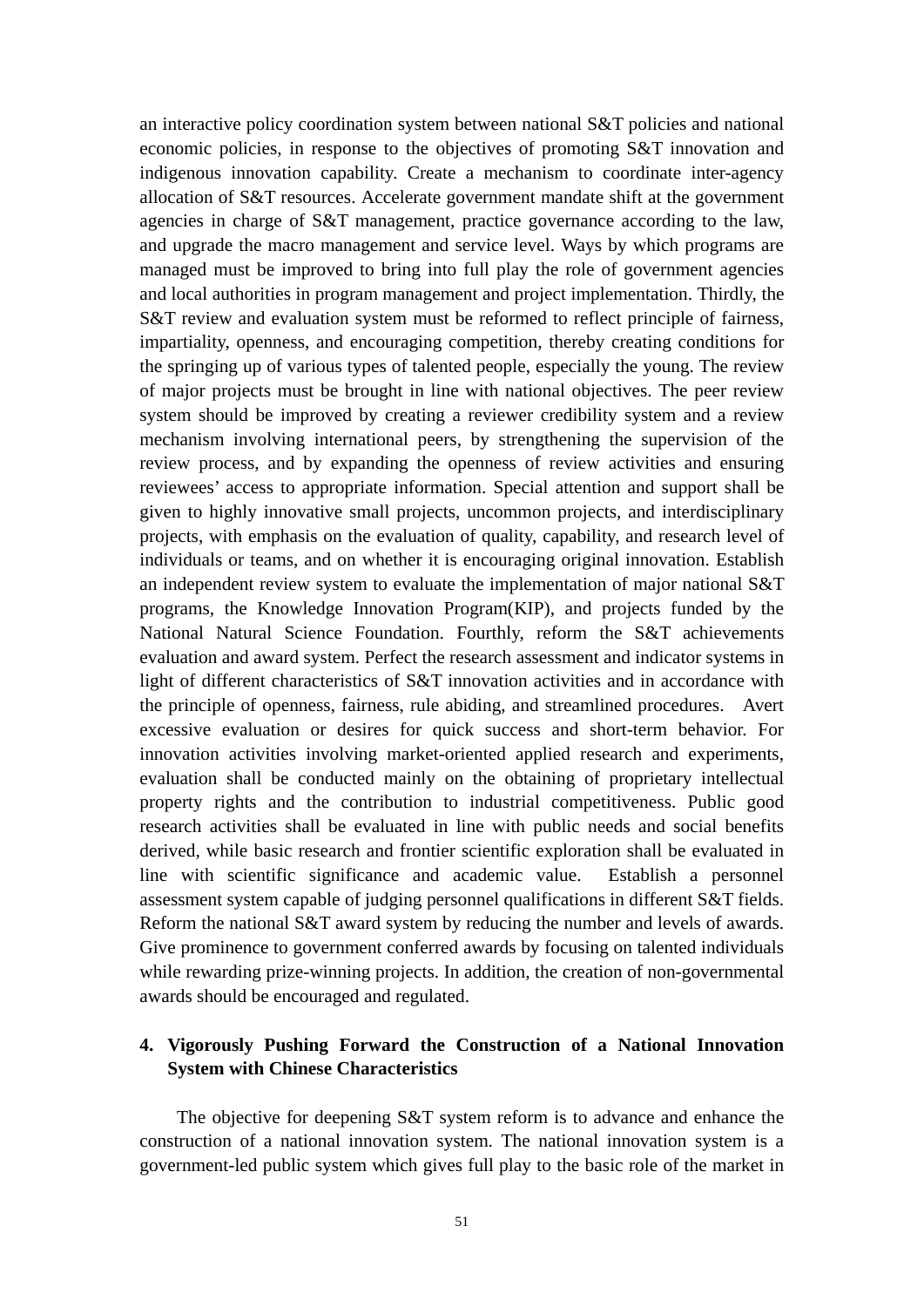resource allocation while letting various innovation players forge close links and interact with one another. Currently, the construction of the national innovation system with Chinese characteristics shall emphasize the following:

Firstly, build an enterprise-led technology innovation system featuring the combination of enterprises, universities, and research institutes, which will be a breakthrough point for the full-fledged construction of the national innovation. Only when such a system is led by enterprises, it can ensure the market orientation of technology innovation and effectively combine industry-university-research strengths for the enhancement of national competitiveness. Only when enterprises, universities, and research institutes work together, can S&T resources be efficiently allocated, the vitality of research institutes be activated, and enterprises acquire capabilities in sustaining innovation. While drastically improving enterprises' technology innovation capability, it is imperative to establish new mechanism allowing research institutes and universities to provide services tailored to the needs of enterprises' technology innovation activities. Secondly, with creating an open, mobile, competitive, and collaborative operational mechanism at the core, efforts should be made to promote the collaboration and resource sharing between research institutes and with universities. Strengthen the construction of public good scientific research system. Develop research universities and a number of top-notch, resource sharing basic science and frontier technology bases. Thirdly, establish a national defense S&T innovation system highlighting the combination of both the defense and civilian needs as well as a civilianized defense industry by making defense S&T part of the civilian operations. Promote the close combination of civilian and defense S&T findings in a range of areas, including macro management, development strategies and planning, R&D activities, and commercial applications of S&T findings. Strengthen the development of dual-use technologies, creating an environment where high caliber civilian S&T personnel provide services to defense S&T innovation, while defense related S&T achievements find quick conversion to civilian applications. Fourthly, establish regional innovation systems with diverse characteristics and strengths. Regional innovation system planning and associated innovation capacity building shall be made in a unified and coordinated manner, taking into account the characteristics and strengths of the regional economic and social development. Deepen the reform of the local S&T system, with a view to mustering S&T forces at the central and local levels. Take full advantage of the important roles played by universities, research institutes, and national high-tech industrial parks in establishing regional innovation systems in order to enhance S&T innovation support for the local economic and social development. Reinforce S&T capacity building in the country's central and western regions while earnestly strengthening the construction of grassroots S&T systems at the county (city) level. Fifthly, establish a socialized, networked S&T intermediary service system. In view of the fact that the S&T intermediary service sector is small in size, unitary in function, and weak in providing services, efforts should be made to vigorously nurture and develop S&T intermediary service organizations in diverse forms while taking full advantage of the important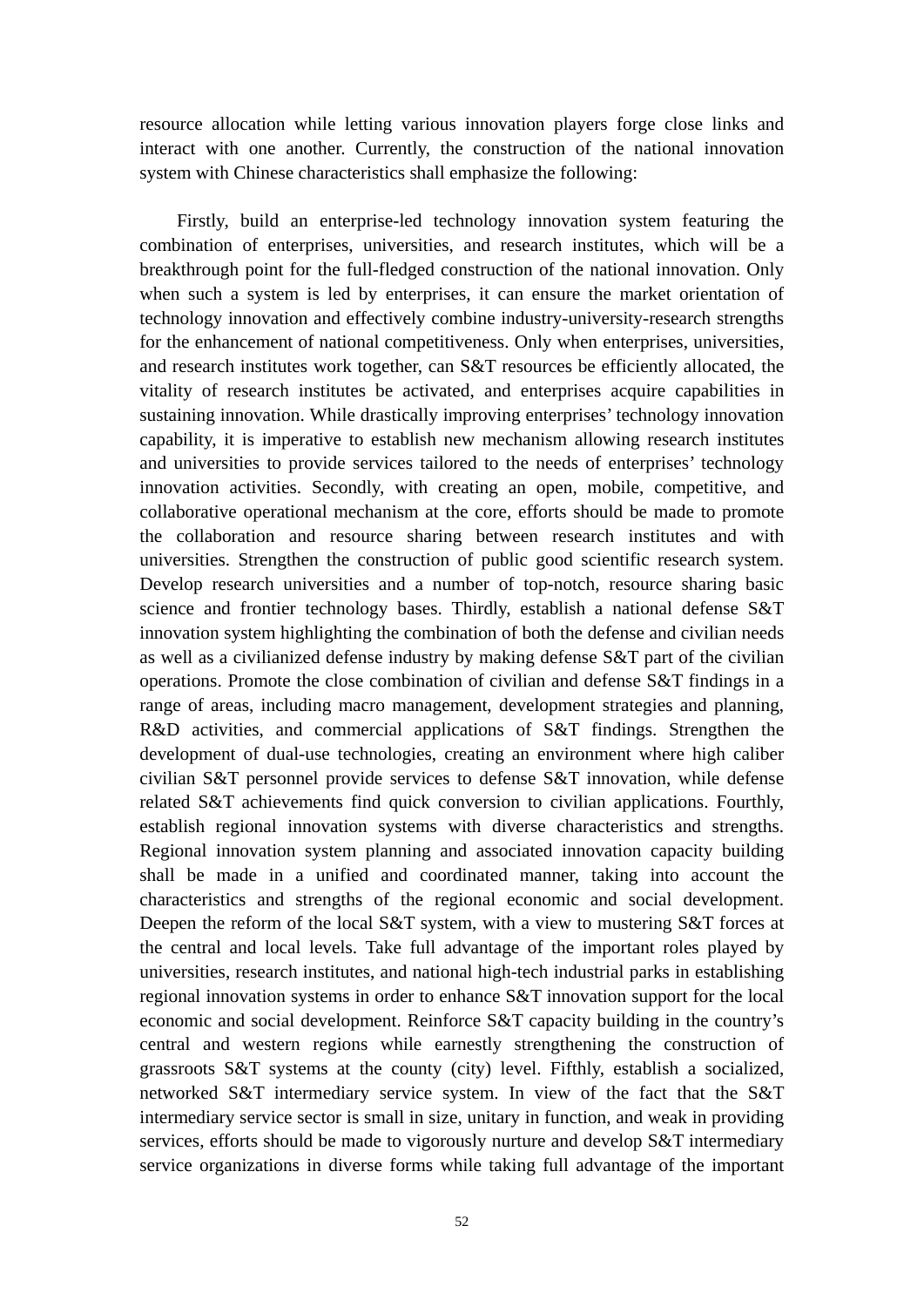roles played by universities, research institutes, and social organizations and groups in providing S&T intermediary services. S&T intermediate service organizations should be guided in the direction of professionalism, scale, and standardization.

# **VIII. Major Policies and Measures**

To ensure the implementation of the missions defined in the Outline, efforts should be made formulate more effective policies and measures, in addition to addressing system and mechanism related issues. All policies and measures shall be made as such that they are conducive to enhancing indigenous innovation capability, spurring the enthusiasm and creativity of S&T personnel, making full use of S&T resources both at home and abroad, supporting economic and social development through science and technology. The S&T policies and measures listed in the Outline are designed to address major discrepancies and protuberant problems we are facing today, but will be adjusted and perfected in line with changing situations and progress in the implementation of the Outline.

# **1. Financial and Taxation Policies Encouraging Technological Innovation at the Enterprise Level**

Encourage enterprises to increase R&D spending and strengthen technology innovation capability. Accelerate the imposition of a consumption based value added tax, and make the industrial payment to equipment procurement favored with a deductible value added tax. On the basis of further implementing a range of taxation holiday policies aimed at spurring technology innovation and accelerating S&T findings spin-off and equipment upgrading, encourage and support enterprises to develop new products, new techniques, and new technologies, by raising the level of incentive policies, including pre-tax deduction of enterprise R&D expenditure, in an effort to provide taxation holidays for the development of high tech businesses**.** Along with the reform of corporate income tax and corporate financial system, encourage enterprises to establish special funds earmarked for R&D activities. Enterprises shall be allowed to accelerate the depreciation of the instruments and equipment used in R&D activities. Enact taxation holiday policies for procuring advanced scientific instruments and equipment. Enhance foreign exchanges and fund raising support for enterprises establishing R&D facilities overseas, and provide convenience and quality service for Chinese enterprises' investment overseas.

Implement the PRC Law on Promoting Small- and Medium-Sized Enterprises, and support the establishment of various types of SMEs, in order to take full advantage of their vitality in technology innovation. Encourage and support SEM initiated collaborative R&D efforts in the form of joint venture or consignment by providing policy support for the commercialization of innovation achievements.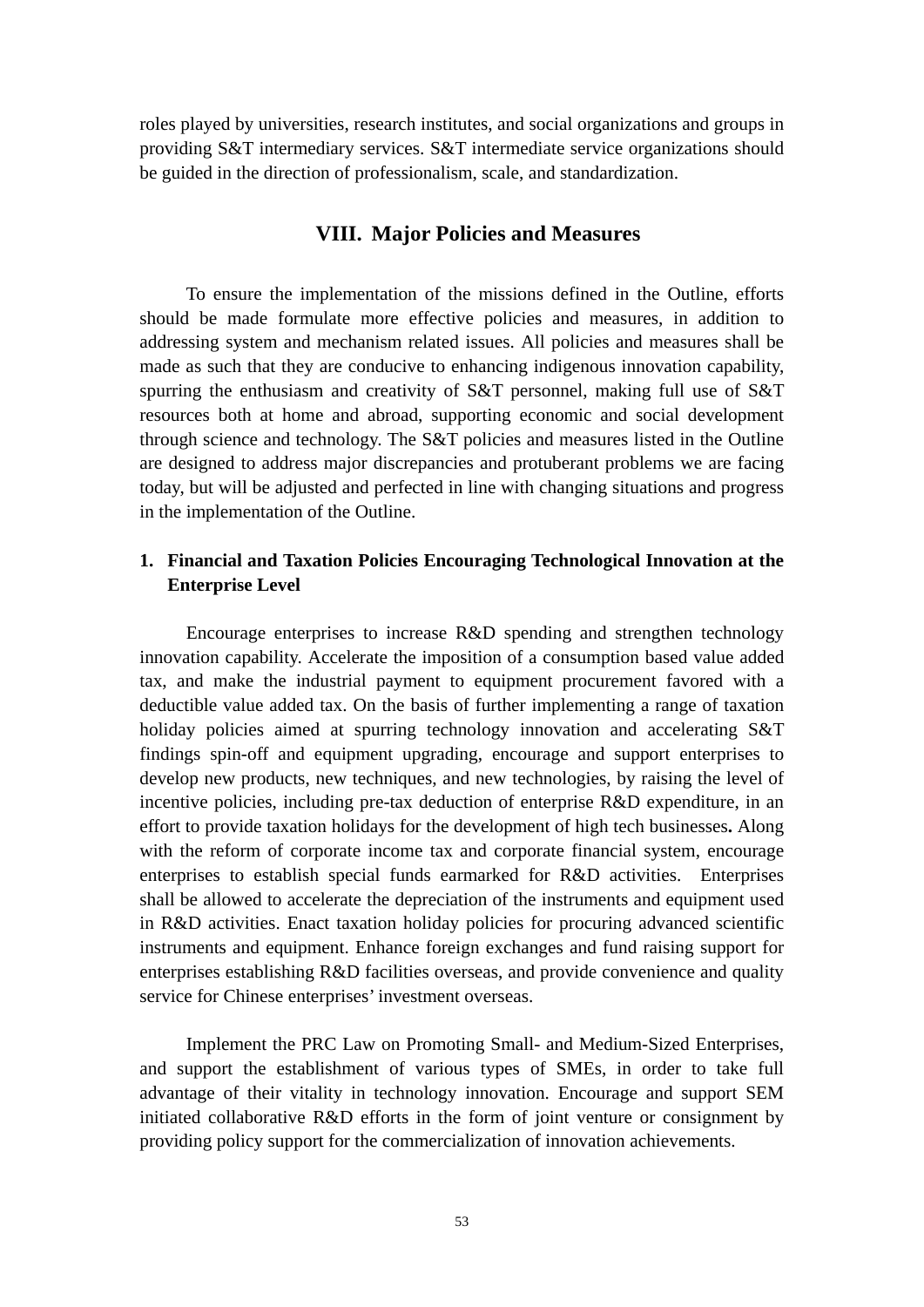# **2. Strengthening assimilation and absorption of imported technologies, and re-innovation**

Adjust and improve national policies on industrial technology so as to reinforce the assimilation and absorption of imported technologies and re-innovation. Policies should be developed to encourage indigenous innovation and restrict blind and duplicative technology importation.

Readjust the structure and priorities of government appropriations and establish special funds that can be used to support assimilation and absorption of imported technologies and re-innovation, and support the development of major technologies and equipment and critical common industrial technologies. Proactive policies and measures should be formulated increase investments through multiple channels in support of enterprise-centered efforts in the assimilation and absorption of imported technologies and re-innovation, in collaboration with universities and research institutes.

Major national construction projects should be taken as major carriers of uplifting indigenous innovation capability. Through the implementation of major national construction projects, assimilate and absorb a series of advanced technologies, master a number of critical technologies concerning the nation's strategic interests, and develop a range of major equipment and key products that possess proprietary intellectual property rights.

## **3. Government Procurement Favoring Indigenous Innovation**

Formulate implementing regulations of the "PRC Government Procurement Law" to encourage and protect indigenous innovation. Establish a coordination mechanism for government procurement of indigenous innovative products. Government practices a first-buy policy for major domestically made high-tech equipment and products that possess proprietary intellectual property rights. Provide policy support to enterprises in procuring domestic high-tech equipment. Develop relevant technology standards through government procurement.

## **4. Intellectual Property Rights Strategy and Technology Standards Strategy**

Protecting intellectual property rights and safeguarding the interests of IPR owners is not only necessary for perfecting the nation's market economy system and promoting indigenous innovation, but also important for establishing the nation's credibility and image in international cooperation. It is important to further perfect the nation's IPR system, and create an agreeable legal environment that respects and protects IPR, increase public awareness of IPR, uplift the nation's IPR management level, enhance IPR protection, and crack down on various IPR piracy activities according to law. In the meantime, it is necessary to establish a special IPR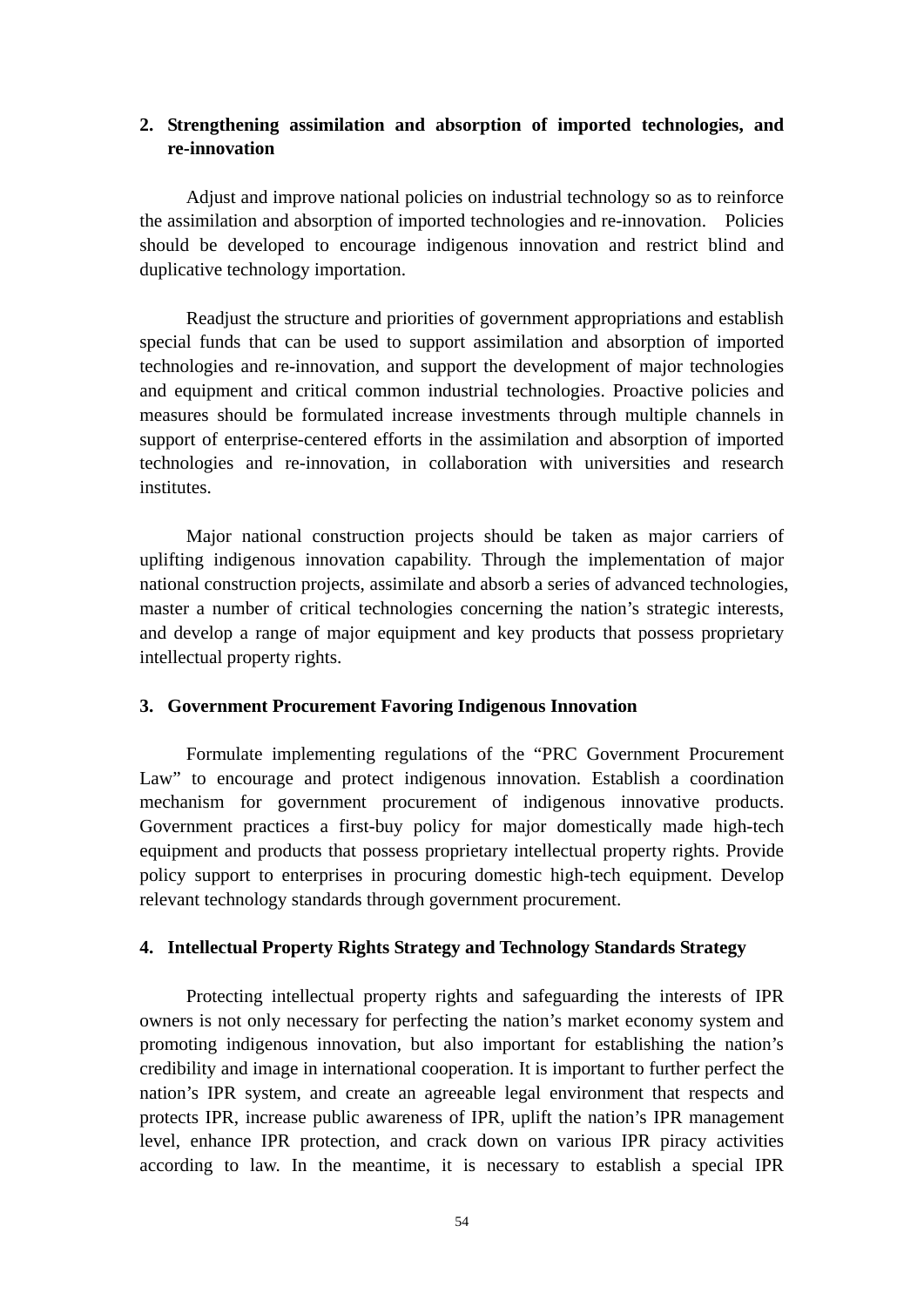examination process for major economic activities, including mergers and acquisitions and technology trade, in order to **avoid** the loss of proprietary IPR. Prevent the abuse of IPR intended to unfairly restrict market competition or obstruct the diffusion and application of innovation and S&T achievements. Make IPR management part of the entire S&T management process to raise the nation's S&T innovation level. Reinforce S&T personnel's IPR awareness while enabling enterprises, research institutes, and universities to attach more importance to and strengthen IPR protection. Give ample scope to the important role of industrial associations in IPR protection. Establish and perfect a professional employment qualification system and public credit system that are conducive to IPR protection.

In line with the nation's strategic demands and industrial development needs, cultivate a number of inventions and creations of major importance to economic, social, and S&T development in order to produce indigenous IPR. Organize enterprise-led collaborative efforts involving universities and research institutes in overcoming technological snags while providing support for patent application, standard formulation, and international trade.

The development of technology standards should be made an important objective of national S&T programs. Government agencies concerned and industrial associations shall strengthen guidance and coordination for the development of major technology standards, which are to be adopted as a priority. Promote the system construction for technology laws and regulations and technology standards, and the integration of the development standards with scientific research, development, design, and manufacturing, in order to ensure the advanced nature and validity of standards. Encourage industry-academia-research collaboration in studying and developing major national technology standards, and associated priority adoption. Take an active part in international efforts for standards development, and strive to make our country's technology standards international standards. Strengthen the development of system construction for technology trade measures.

## **5. Financial Policies Encouraging Innovation and Pioneering**

Establish and perfect venture capital investment mechanism for innovation and pioneering activities, and prepare and formulate laws, regulations and policies to promote the healthy development of venture capital investment destined for pioneering activities. Advance the development of the second board stock exchange, and establish a multi-level capital market system that accelerates commercial applications of S&T achievements. Encourage qualified high-tech enterprises to be listed on the main and second board stock exchange while creating agreeable conditions for small and medium-sized high-tech enterprises to be listed abroad. Create more relaxed banking and foreign exchange policy environment for high-tech venture capital firms. Carry out experiment on circulating unlisted high-tech corporate real options at national high tech industrial parks and gradually establish a technology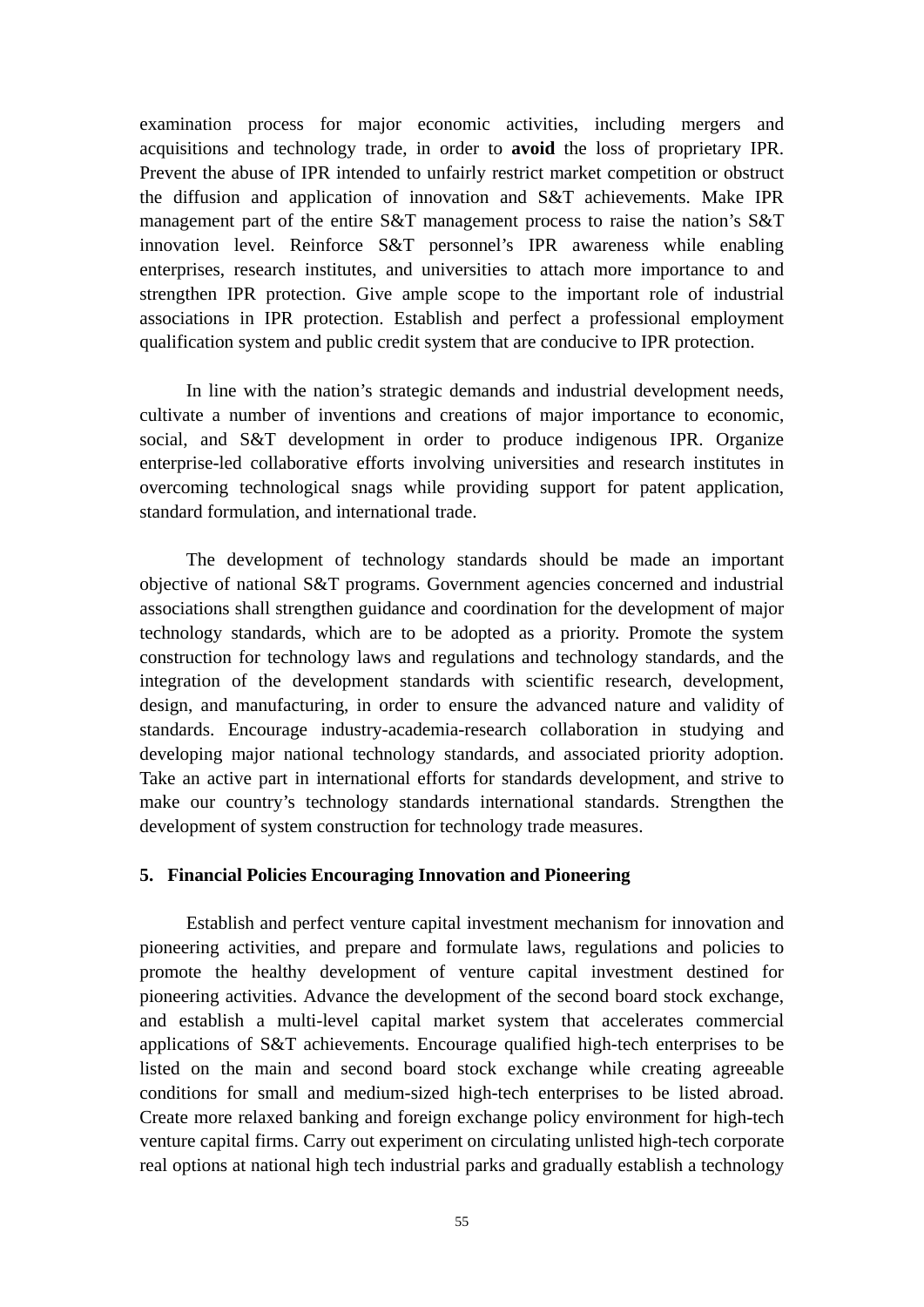property rights trade market. Explore to establish a fund raising modality guided by state treasury appropriations, and mainstreamed by the investment from policy oriented banks and commercial banks, in an attempt to attract more capital into venture capital investment market. Establish a nationwide self-regulating organization for S&T venture capital investments while encouraging banking institutions to provide favorable loans to major national S&T industrialization projects, and S&T commercialization activities. Create intellectual property credit and other credit assurance systems, in order to encourage technology innovation at small and medium-sized enterprises, and create a healthy fund raising environment for them. Establish science and technology related financial cooperation platforms in diverse forms. Government shall encourage banking institutions and private capital become part of S&T development and to improve and strengthen their services for high-tech enterprises, especially for small and medium-sized S&T businesses. Encourage insurance companies to enhance products and service innovation so as provide an overall risk guarantee for S&T innovation activities.

# **6. Accelerating the Industrialization of High Technologies and the Diffusion of Advanced Appropriate Technologies**

High-tech industrialization shall be deemed as a priority in economic restructuring and changing economic growth modalities. Vigorously develop the high-tech industries that can lead to breakthroughs in driving economic growth.

Optimize the environment for high-tech industrialization. Efforts should be continued to strengthen the capacity building of high-tech industrialization bases, including national high-tech industrial parks, by formulating policies conducive not only to the development of national high-tech industrial parks but also to helping spur the development of adjacent areas. Establish information platforms for technology exchange and trade information, and provide policy support for technical development and associated service provided by S&T intermediary services, including university S&T parks, S&T business incubators, productivity promotion centers, and technology transfer centers.

Enhance the support for the diffusion of agricultural technology in order to establish new mechanisms for diffusing advanced appropriate technologies to rural areas. The dissemination of agricultural S&T achievements should be made an important factor for qualifying for an S&T award, while efforts will be made to create a qualification attestation system for agricultural technology diffusion personnel, and encouraging S&T personnel to be part of front line diffusion efforts in different forms. Establish special funds for agriculture S&T achievements related spin-off and diffusion, promoting the diffusion of advanced appropriate technologies in rural areas, and supporting technology innovation, invention and creation made by rural residents. The state shall provide a classified guidance and support for the diffusion of agricultural S&T findings, encouraging and supporting the development of diffusion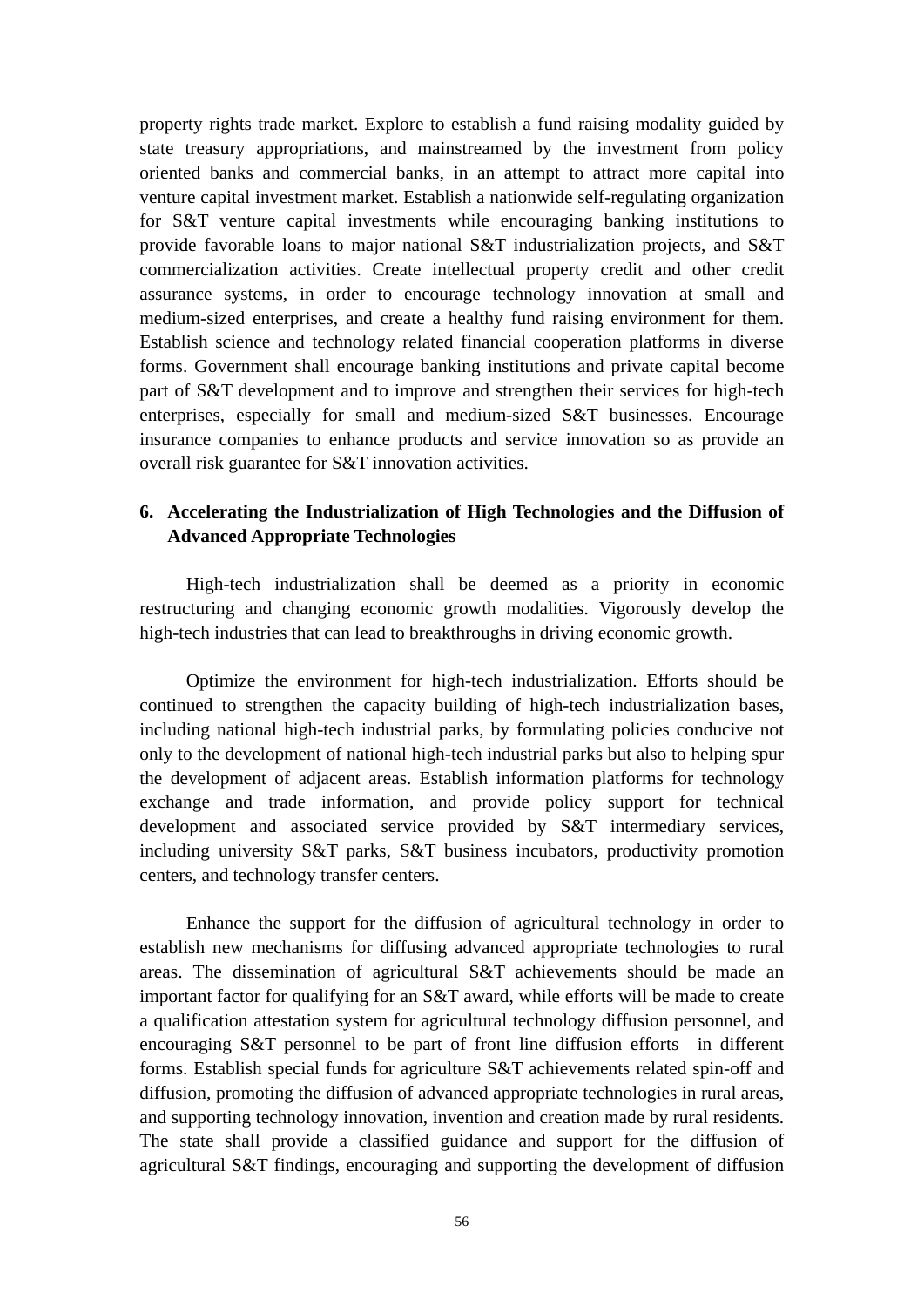organizations in different forms, and created diversified diffusion systems.

Support industrial sector-oriented applications of critical enabling technologies . Effective policies and measures will be worked out to support the development, diffusion, and application of pre-competitive industrial technologies, particularly the diffusion and application of key technologies in the fields of electronics and information, biology, information technology-based manufacturing, advanced materials, environmental protection, and energy efficiency. Promote the transformation and upgrading of traditional industries, and strengthen the capacity building of technology engineering platforms, industrialization demonstration bases, and intermediate pilot bases.

# **7. Perfecting the Mechanism for Combining Defense and Civilian Sectors, and Making Defense Part of the Civilian Sector**

Strengthen the overall planning and coordination in integrating the defense and civilian sectors. The S&T management system that separates the defense from the civilian must be reformed to allow for the creation of a new S&T management system embracing both the defense and civic sectors. Encourage defense-related research institutes to work on civilian research topics, while defense-related R&D activities be made open to civilian research institutes and industries. Expand the scope of defense procurement from civilian research institutes and industries. Reform the management system to ensure fair competition between non-defense and defense research institutes for defense-related research and production contracts while establishing public platforms for the integration of the defense and civilian sectors, and for dual-use applications.

Establish a new mechanism adapting to the characteristics of both defense and civic scientific research activities. Coordinate the deployment of basic research in defense and civilian sectors, and strengthen the integration of research and development efforts in both sectors. Establish an interactive mechanism between the defense and civic sectors, coordinating the development and production of defense and civilian products, and fostering an organic combination of S&T efforts in both sectors.

## **8. Expanding International and Regional S&T Cooperation and Exchanges**

The improvement of the nation's indigenous innovative capability calls for taking full advantage of the merits derived from opening to the outside world, and a significantly higher level of international and regional S&T cooperation and exchanges in various forms.

Encouraging research institutes and universities to establish joint laboratories or R&D centers with overseas research institutes; support the implementation of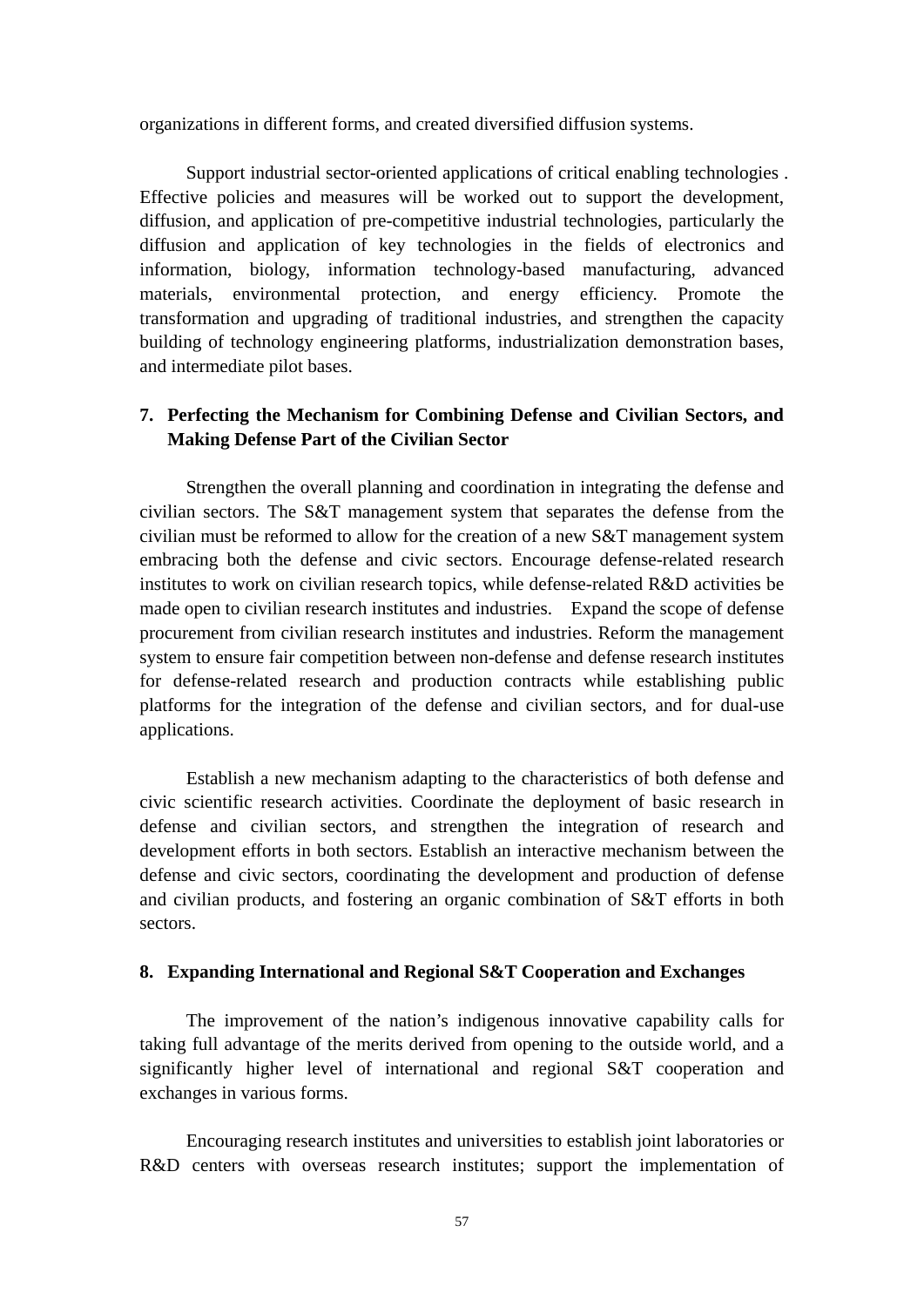international cooperation projects under bilateral or multilateral S&T cooperation frameworks; and establish a collaborating S&T mechanism between the mainland and Hong Kong, Macao and Taiwan, to strengthen communications and exchanges.

Support our country's enterprises in their "going out" efforts. Expand the export of high technologies and products, encouraging and helping them to establish R&D centers or industrialization bases overseas.

Participate actively in large international scientific projects and international academic organizations. Supporting our scientists and research institutes to be part of or take the lead in large international and regional scientific projects. A training system should be established in order to increase the ability of our scientists to engage in international academic exchanges and to take up senior positions at major international academic organizations. Encourage multinational corporations to establish their R&D centers in our country while offering favorable conditions for making our country the physical location of international academic organizations or their regional offices.

# **9. Improving Scientific and Cultural Literacy of the Entire Nation and Building a Social Environment Conducive to S&T innovation**

Implement a nationwide scientific literacy action plan. Improve the scientific and cultural literacy of the entire nation with a view to advancing people's overall development. Advocate scientific spirit, spread scientific thinking and practices, and diffuse scientific knowledge. Strengthen popular science activities in rural areas, gradually establishing a training system that helps raise farmers' farming technologies and vocational skills. Organize systematic scientific exploration and experiencing activities in different forms both on and off campus. Strengthen innovation oriented education, and raising teenagers' innovation awareness and capability. Strengthen science and technology related training for public servants at different levels.

Strengthen the national capacity building in the field of popular science by rationally distributing and building popular science facilities and improving the quality of existing popular science sites. Establish a system making research institutes and universities accessible to the public on a regular basis, while strengthening communications and exchanges with the public through the implementation of S&T programs and projects. In order to bring about a flourishing development in popular science writings and creating popular science brand names, encourage renowned scientists and other experts and scholars to become involved in popular science writings, developing major popular science topics, and fostering original popular science writings. Establish S&T communications as a major at universities, in order to strengthen basic theoretical studies concerning popular science and train popular science professionals.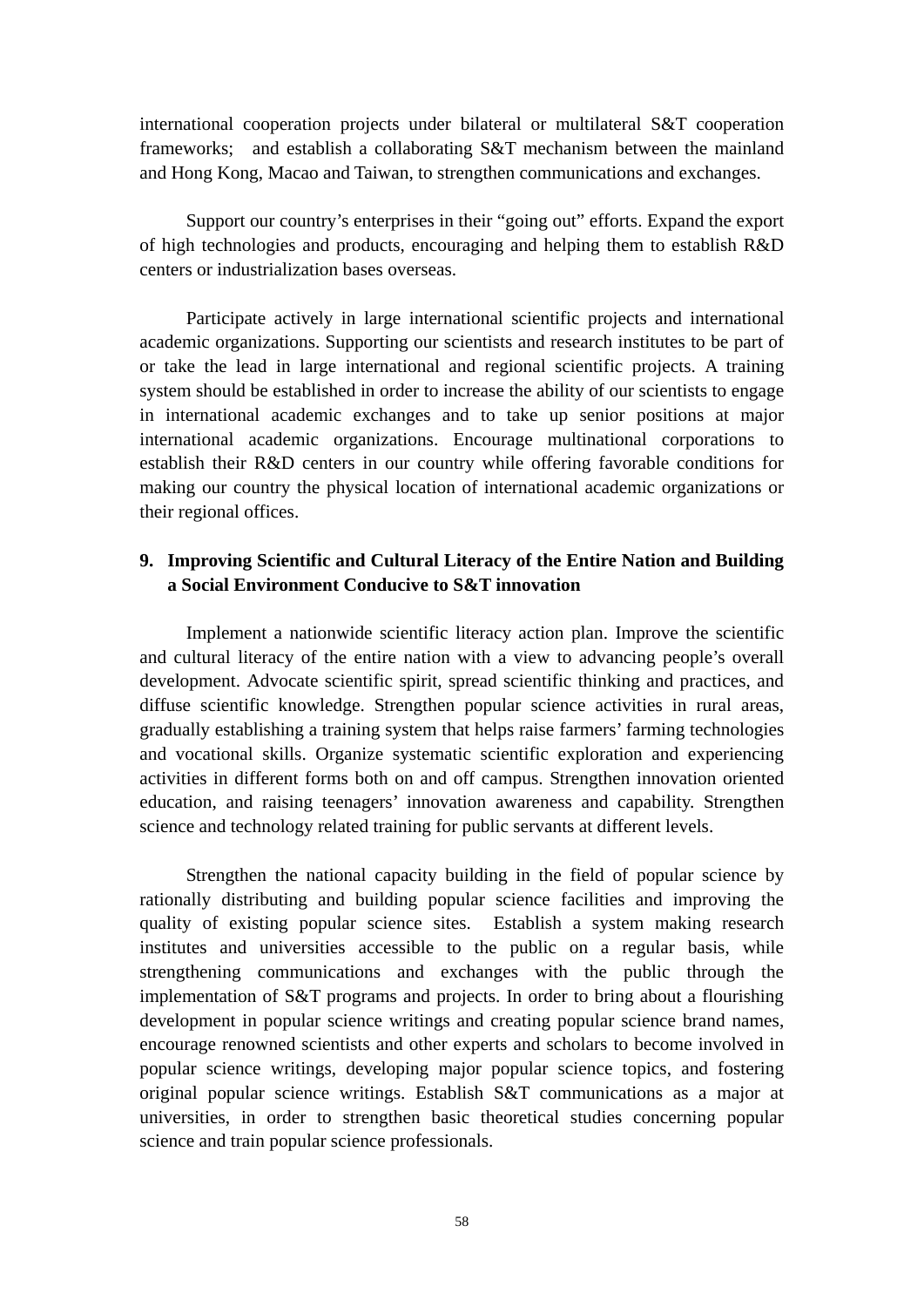Establish a sound operational mechanism for popular science activities. Strengthen concerted efforts of government agencies, private groups, and large enterprises, facilitating interaction and collaboration between the S&T and education communities and the mass media. Encourage the development of business oriented popular science activities by relaxing restrictions to allow private and overseas capital to access popular science activities and by formulating preferential policies for establishing diversified investment mechanisms. Advance the reform of public good popular science system in order to activate vitality, increase service conscientiousness, and enhance sustainable development capability.

# **IX. S&T Input and S&T Infrastructure Platforms**

S&T input and basic facilities platforms constitute a material basis for S&T innovation, and an important prerequisite and a fundamental guarantee for sustainable S&T development. Today's S&T input is literally an investment in the future national competitiveness. Since the adoption of reform and opening up policy, the nation has seen continued increases in S&T input. However, to meet the major demand in greater S&T development and in the full-fledged construction a well-to-do society, and compared with the developed and emerging industrialized nations, the nation's total and intensity of S&T input remains insufficient, with irrational aspects in the investment structure, and a weak S&T infrastructure. Given the fact that both developed and emerging industrialized nations around the world have made the increase of S&T input a strategic measure to raise their national competitiveness, our country should respond to the trend and need for enhancing the nation's indigenous innovation and core competitiveness by drastically increasing its input in S&T activities and strengthening the construction basic S&T facilities, so as to ensure the fulfillment of the missions defined in the Outline.

## **1. Establishing a Diversified, Multi-channel S&T Input System**

Taking full advantage of the guiding role played by the government in enhancing S&T input, efforts are to be made to enhance government capability in mobilizing nationwide S&T resources through diverse financial means such as direct appropriations and referential taxation breaks. State treasury appropriations will be mainly used to support public S&T activities that cannot be effectively covered by the current market system, including basic research, frontier technology development, public good research, and development of major key enabling technologies, in addition to its role in guiding industry and private sectors to enhance their S&T input. Government agencies at both central and local levels shall increase the proportion of S&T input in both annual budgeting and distribution of extra budgets, according to the PRC Law on S&T Progress, in an attempt to ensure an S&T expenditure growth noticeably higher than that of regular financial revenues, and in an effort to gradually raise the weight of state treasury S&T appropriations in GDP. Coordinate expenditure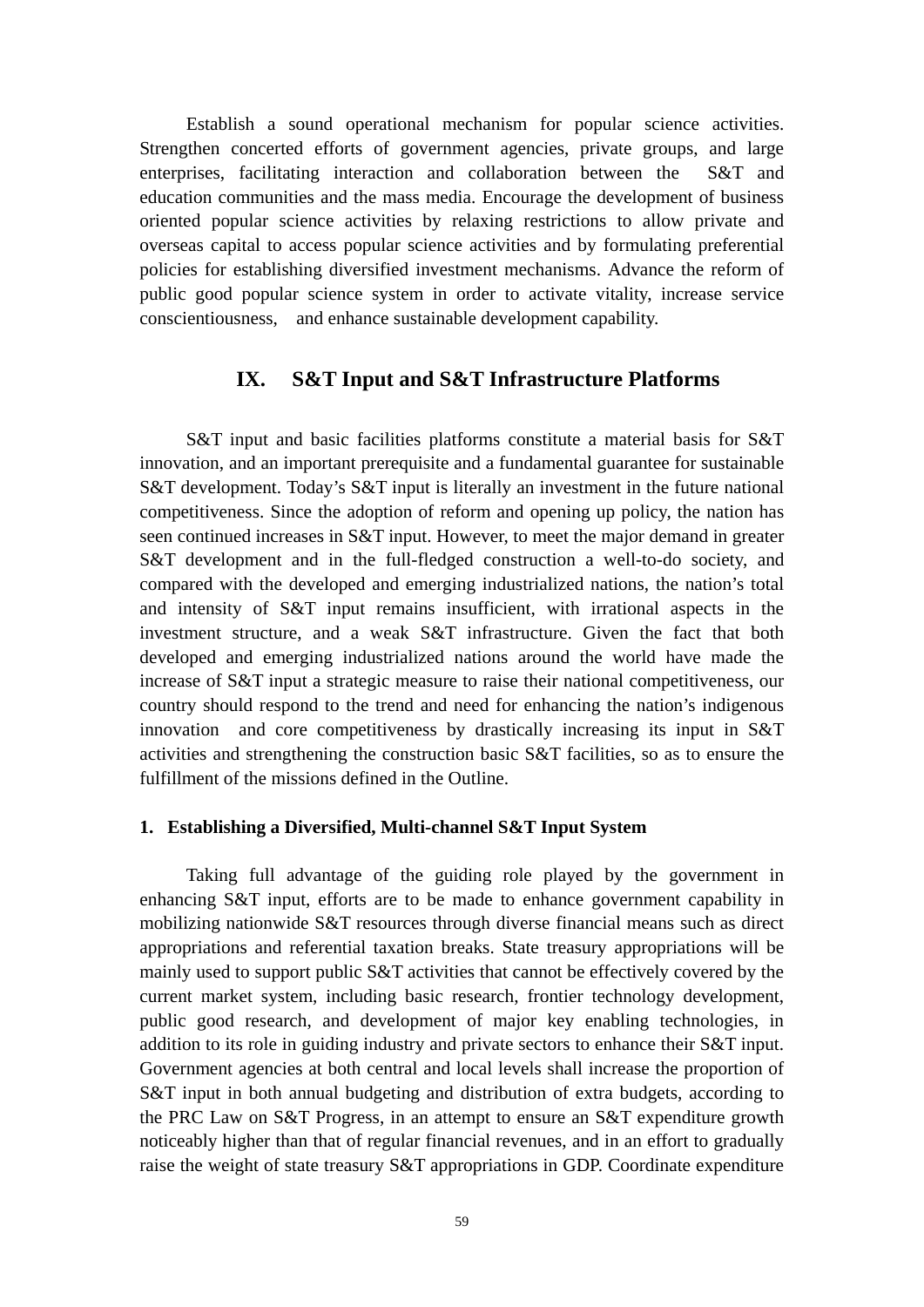needs for implementing planned S&T activities in line with the national strength, to ensure the smooth implementation of major special projects. The central government will continue to increase its investment in the construction of major S&T infrastructure, with a weighted appropriation support for construction activities at both central and local levels. While increasing government appropriated S&T input, efforts should be made to strengthen the principal position of enterprises in S&T input. In a word, these concerted efforts of all sectors are expected to bring about an increased R&D expenditure year by year, which will reach 2% by 2010 and 2.5% or above by 2020 as a percentage of GDP.

# **2. Readjusting and Optimizing Input Structures, and Raising the Cost-effectiveness of S&T Expenditures**

Support will be strengthened for basic research, frontier technology development, public good research, S&T infrastructure, and popular science activities. Make appropriate funds available for regular expenditures needed by research institutes (bases), research projects, and S&T infrastructure construction. Steadily enhancing the investment in basic research and public good oriented research institutes, making popular science expenditures part of the financial budgeting at an equivalent level, and gradually raising the input in popular science activities. Establish and perfect an S&T expenditure management system, in line with the rules of scientific research and characteristics of S&T activities. Regulate the use of S&T appropriations in accordance with relevant state regulations on budgeting, and improve the safety and effectiveness of appropriations. Increase the openness, transparency, and fairness of national S&T program management, gradually establishing an S&T expenditure assessment system, and corresponding evaluation and supervision mechanism.

## **3. Strengthening the Construction of S&T Infrastructure Platforms**

S&T infrastructures platforms are an enabling system consisting of research and experiment bases, large scientific facilities, instrumentation, and equipment, scientific data and information, and natural S&T resources, supported by information and network technologies and shared by the public in their innovation activities. The construction of S&T infrastructure platforms will focus on the following:

National research and experiment bases. Establish, in line with the nation's major strategic needs, a number of national laboratories and scientific research and experiment bases, featuring a strong interdisciplinary research team and advanced level, in emerging fields or in the fields where China has a specialty or strength. Strengthen the capacity building of national key labs, and consistently raise its operation and management capability. Establish a national network for field scientific observation and research activities.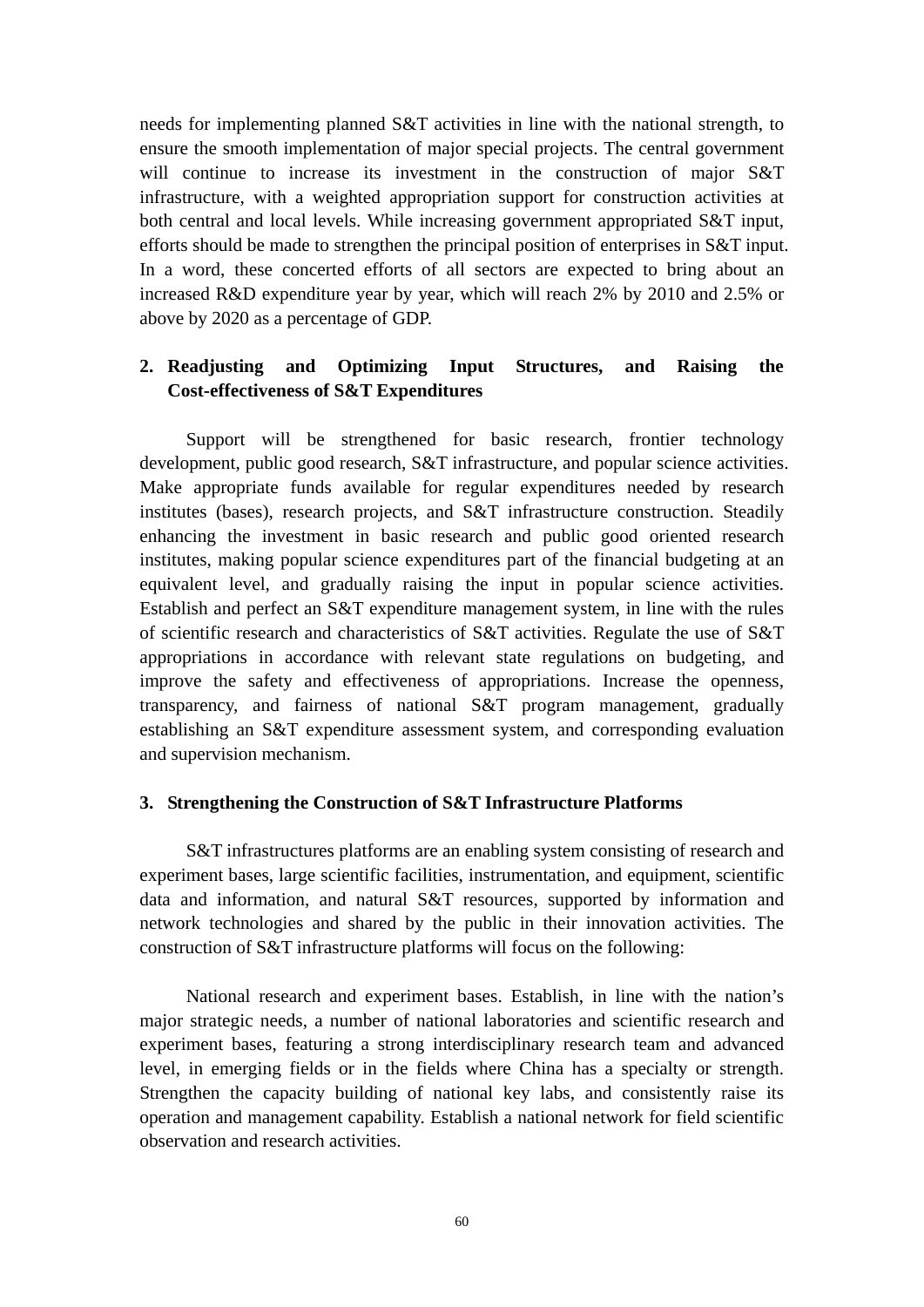Large scientific projects and facilities. Pay more attention to the role played by scientific instruments and equipment in scientific research, and strengthen the proprietary research and development of scientific instruments and equipment and associated test techniques. Establish a number of large scientific projects and infrastructures, including high performance computers, large aerodynamic research and experiment, and scientific experiments under extreme conditions. Advance sharing and construction of large scientific instruments, equipment , and facilities, gradually forming up a nationwide sharing network.

Scientific data and information platforms. Establish digital platforms ridden with S&T conditions and resources related information, by taking full advantage of modern information technology and means, facilitating sharing of scientific data and literatures, building an online scientific research environment, providing relevant services to the whole society, and promoting the reform of means and approaches used in scientific research.

Natural S&T resources service platforms. Establish a complete conservation system for plant and animal germplasm, microbes and bacteria species resources, and human genetic resources, and create a protection and utilization system for natural S&T resources, including experimental materials, specimens, and mineral fossils.

National technical system for standards, metrology, and test. Develop and formulate high accuracy and high-stability metrological bench standards and standard specimen system. Establish technology standards for major fields, and improve test lab systems, attestation and certification systems, and associated technical measures for technology trade.

#### **4. Establishing a Mechanism for Sharing S&T infrastructure Platforms**

The establishment of an effective sharing system and mechanism constitute a key link and prerequisite for the development of S&T infrastructure platforms. Under the principle of "consolidating, sharing, perfecting, and upgrading", and taking into account successful foreign experience, formulate standards and regulations involving different S&T resources, and establish a policy and law system promoting S&T resources sharing. Encourag flexible sharing modalities in line with different S&T resources and conditions, and break up the existing divided, closed, and redundant pattern.

## **X. Talented Workforce Buildup**

S&T innovation is rooted in S&T personnel. Human resource has become a most important strategic resource. It is important to advocate the strategy of national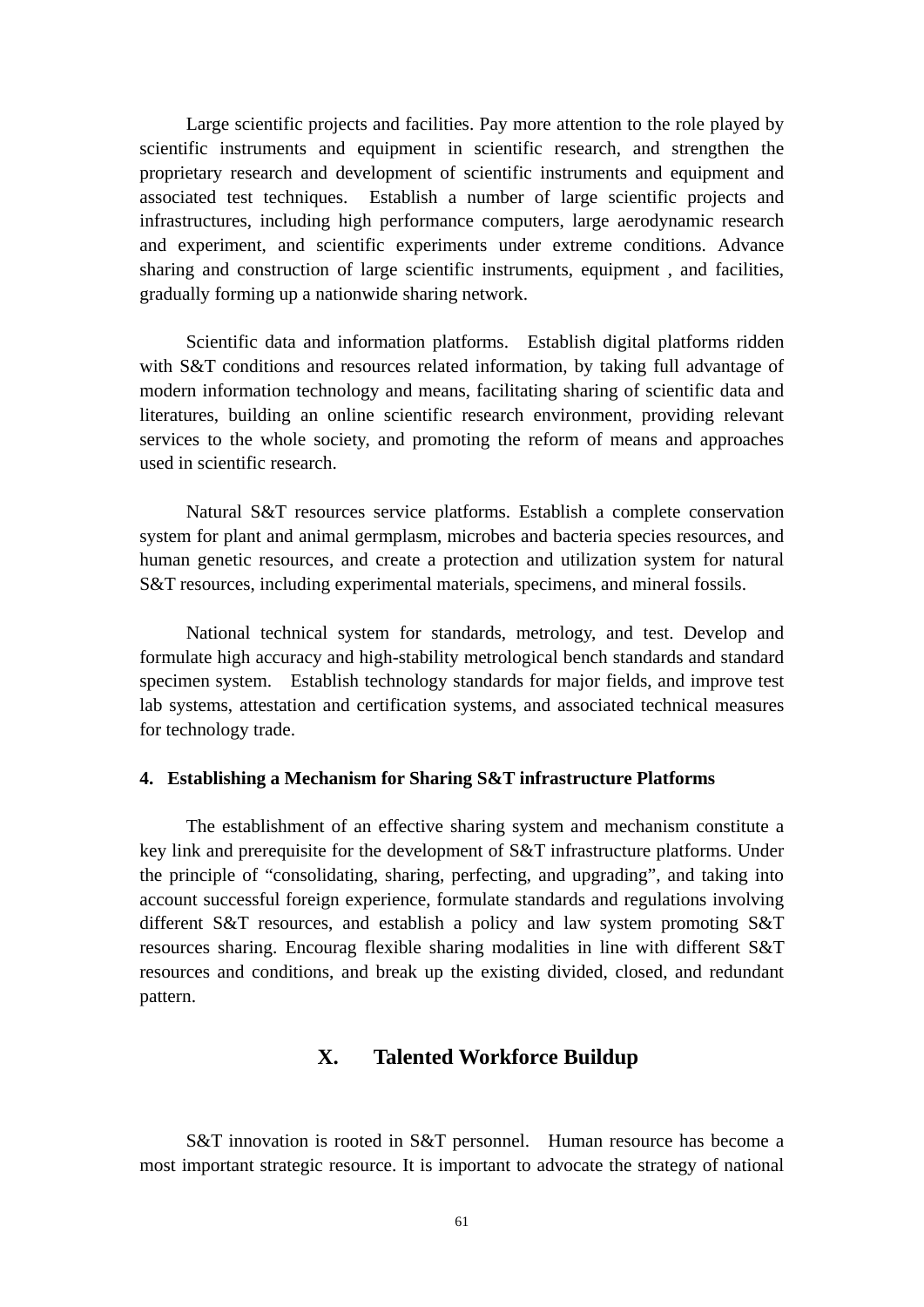capacity building with talented people, strengthening the capacity building of S&T personnel, and providing human resource support for the implementation of the Outline.

## **1. Accelerating the Nurturing of a Contingent of world caliber experts**

Reinforce the nurturing of disciplinary leaders and advancing the buildup of innovative teams, through major scientific research and construction projects, at major disciplines and research bases, and through international academic exchanges and cooperation projects. Pay close attention to discovering and nurturing strategic scientists and S&T management personnel. Formulate special policies to attract high caliber experts in the core areas. Further break up the old practice that ranks a person according to seniority, overcoming the desire for quick results. Lose no time in nurturing young and middle-aged high caliber experts. Improve and perfect a range of high caliber personnel systems, including the job title system, academician system, special government allowance system, and postdoctoral system. Establish a high caliber expert screening system, in an effort to let more talented people come out.

# **2. Bring into Full Play the Important Role of Education in Cultivating Innovative Talents**

Strengthen the organic combination of S&T innovation and personnel nurturing, encouraging research institutes to nurture research oriented personnel, in collaboration with universities. Encourage undergraduates to take part in research activities, in order to cultivate their exploration enthusiasm and scientific spirit in innovation activities. Universities shall make a rational distribution of interdisciplines and emerging disciplines, and restructure subject composition accordingly, in line with the nation's S&T development strategies and market demand for innovation personnel. Strengthen vocational education, continuing education and training, and paying more attention to the training of technicians for diverse technical applications, in response to the needs of the economic and social development. Deepen the reform of the curriculum design of primary and middle schools, promoting quality-centered education, and raising studnets' scientific and cultural literacy.

## **3. Supporting Enterprises' Efforts in Nurturing and Attracting S&T Talents**

The state encourages enterprises to recruit and nurture high caliber S&T personnel, with corresponding policy support. Encourage and guide S&T personnel at research institutes and universities to work on innovation or create their own S&T businesses. S&T personnel at research institutes and universities are allowed to take extra jobs for technology development at enterprises. Encourage university graduates to work for firms. Encourage enterprises to nurture technology talents, in collaboration with universities and research institutes. High caliber engineering talents can be nurtured through multiple channels and diverse modalities. State-owned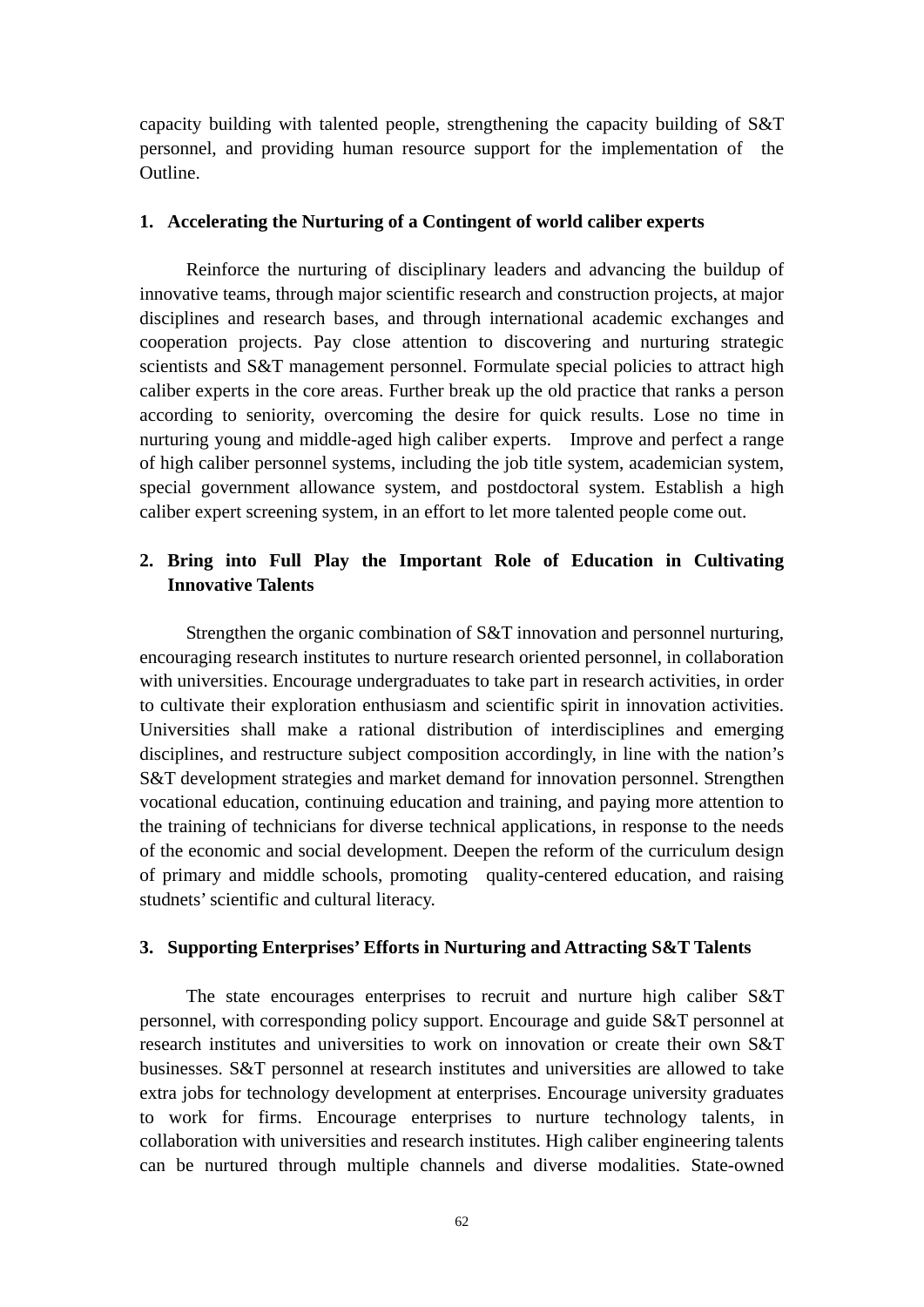high-tech businesses are allowed to introduce a range of incentive policies, including real options in honor of high caliber technicians and management personnel. Explore ways to establish a distribution system made up of diverse elements, including knowledge, technology, and management. Support industry to attract and recruit foreign scientists and engineers.

## **4. Intensifying Efforts in Attracting High Caliber Talents From Overseas**

Formulate and implement programs to attract returned service of high caliber overseas Chinese students, with priorities on attracting high caliber personnel and expertise in shortage. Establish talents attracting centers tailored to the characteristics of overseas Chinese students, through diverse approaches. Enhance the financing of the return of high caliber personnel. Strengthen the construction of pioneering centers for overseas Chinese students. Perfect the policies and measures in favor of returned service of overseas Chinese students. Create more open recruitment opportunities for high caliber innovation talents. Gradually open up the recruitment of senior post vacancy before overseas candidates, including lab directors, academic leaders of major research institutes. Adopt attractive policies and measures to attract high caliber overseas S&T personnel or teams to work in China.

# **5. Creating a Culture Environment Conducive to the Nurturing of Innovative Talents**

Advocate the patriotism featuring hardworking and dedication, and a teamwork spirit of pragmatism, innovation, collaboration and indifference to fame and wealth. Encourage rational skepticism and criticism, respecting individuality, tolerating failures, encouraging academic freedom and democracy, supporting exploration and standing out among peers, and respecting new theories and concepts. Stimulate innovative thinking, activate academic atmosphere, and strive to create a tolerant, harmonious, healthy, and upbeat innovation culture. Strengthen the ethics building in research activities while curbing flippancy and unethical practices in scientific research activities.

The implementation of the outline of the National medium and long term S&T development plan calls for a strengthened leadership and coordination as it has a broad coverage, long time span, and demanding requirements. Effective measures shall be adopted to ensure the implementation of the missions defined in the Outline. 1) Strengthening the interface between the Outline and the national economic and social development plan for the 11th five-year period. The Outline shall be implemented, according to the priority list, abreast with the implementation of the national economic and social development plan for the 11th five-year period, in an attempt to increase the feasible implementation of the Outline. The implementation will cover a sequence of efforts, including priority topics, major special projects, cutting-edge technology, basic research, construction of infrastructure platform, and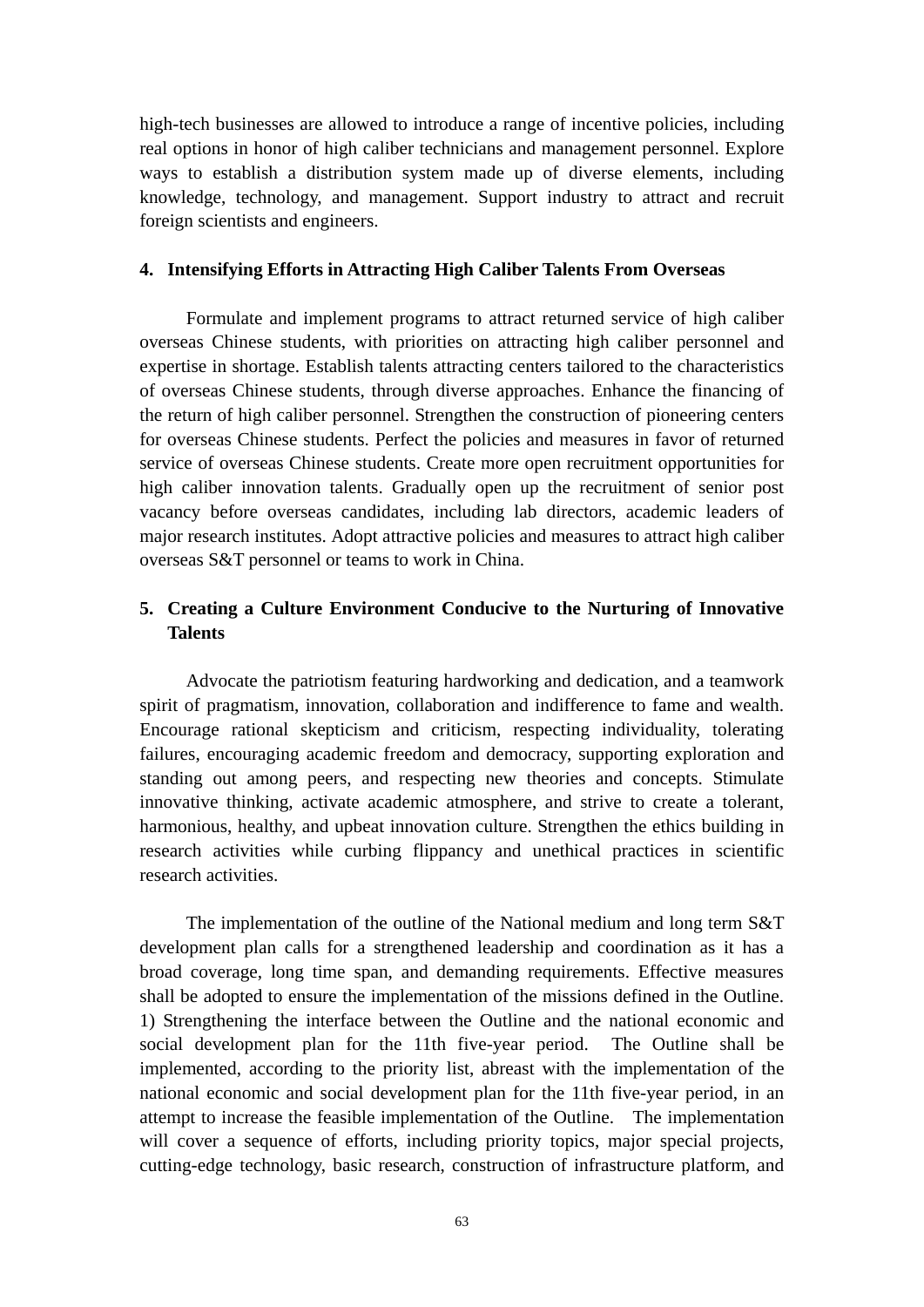S&T system reform, from which priorities will be selected to start immediately, or to be dealt with within the 11th five-year period. Working out matching arrangements and deployment in the national economic and social development plan for the 11th five-year period. 2) Formulating practical and feasible supporting policies. Development objectives, major missions, and policies and measures defined in the Outline are direction pointing and guiding in nature, and need practical and feasible supporting policies to go along with. These policies will cover: supporting industry to be the mainstream of technology innovation, promoting digestion, absorption, and re-innovation of imported technologies, government procurement tilting to proprietary innovations, increasing S&T input, S&T fund efficiency, deepening the reform of S&T system, establishment of national innovation system, accelerating high tech industrialization, capacity building for S&T personnel, and promoting the combination of defense and civic sectors and making defense part of the civic applications. The above-mentioned policies shall be prepared and enacted in such a manner that authorities concerned will take a lead, with the participation of involving government agencies. The policies shall be prepared based on a thorough survey and investigation, in an attempt to make them closely associated and coordinated with other policies concerning industry, banking, finance, taxation, and economy. The policies shall be made and implemented in a prompt manner. 3) Establishing a dynamic readjustment mechanism for implementing the Outline. It is important to establish a dynamic readjustment mechanism for implementing the Outline, based on economic and social analysis, technology prediction, and regular evaluation, in an attempt to keep abreast with the fast S&T development in the world, and changes brought up by the domestic economic and social development. It is also meaningful to make a timely and necessary readjustment of the development objectives and major missions defined in the Outline, in line with new trends and breakthroughs of S&T development both at home and abroad, and with the new demands rising from China's economic and social development. Some of the missions will possibly be strengthened and enhanced, while some others readjusted. 4) Strengthening the organizing and supervision of the implementation. It is necessary to take full advantage of the initiatives of localities, government agencies, and private groups to organize the implementation, under a unified leadership of the Central Committee of the Chinese Communist Party and the State Council. Government agencies, in particular, national authorities in charge of S&T management, development and reform, and finance, shall live up to their respective responsibility through a close coordination, and strengthen concrete guidance. Provinces, municipalities, and autonomous regions shall implement the Outline in line with local development status.

The implementation of the Outline is associated with the full-fledged construction of a well-to-do society, the success of socialist modernization drive, and the great renaissance of the Chinese nation. Under the leadership of the Party Central Committee headed by Secretary General Hu Jingtao, and with the guidance of Deng Xiaoping Theory and the important doctrine of "Three Representations", the